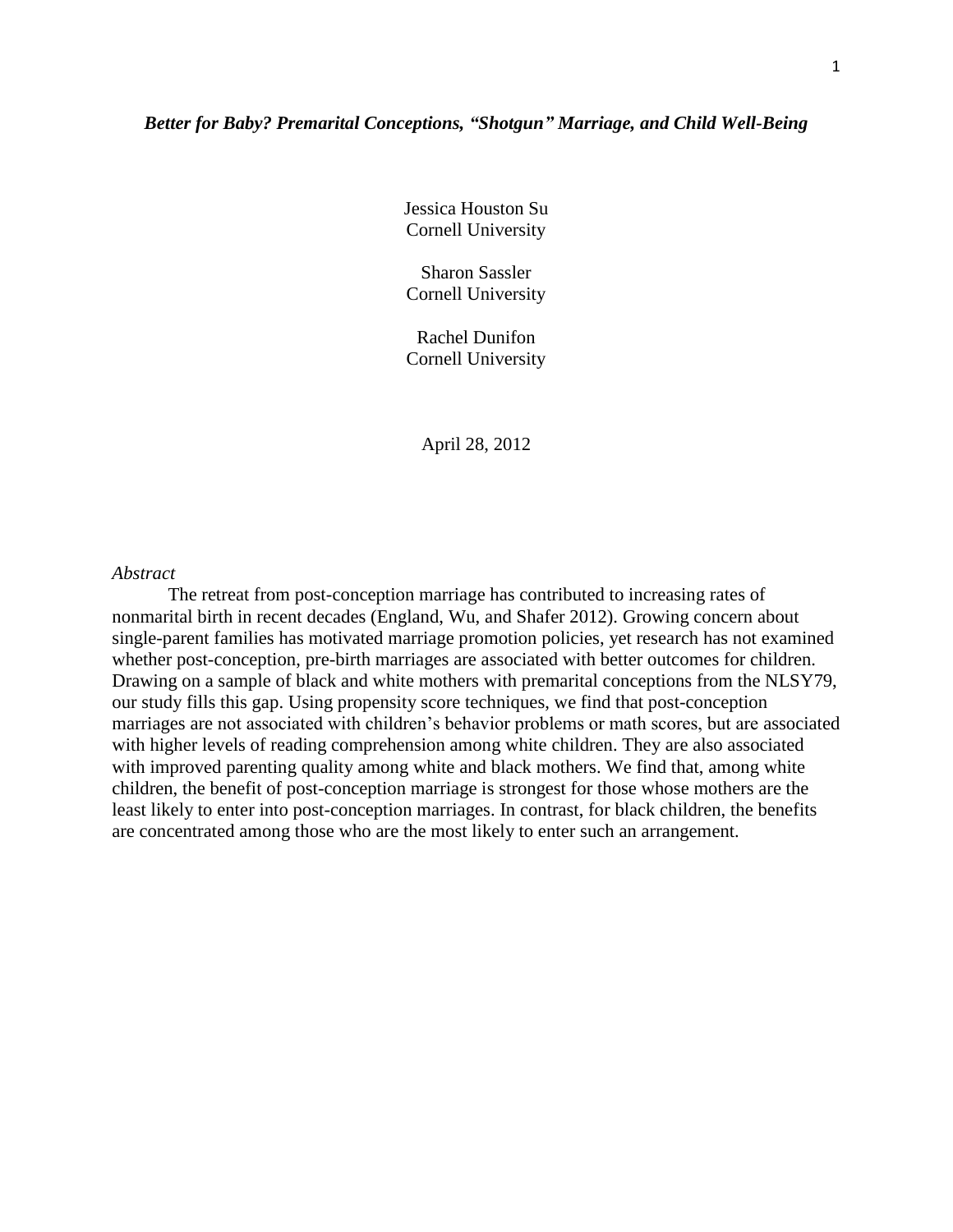#### *Introduction*

In previous decades premarital conceptions were relatively common but nonmarital births were rare, in part because there was a strong expectation that if a woman became pregnant the couple would marry and raise the child together (Ellwood and Jencks 2004). These marriages are colloquially called "shotgun" marriages, and formally called pre-birth, post-conception marriages. We refer to them here as post-conception marriages. The prevalence of postconception marriage has decreased in recent decades, contributing to increasing rates of nonmarital birth. Research by England, Wu, and Shafer (2012) suggests that increases in nonmarital births to black and white women born during the baby boom were driven primarily by declines in post-conception marriages. According to a U.S. Census report (Bachu 1999), in 1960-1964, 10% of first births were conceived before marriage and 60% of these premaritally pregnant women entered into post-conception marriages. In contrast, in 1990-1994, nearly 41% of first births were conceived before marriage, and just 23% of these women married before the birth. These statistics obscure significant variation by race. In the early 1990s, 86% of first births to black women were conceived before marriage, and only 10% of these mothers married before the birth. Among white women, 45% of first births were conceived before marriage, and 29% of these mothers married before the birth.

Recent policy initiatives endorse marriage as an effective strategy for improving the lives of economically disadvantaged single mothers and their children, drawing on research (below) documenting associations between marriage and child well-being. These policy initiatives implicitly assume that the association between marriage and child well-being is causal. Supporters of such initiatives believe it is in society's best interest to promote marriage because it confers benefits to children, adults, and communities (Nock 2005). Marriage promotion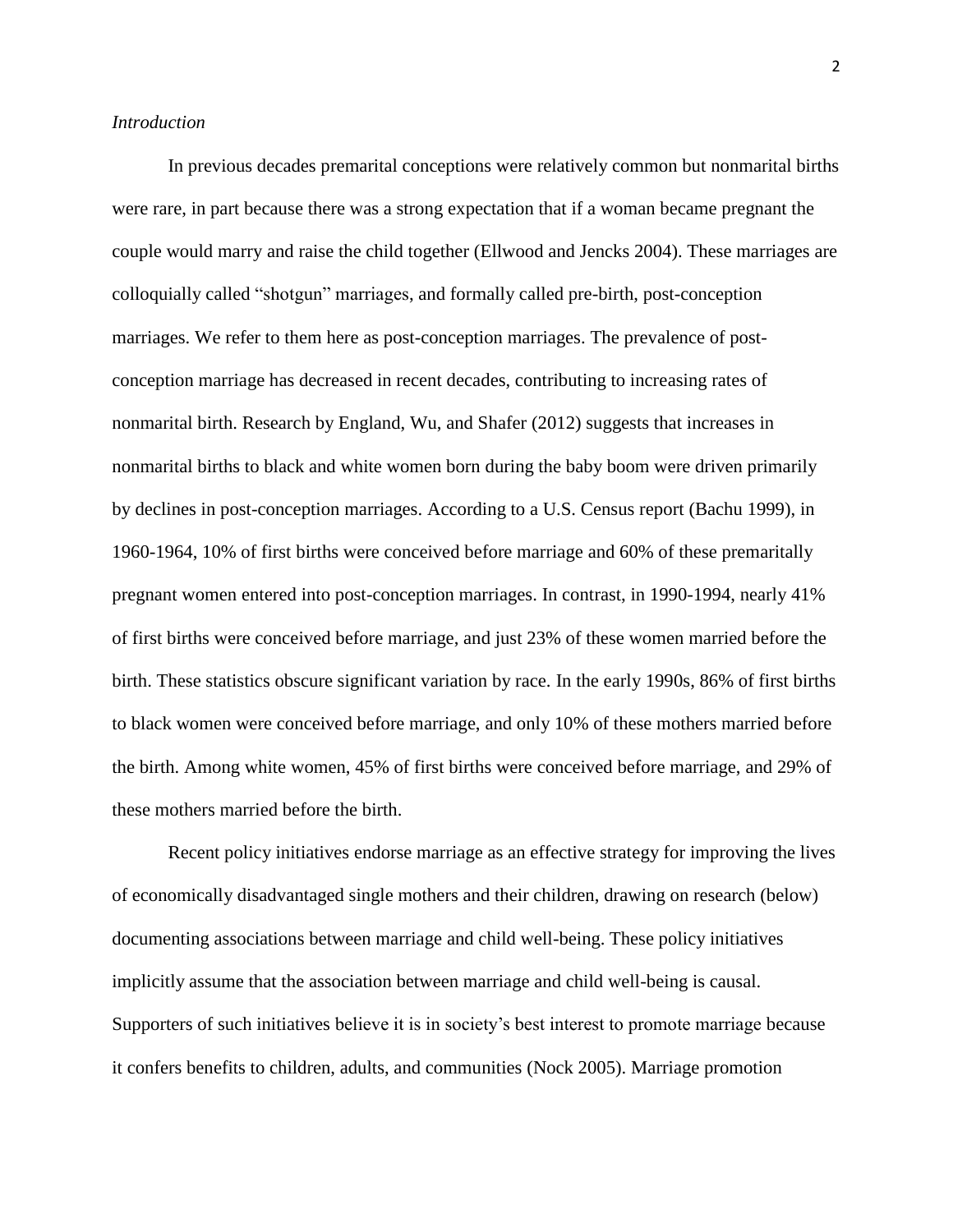skeptics argue that the benefits of marriage are due to selection factors, and hypothesize that we might not see benefits among parents who wouldn't otherwise marry (Acs 2007). Additionally, if post-conception marriages bring together people who would otherwise not marry and are less well-suited for each other, they may be unstable or high-conflict, and therefore may be unlikely to confer benefits to children (Musick and Meier 2010). By focusing on a sample of mothers with premarital conceptions, and testing the linkage between post-conception marriage and child well-being, the current study sheds light on the policy-relevant topic of the extent to which such marriages confer benefits for children.

### *Single Parenthood and Child Well-Being*

High levels of nonmarital childbearing have raised concerns about growing disparities in outcomes for children born to married versus unmarried parents (McLanahan 2004; McLanahan and Percheski 2008). There is general accord that marriage is associated with many benefits for adults and their children (Brown 2010; McLanahan and Sandefur 1994; Waite 1995). Children born to married parents score higher on measures of psychological adjustment and have more academic success than those born to unmarried single mothers or cohabiting parents (Amato 2005; Brown 2006; Ermisch and Francesconi 2001). However, it is important to note that unobserved selection factors may account for the observed association between family structure and child well-being. Some studies find that, after controlling for an extensive range of such characteristics, differences in outcomes between children in single- and married-parent families become statistically insignificant (Carlson and Corcoran 2001; Ginther and Pollak 2004). Other studies (Dunifon and Kowaleski-Jones 2002; Foster and Kalil 2007; Gennetian 2005) use change models to adjust for selection factors and often find small or insignificant associations between living arrangements and children's outcomes.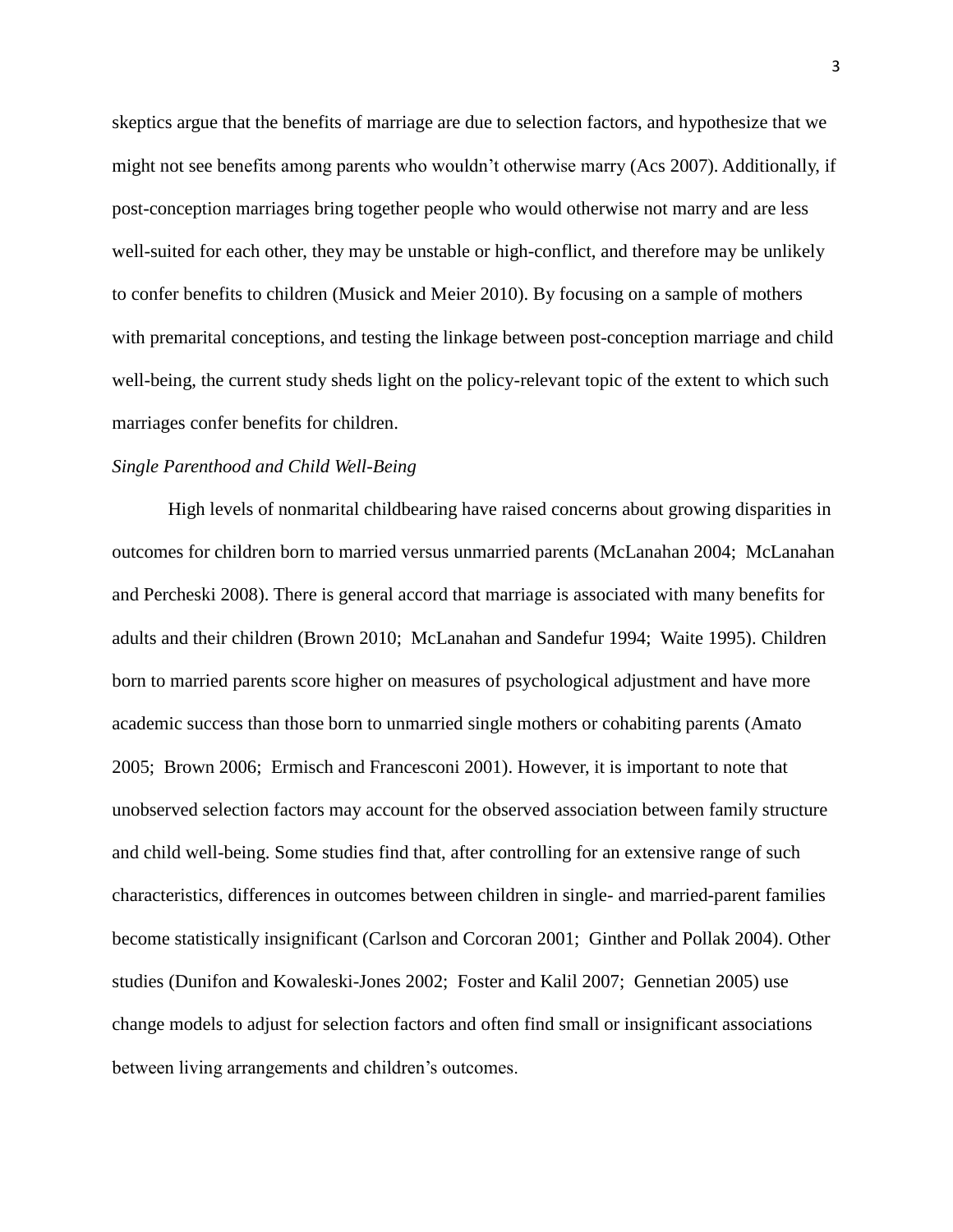Extant research proposes four general mechanisms to explain differences in child wellbeing across family structures: economic resources, parental time and attention, family conflict and stress, and selection (Amato 2005; Magnuson and Berger 2009). First, nonmarital childbearing is associated with fewer economic and parenting resources for children. In 1999, nearly 44% of children in single-mother families were poor, compared to 7% of children in married-parent families (Manning and Brown 2006). The association between economic deprivation and single parenthood has important implications for child well-being, because economic deprivation is strongly associated with adverse behavioral, cognitive, and social outcomes of children (Brooks-Gunn and Duncan 1997; Lichter 1997).

Second, nonmarital childbearing is associated with less parental time and father involvement. Single parents do not have a partner with whom to share parenting responsibilities, and generally spend less time with their children (Astone and McLanahan 1991; Sandberg and Hofferth 2001; Sayer, Bianchi, and Robinson 2004). Additionally, nonresident fathers are less involved with their children on average than those who live with them (Manning and Lamb 2003). Parental involvement has important implications for child well-being. Indeed, parenting explains part of the association between family structure and child well-being (Carlson 2006).

Third, nonmarital childbearing is associated with increased family instability and conflict. Research from the Fragile Families study finds that children born to unmarried minority parents experience significantly more family structure changes compared to children who are born to married or white parents (Osborne and McLanahan 2007). Family structure transitions are associated with increased maternal stress, lower quality parenting, and decreased child wellbeing (Cavanagh and Huston 2006; Fomby and Cherlin 2007; Osborne and McLanahan 2007; Wu 1996).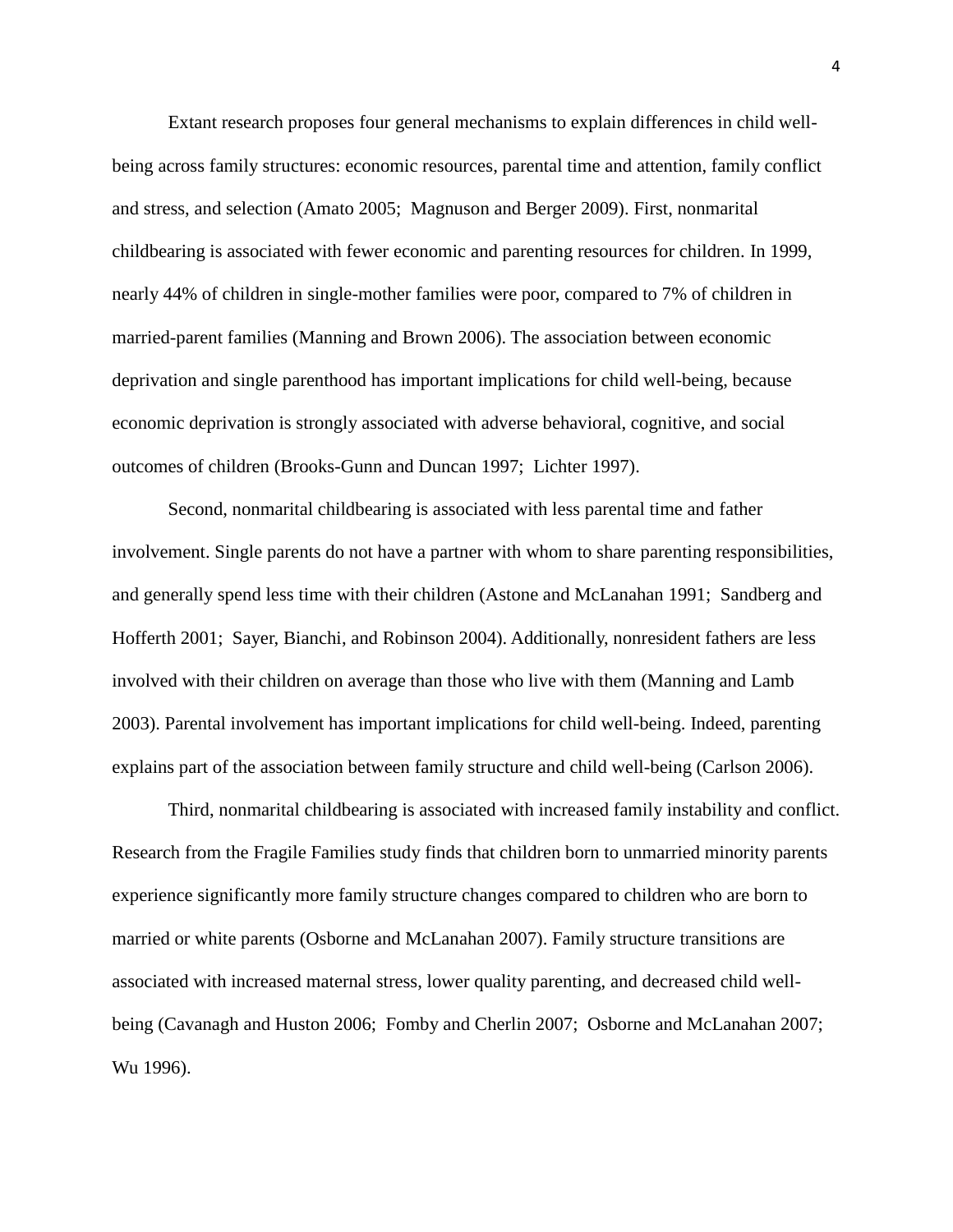Finally, as noted above, selection might play a role in the observed association between marriage and child well-being. There are two types of selection bias in observational data: baseline bias and differential treatment effect bias (Morgan and Winship 2007). Baseline bias is due to pre-existing characteristics that are associated with both the treatment (marriage) and the outcome (child well-being). In this case, it is possible that marriage does not directly confer benefits, but that children in two-parent families have better outcomes because the most secure, healthy, and advantaged individuals are more likely to marry and maintain a stable family structure in the first place (Acs 2007; Hofferth 2005). Failure to account for baseline selection bias could therefore artificially inflate estimated effects of family structure on child well-being (McLanahan and Percheski 2008).

Differential treatment bias suggests that the linkages between marriage and child wellbeing may differ across sub-groups. Indeed, research suggests that there are notable racial differences in the linkages between family structure and child well-being. For example, Dunifon & Kowaleski-Jones (2002) find that single parenthood is associated with reduced well-being among white children but not black children. In addition, Fomby and Cherlin (2007) find that family structure transitions are associated with poorer developmental outcomes among white children, but not black children.

The reasons for such racial differences are unclear, but likely relate to the mechanisms linking family structure and child well-being noted above. For example, research suggests that black children receive fewer economic advantages from their parents' marriages compared to white children (Manning and Brown 2006), potentially explaining the lack of benefits for marriage among black children. It is also possible that black families have access to a broader set of parenting resources outside the context of a traditional marriage, including strong kinship ties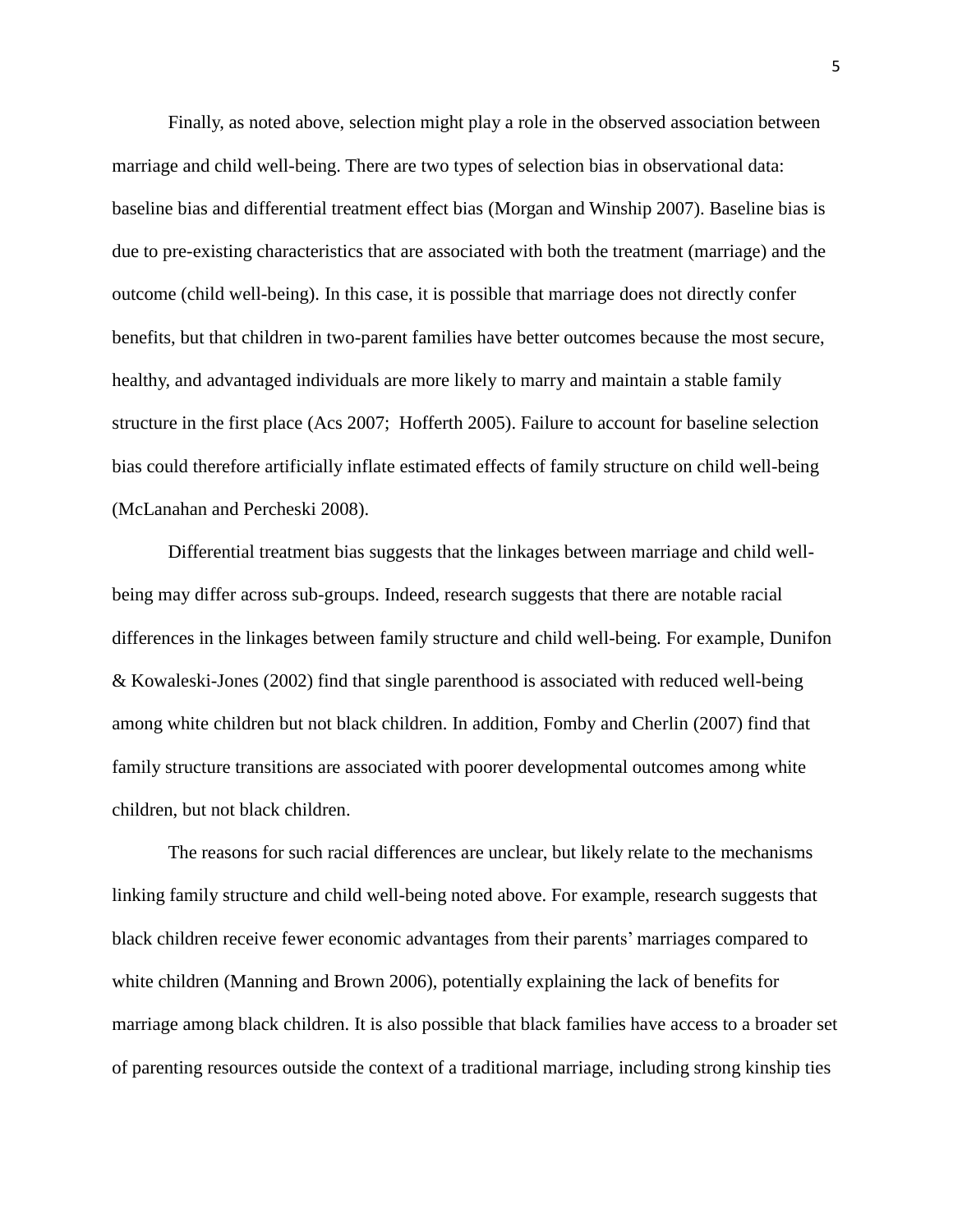(Hill 1972) and a tradition of caring for others' children (Roschelle 1997), meaning that single parenthood could be associated with less stress and conflict in black families, and thereby associated with less detrimental outcomes for black children, compared to white children. There also may be racial differences in patterns of single-parenthood over a child's lifetime. For example, black children are more likely to be born to and remain with a single mother, while white children are more likely to live with a single mother due to a separation or divorce (Blau and van der Klaauw 2008). Given evidence that family structure instability is harmful for children (Cavanagh and Huston 2006; Fomby and Cherlin 2007; Wu 1996), this could explain why white children living with a single mother may fare worse than black children living with a single mother. Finally, it is possible that the much higher prevalence of single-parenthood among blacks brings with it a lower stigma and potentially a greater set of supports, leading to improved outcomes for black children vis-à-vis white children (Heard 2007). Thus, research on singleparenthood provides evidence to suggest that marriage has differential effects on well-being for black vs. white children, suggesting that post-conception marriage may influence children differently depending on their race; we test this hypothesis.

Additionally, there may be differential treatment bias associated with the propensity to enter into post-conception marriages. The current study examines whether the well-being of children whose mothers enter a post-conception marriage differs depending on whether she was more vs. less likely to do so. This analysis is salient because recent policy proposals focus on encouraging marriage among those who are unlikely to marry. There are two possible patterns of heterogeneous treatment effects: positive selection and negative selection. There is evidence of positive selection if the mothers who are most likely to select into post-conception marriage are also the most likely to experience benefits for their children. This might occur if mothers enter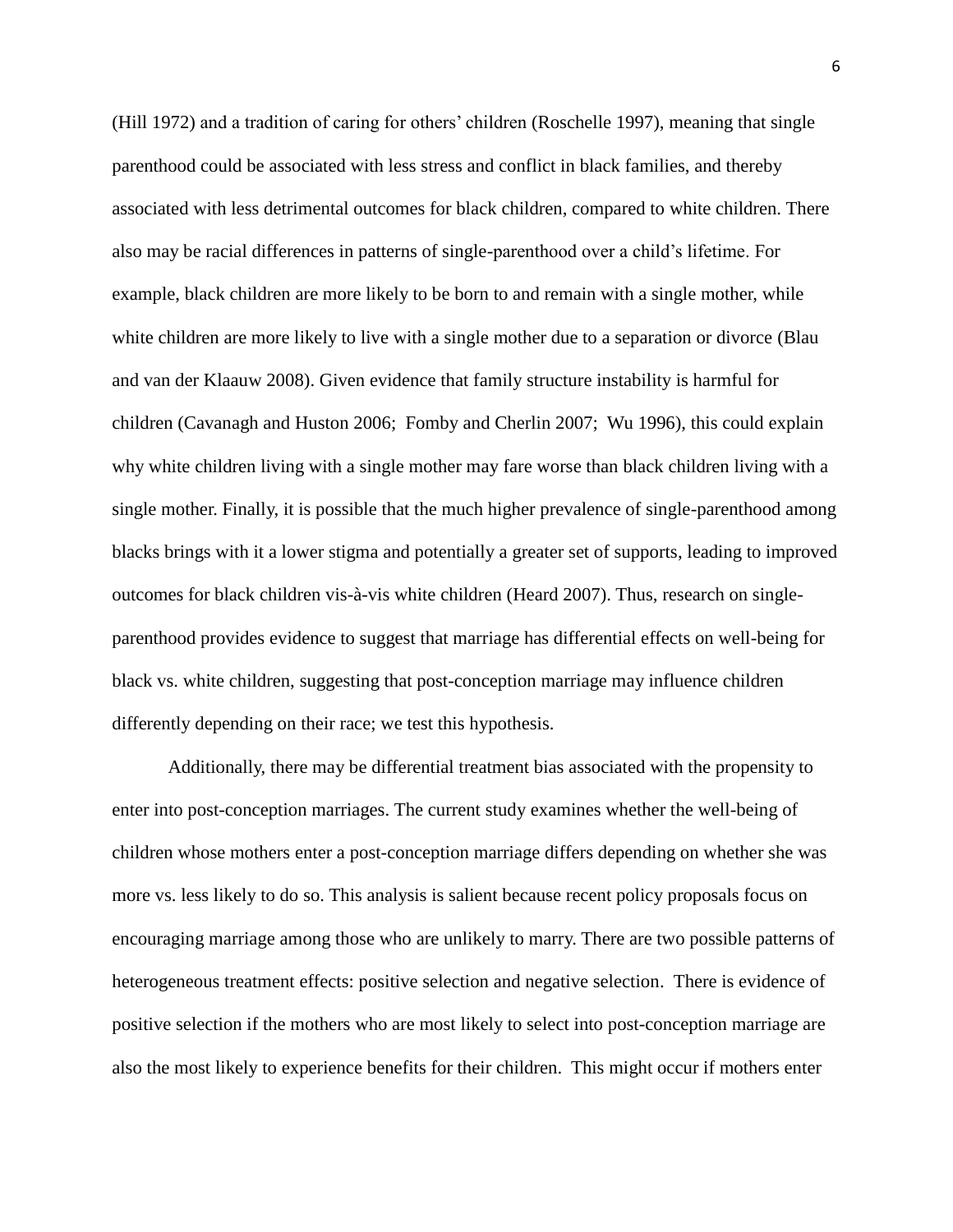into post-conception marriage in anticipation of expected benefits. For example, sociological research finds that low-income unmarried mothers delay marriage but not childbearing in part because they view marriage as a capstone event that marks financial stability, stable employment, home ownership, and the achievement of a middle-class lifestyle (Edin and Kefalas 2005; Sassler, Miller, and Favinger 2009). From this perspective, mothers enter marriages only when they promise financial and family stability. There is evidence of negative selection if mothers who are most likely to select into post-conception marriage are the least likely to experience benefits for their children. Negative selection might occur if mothers enter into postconception marriage on the basis of societal norms, rather than in response to anticipated benefits. For example, we might see negative selection if nonmarital childbearing is highly stigmatized and results in less social support for single mothers and their children (Heard 2007).

Prior empirical research suggests that those who legitimate a premarital conception with a post-conception marriage tend to be more advantaged, and come from families with greater resources to encourage a marriage (Lichter, Turner, and Sassler 2010; Manning 1993; Parnell, Swicegood, and Stevens 1994). Additional selection factors include the mother's family background characteristics, which might exert pressure to enter into post-conception marriage. For example, growing up in a nuclear family or with a strong religious background is associated with strong social norms against nonmarital births and an increased likelihood of marriage (Parnell, Swicegood, and Stevens 1994; Uecker and Stokes 2008). Residential characteristics also provide insight into the culture and norms of specific areas. Research finds that being raised in the south or in a rural environment is associated with post-conception marriage (Parnell, Swicegood, and Stevens 1994). Finally, the father's characteristics play a role. Men's earnings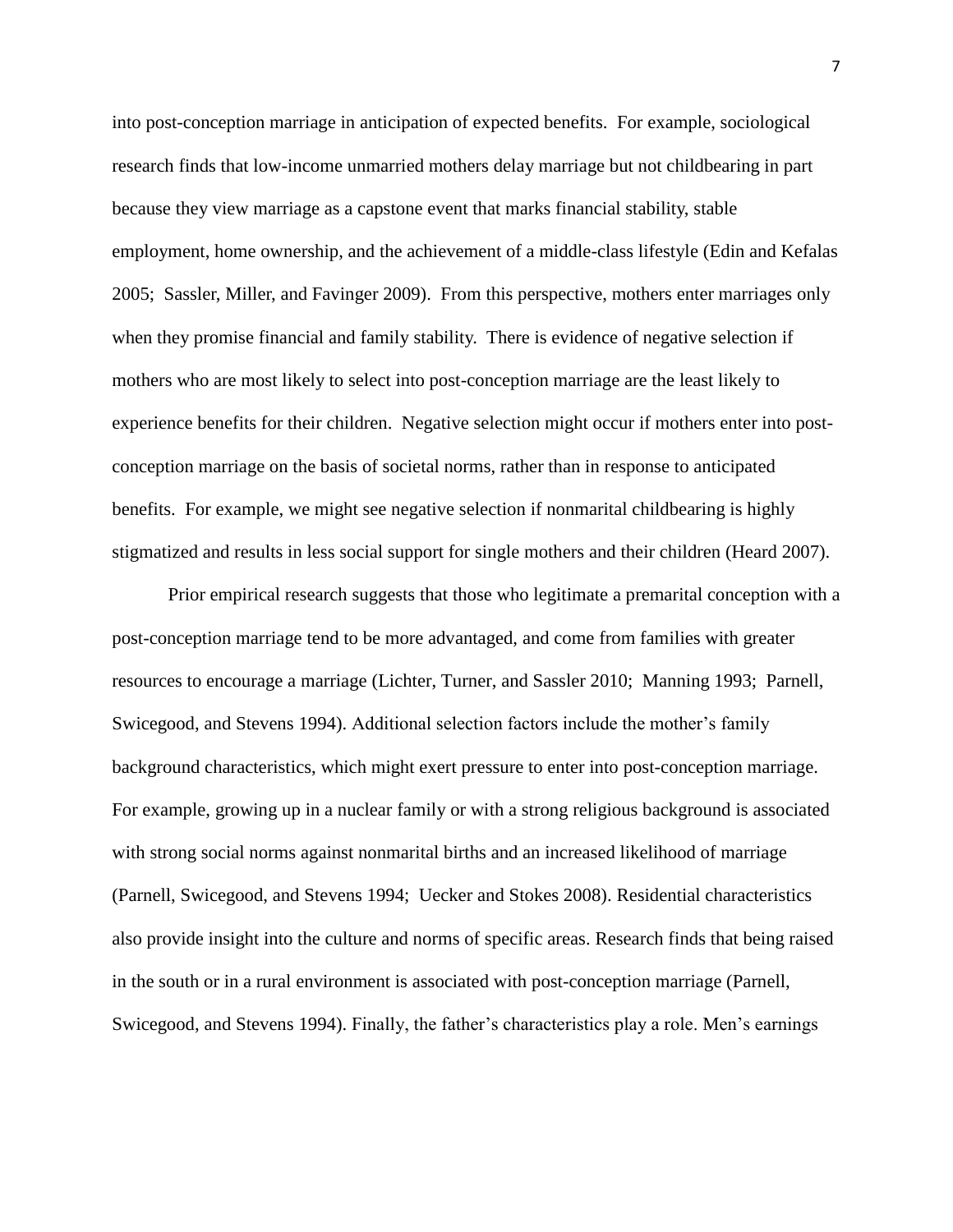and educational attainment are positively associated with marriage among white men, but not black men (Zavodny 1999).

### *Contributions of Current Study*

Relying on panel data on mothers and children from the National Longitudinal Survey of Youth 1979, this study estimates the linkages between post-conception marriage and child wellbeing. We address concerns about selection bias with propensity score techniques. In performing such analyses, we examine whether the linkages between post-conception marriage and child well-being differ for black and white children. Within each group, we also examine whether the outcomes of children whose mothers are more likely to enter into post-conception marriages differ from those whose mothers entered into post-conception marriage, but have characteristics that suggested they were less likely to do so.

This study makes four key contributions to the literature. First, although there is a mounting body of research that suggests that marriage provides benefits to parents and children overall, scholarly research documenting the benefits for children of post-conception marriage is thin at best. Indeed, ours is the first study of which we are aware to address this topic. By focusing on this specific type of marriage, we fill a gap in the literature and provide information about a group that is likely to be targeted by marriage promotion policies. Second, this study extends prior research on racial differences in the effects of family structure on child well-being. Third, the use of propensity score techniques accounts for the fact that mothers entering into a marriage following the conception of a child but prior to the birth likely differ in many ways from those who do not. Finally, we test for heterogeneous effects in the influence of postconception marriage on children, examining whether mothers who are more likely to enter a post-conception marriage see differential benefits compared to those who are less likely to do so.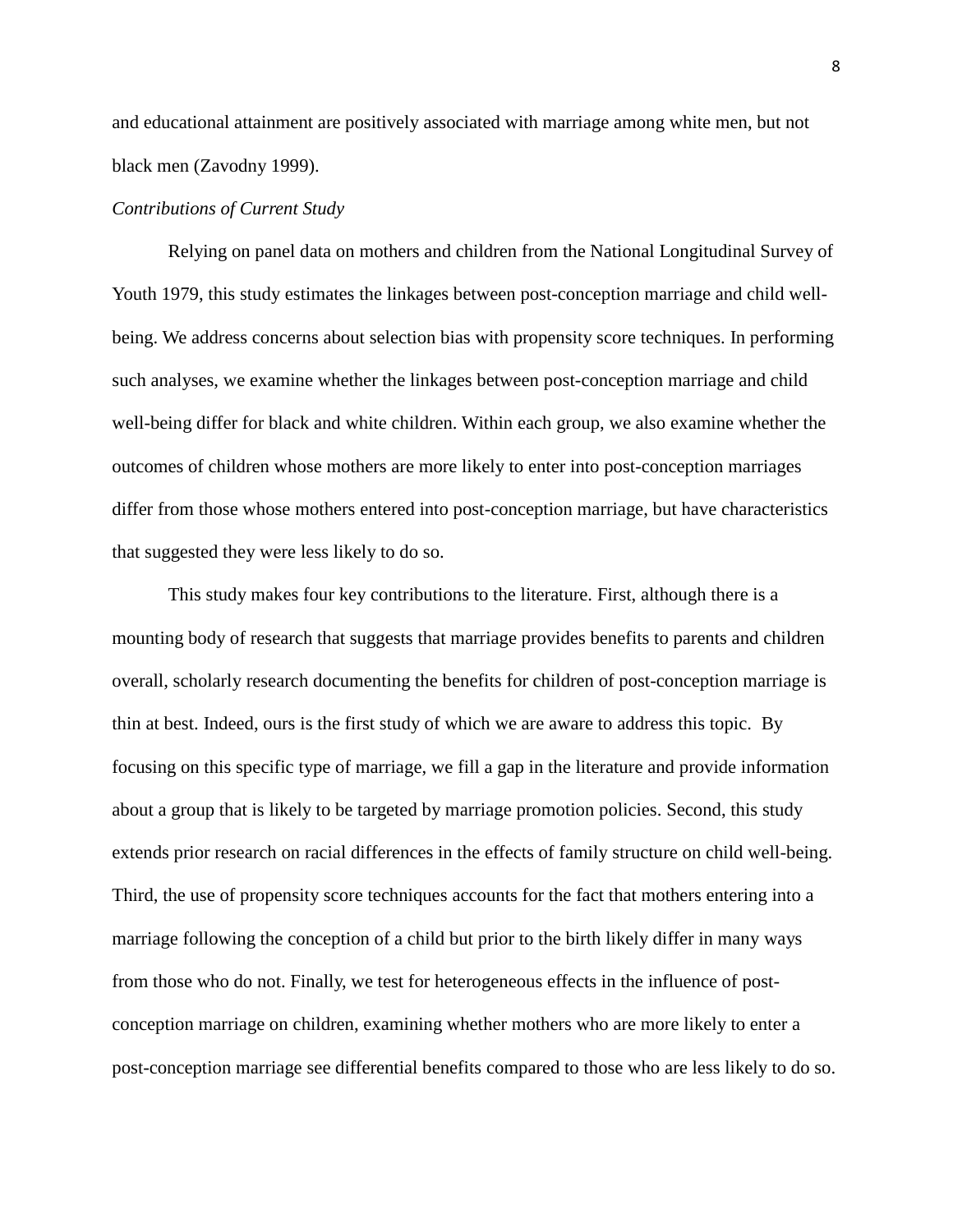Although prior research has examined heterogeneity in the returns to Catholic secondary education (Morgan 2001) and post secondary education (Brand and Xie 2010), we know of no other study that has taken a similar approach to studying the returns to marriage.

In performing these analyses, we address three research questions: (1) what is the influence of post-conception marriage on child well-being, after accounting for selection bias due to baseline characteristics? (2) what are the racial differences in these effects?, and (3) do the returns to marriage vary among those who are more vs. less likely to enter post-conception marriages?

### *Data*

This study relies on data from the National Longitudinal Survey of Youth 1979 (NSLY79), which is uniquely suited to investigate consequences of premarital conception and marriage on child outcomes. The NLSY79 is a nationally representative, longitudinal birth cohort study following individuals who were born between 1957 and 1964. Respondents were interviewed annually through 1994 and biennially since. In 1986, the NLSY began biennial interviews of children born to female respondents of the NLSY79. The child sample is representative of American children born to the women of the NLSY79. These data are well suited to our study because children born to young mothers are overrepresented in the early waves of the survey (Wu and Li 2005).

Although the NLSY79 is a rich source of information for our research question, the data present some limitations for our analysis. The child sample is not a nationally representative cross-section of children, but is instead a cohort study that is representative of children whose mothers were age 14-22 in 1979. This time period is suited to the research question because postconception marriage was more prevalent than it is today, and there are few opportunities for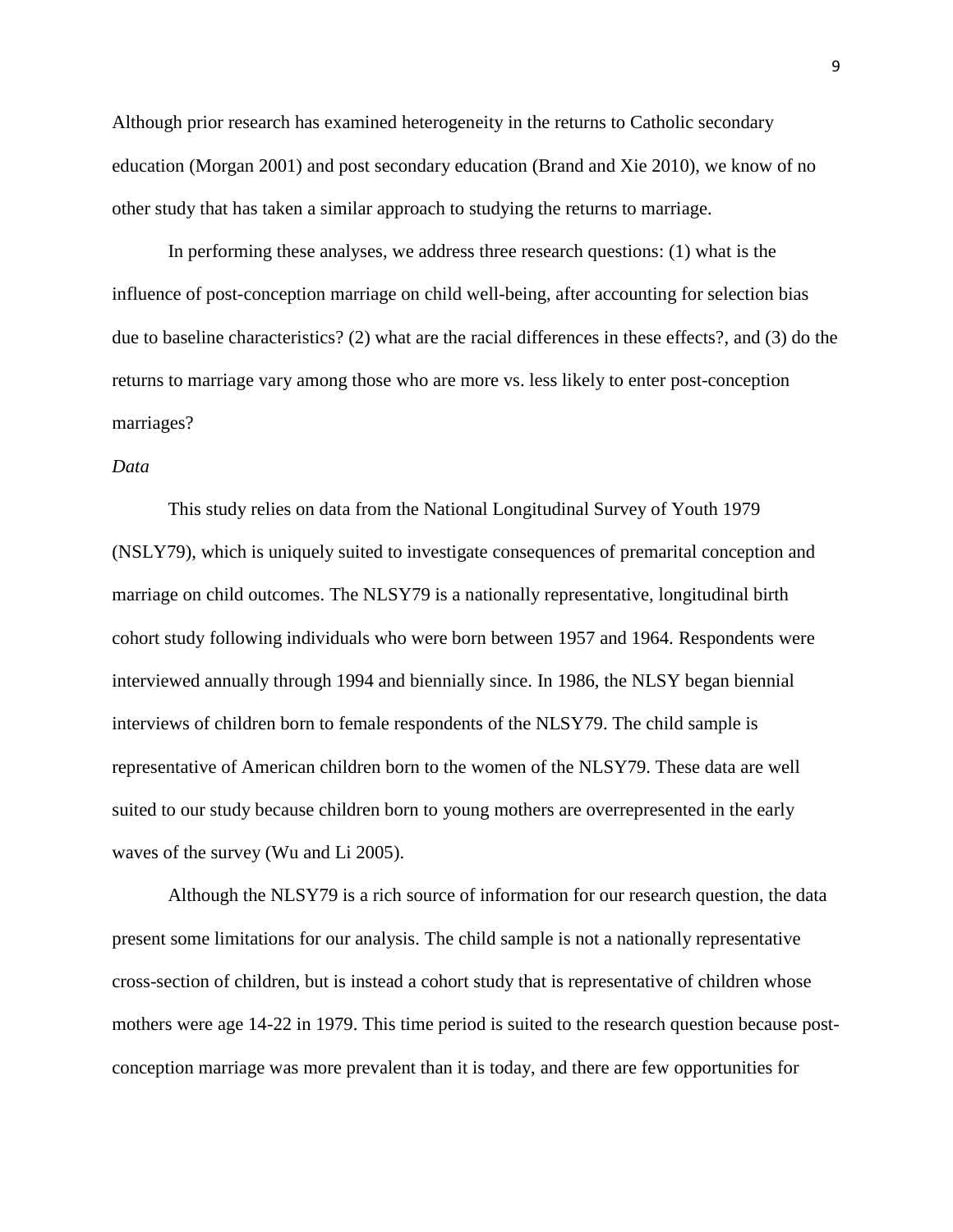researchers to examine the effects of these marriages on a contemporary sample. Nonetheless, insights gleaned from this research may not be generalizable to contemporary families. Finally, there is limited information about fathers, whose characteristics might have important implications for both selection into post-conception marriage and child behavioral outcomes.

The analytic sample for this study is black and white mothers who conceived their first child before their first marriage and gave birth between the ages of 14-25, and their first-born children. There are 10 possible observations corresponding to years in which child well-being assessments were gathered –1986, 1988, 1990, 1992, 1994, 1996, 1998, 2000, 2002, and 2004. We retain person-year observations with a completed child assessment, a non-missing response on at least one of the dependent variables measuring child well-being and parenting behaviors, and when the child is living with the mother at least part-time. Eighty-nine percent of our sample has complete data for all control variables, and we lose about 11% of our sample (n=510 personyear observations) due to missing data<sup>1</sup>. The amount of missing data ranges from 0%-3% on each of our key control variables. The sample that is dropped due to missing data differs from the retained sample on some key characteristics, however, which could potentially bias our results (results not shown). Among whites, the dropped sample is more likely to report low maternal cognitive test scores and more traditional gender ideology. Among blacks, the dropped sample is more likely to report low maternal cognitive test scores, lower income, higher rates of poverty, and fewer adults in the household. The final analytic sample is 970 unique respondents (n=461 white mothers, n=509 black mothers), and 4,025 person-year observations.

*Measures*

 $\overline{\phantom{a}}$ 

<sup>&</sup>lt;sup>1</sup> We do not multiply impute missing data because we have a small amount of missing data and it is difficult to specify an imputation model that adequately addresses the unbalanced structure of our panel data (Paul Allison, personal communication, March 30, 2012). Listwise deletion is robust if predictor variables are not missing at random, as long as the probability of missing data is not influenced by the dependent variable.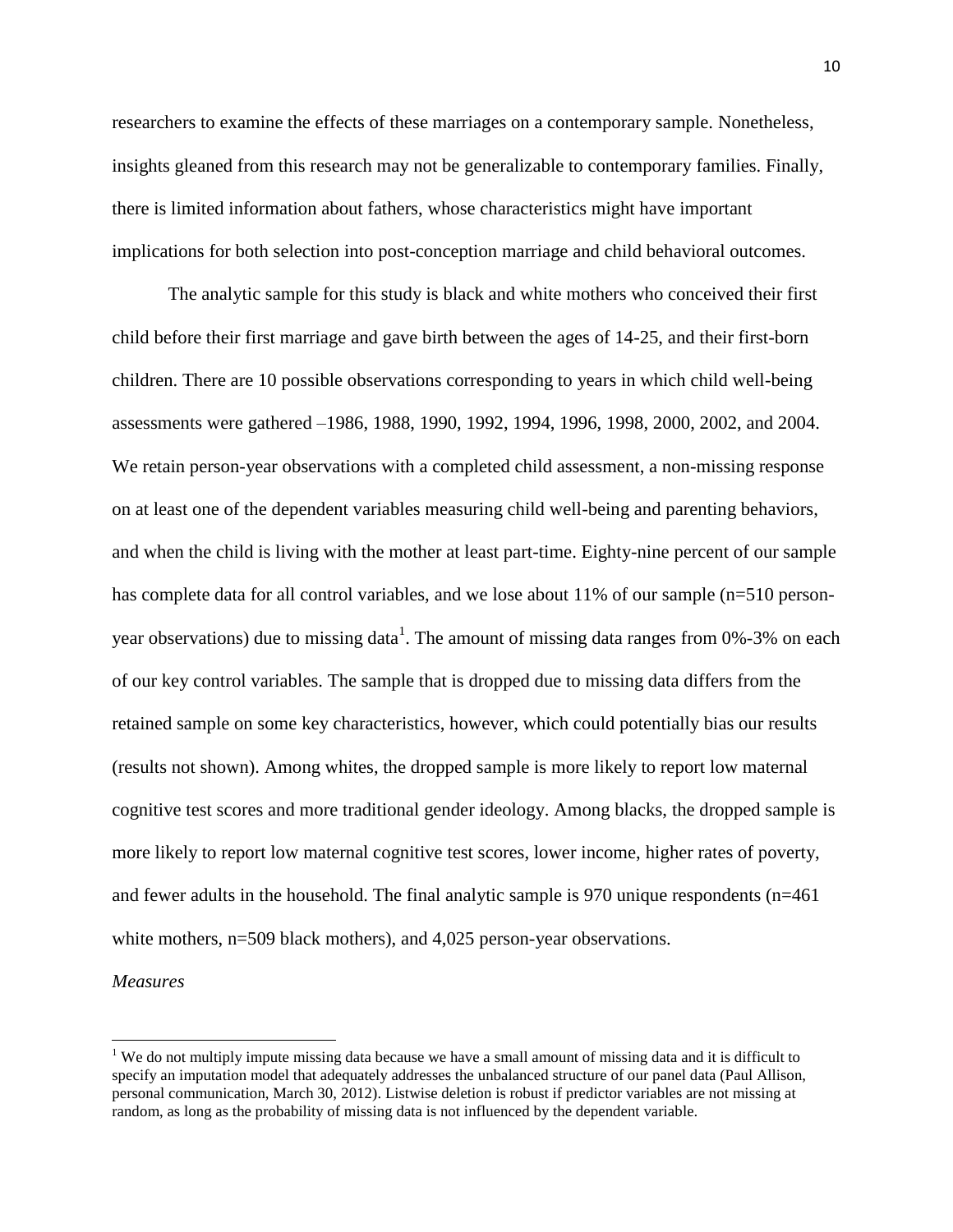*Dependent variables.* We assess child well-being with three dependent variables: maternal reports of children's behavior and children's math and reading comprehension cognitive test scores. The Behavior Problem Index (BPI) is based on 28 questions that ask the mother to report their child's behavior and attitudes in the previous three months. Mothers first rate each item using a 3-point scale (often, sometimes, or not true); these ratings are dichotomized and summed such that higher scores indicate more behavior problems. The score was then normed by age and sex to have a national mean of 100 and a standard deviation of 15. The BPI is administered for children age 4 to 16. Child's cognitive development is assessed with the Peabody Individual Achievement Tests (PIAT) in math and reading comprehension. These assessments are administered to children age 5 to 16. PIAT scores were normed by age in the late 1960s to a national mean of 100 with a standard deviation of 15.

We also assess two measures of mothers' parenting quality: the cognitive stimulation and emotional support sub-scales of the Home Observation Measurement of the Environment-Short Form (HOME-SF). These measures are collected among parents of children age 0 to 16. These scales vary by age, and are a combination of interviewer observations and the mother's report of the home environment. The cognitive stimulation battery asks mothers to answer questions such as "How often do you get a chance to read to child?"; "When your family watches TV, do you or (father) discuss programs with him/her?"; and "How many books does child have?" The interviewer observations include items such as whether the child's play environment is safe and whether the home is reasonably clean. The emotional support battery asks mothers to answer questions such as "About how many times, if any, have you had to spank child in the past week?"; "How much choice is child allowed in deciding foods s/he eats at breakfast & lunch?"; and responses to tantrums or hitting. The interviewer observed items such as whether the mother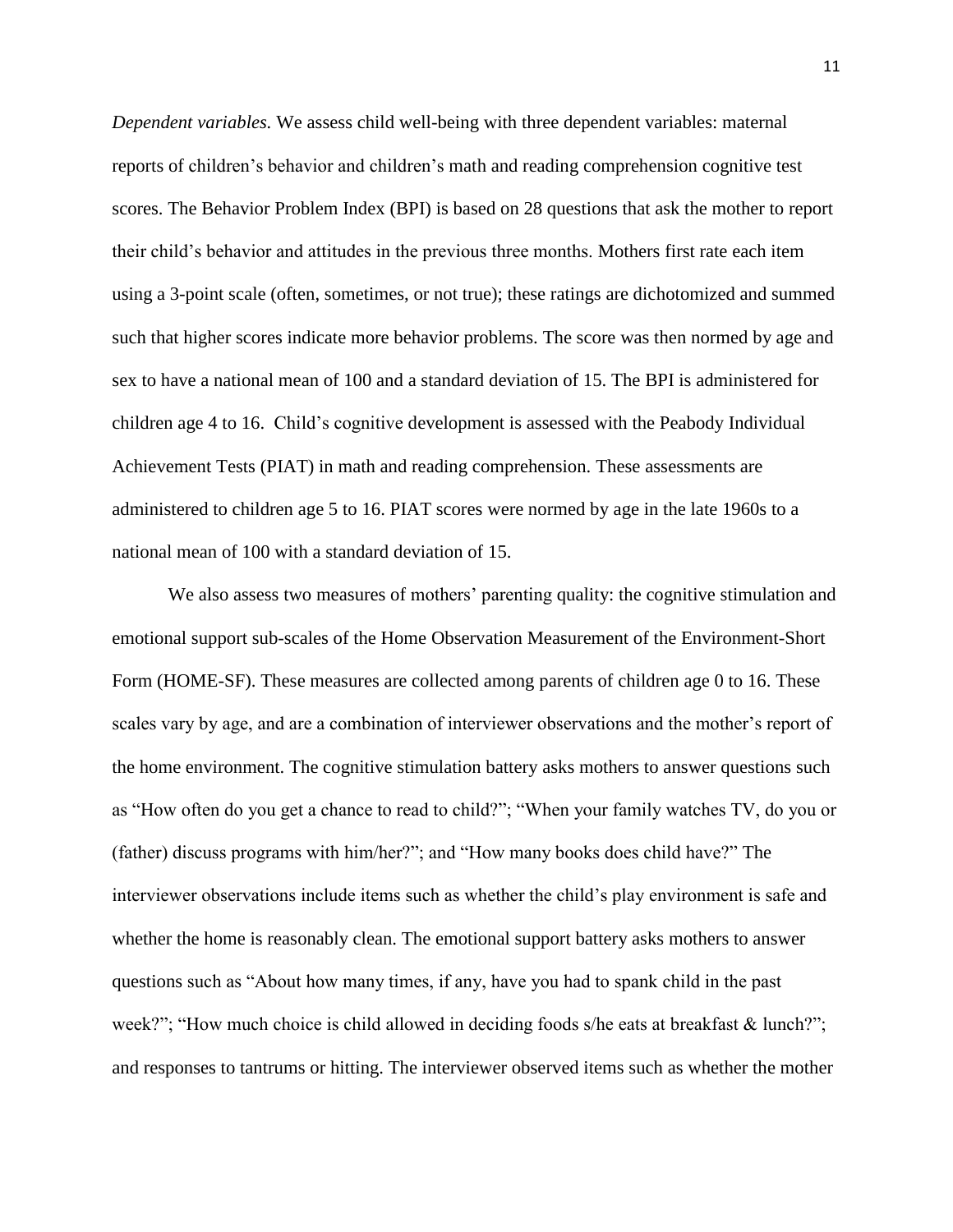caressed, kissed, or hugged the child, conversed with the child, or conveyed a positive feeling about the child. The total raw score for the HOME-SF is the sum of individual item scores; the raw score varies by age group because the number of individual items varies according to the age of the child. There are no appropriate national norms available for these measures, but they were internally standardized to the full NLSY sample by age with a mean of 10 and standard deviation of 1.5 to allow comparison across children of different ages.

*Independent variable.* The key independent variable, post-conception marriage, is derived from the NLSY Fertility and Relationship History data file, which includes dates of marriage, divorce, and birth. Following prior research (Parnell, Swicegood, and Stevens 1994; Zavodny 1999), we define a post-conception marriage as a legal union that occurs 0-7 months before the mother's first birth (1=post-conception marriage, 0=single at birth). As noted above, our sample is restricted to women who had their first birth between the ages of 14-25 and were not married when they got pregnant. Thus, the omitted category in our analysis is young women who were single at their first birth (did not have a post-conception marriage).

*Additional covariates.* Our analyses adjust for selection factors measured prior to the mother's first birth. Mother's age at the birth of her first child is measured in years. Mother's cognitive ability was measured in 1980 with the Armed Forces Qualification Test (AFQT). The AFQT score is derived from four sections of the Armed Services Vocational Aptitude Battery (ASVAB): word knowledge, paragraph comprehension, math knowledge, and arithmetic reasoning. AFQT scores are normed by age, and are reported with a dummy variable that indicates whether the mother's score was in the  $25<sup>th</sup>$  percentile. Dummy variables indicate whether the mother was born in the South, whether she lived in a nuclear family (with her biological mother and father, the child's grandparents) at age 14, and whether the child's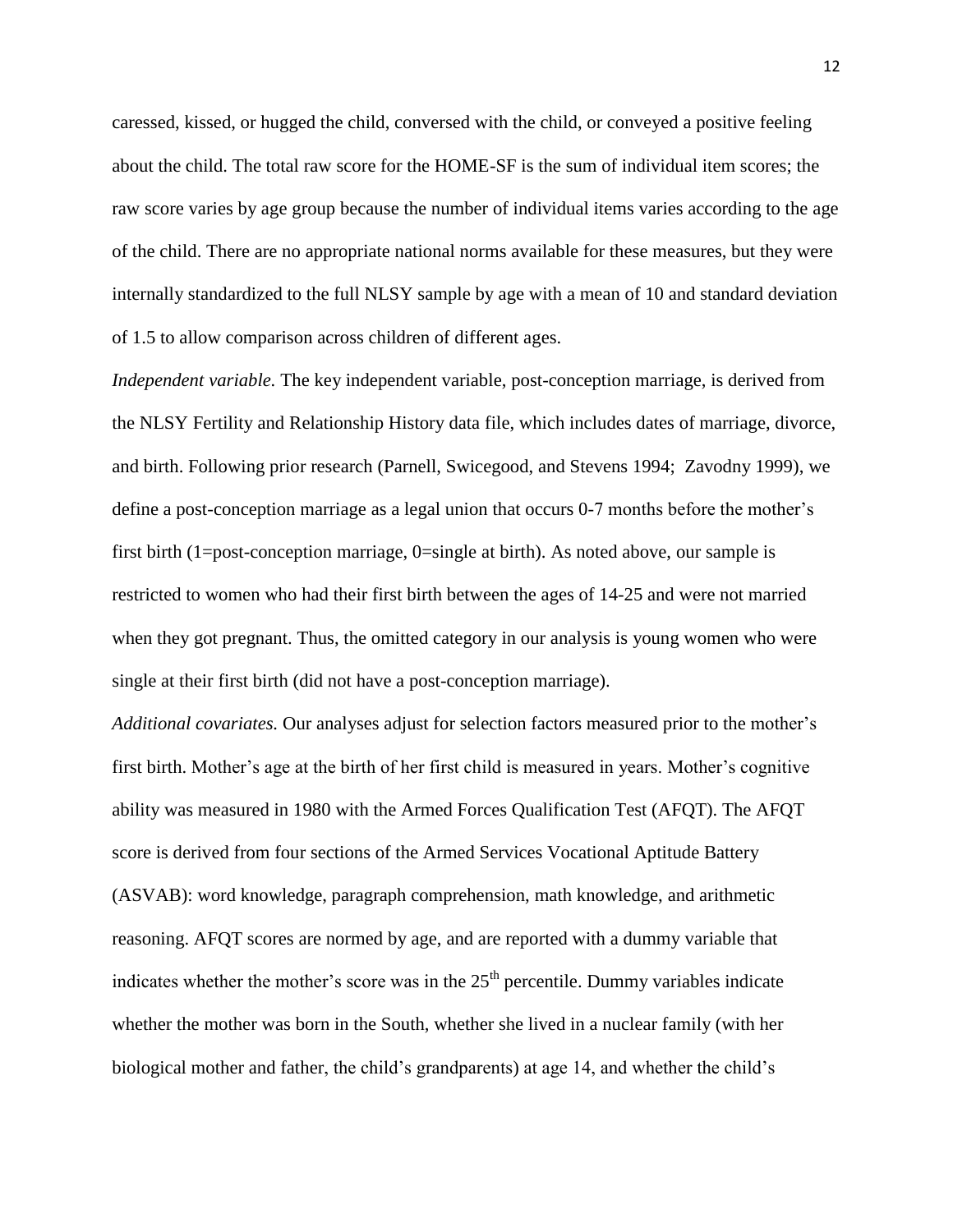grandmother was a teen mother. Mothers were asked to retrospectively report the religion into which they were born. The mother's religion at birth is measured with four categories: (a) None/other (referent), (b) Roman Catholic, (c) Liberal Protestant, which includes Episcopalian, Methodist, or Presbyterian, and (d) Conservative Protestant, which includes Baptist, Lutheran, and unspecified Protestant. Mothers were asked to report whether anyone in their household received newspapers, magazines, or had a library card when she was age 14. These responses were combined into a dummy variable where a value of 1 indicates that nobody in the household received these materials. A dummy variable indicates whether mothers lived in an urban area at age 14 (town or city receives a value of 1, country or farm area receives a value of 0).

We further adjust for child and household characteristics that are measured after the birth of the child. Child sex is indicated with a dummy variable  $(1 = child$  is male, 0=child is female). Child low birth weight indicates whether the child was less than 5.5 pounds or less at birth (1=weighted 5.5 pounds or less at birth, 0=weighed more than 5.5 pounds at birth). The number of children in the household is a continuous measure of children age 18 or younger. Child's age at assessment is measured in years, and ranges from 0 to 16.

To assess different dimensions of the longer-term effects of post-conception marriage, we descriptively examine several measures of economic resources, family stability, and household composition that are collected concurrently with the child's well-being assessment. Maternal employment is represented with a dummy variable that indicates whether she worked in the past week (1=employed, 0=unemployed), and a categorical variable that indicates the amount of hours she worked last week (1-19 hours, 20-34 hours, 35-40 hours, or 41+ hours). Household income in the past year is reported in thousands of dollars, and is adjusted for inflation (reported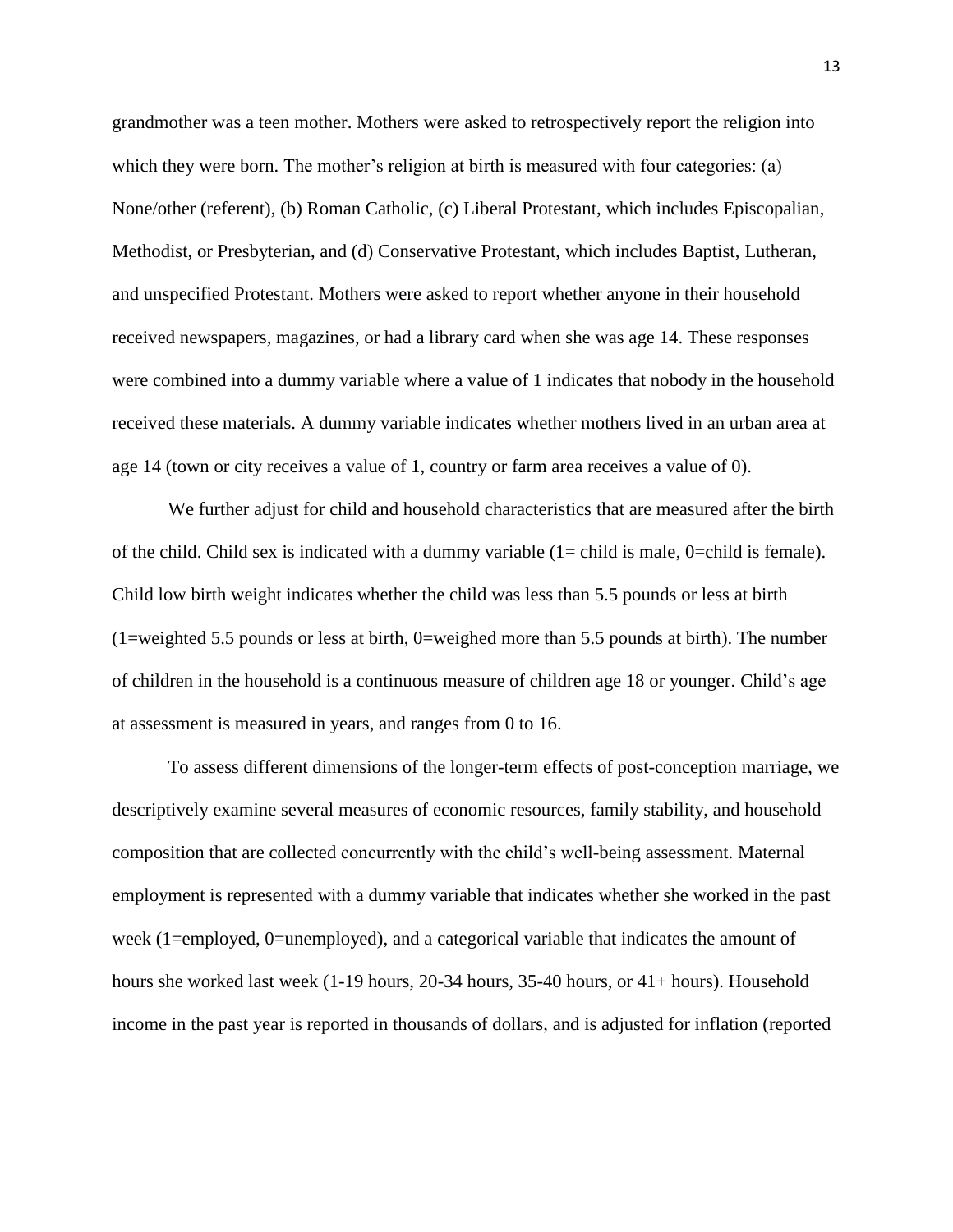in 2004 dollars). A dichotomous variable indicates whether the household was below the federal poverty threshold in the previous year.

Household composition is measured with a continuous variable of the number of adults over age 18 in the household, and dummy variables indicating whether the child's biological father or grandmother lives in the household. Family stability is measured with a dummy variable indicating whether the mother never married, is currently married/remarried, or is separated, divorced, or widowed. A dummy variable indicates whether the mother's first marriage dissolved  $(1=$  dissolved, 0=intact or never married).

Finally, we include a seven-item scale that measures attitudes about traditional gender roles for women. Respondents were asked to rate their agreement with items such as "A woman's place is in the home, not in the office or shop" and "The employment of wives leads to more juvenile delinquency" using a four point scale. Each item was coded such that more traditional attitudes receive higher scores, and items were summed to create an overall scale of traditional gender ideology (range: 7-28).

## *Method*

We adopt a counterfactual approach for our analyses, which is also known as a potential outcomes approach (see Morgan and Winship 2007 for a review). In our study, focusing on a sample of women with premarital conceptions, there are two potential states at the time of first birth: (1) post-conception marriage (treatment state) or (2) single (control state). To estimate average causal effects using observational rather than experimental data, we must rely on the unverifiable assumption that the average well-being of children born to mothers in postconception marriages would be the same as the theoretical average well-being of children born to single mothers if they had entered into post-conception marriages, and vice versa, conditional on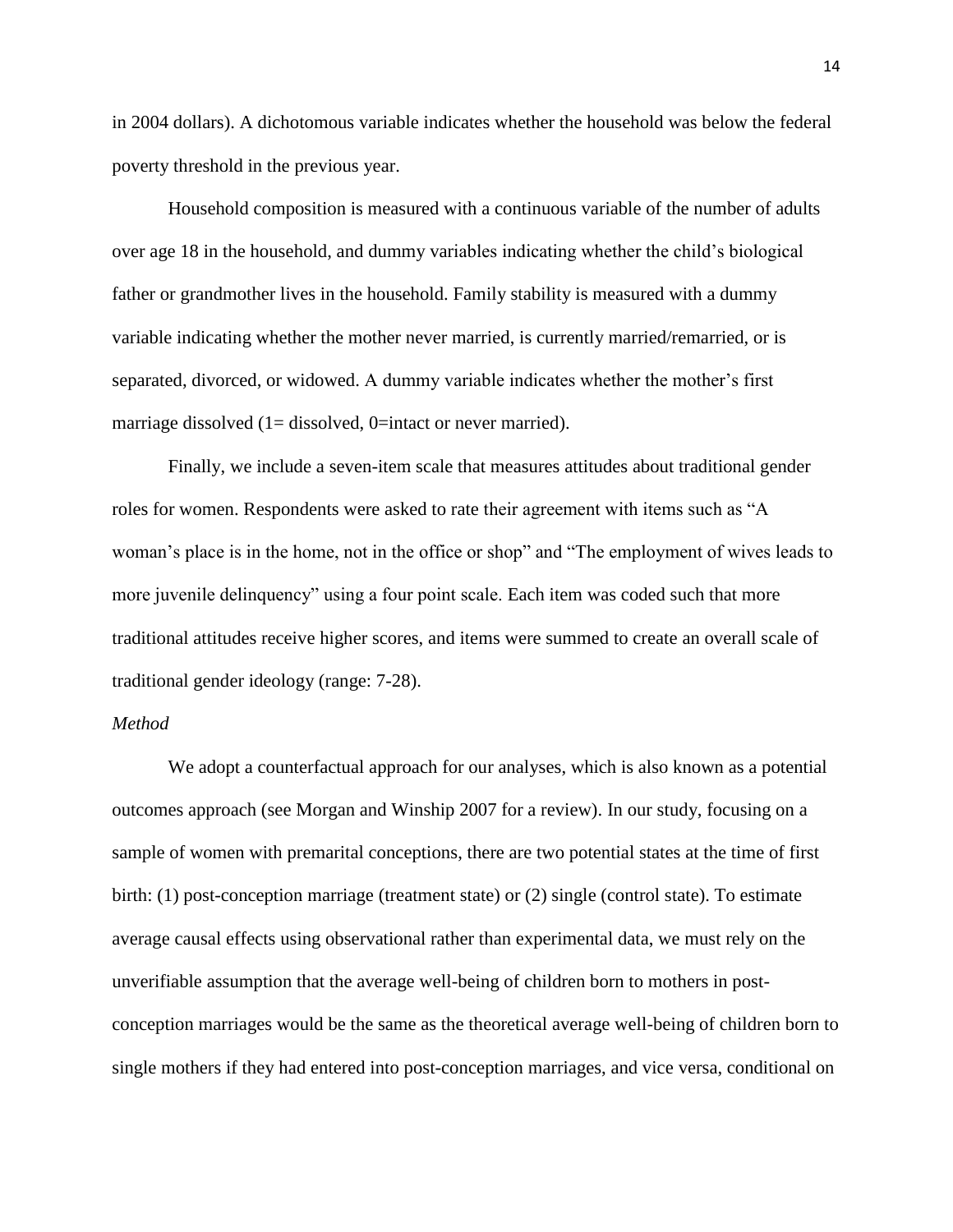observed variables that account for selection into the treatment. These assumptions are shown in equations (1a) and (1b). Here,  $Y^I$  is the potential child well-being outcome under the treatment state, and  $Y^0$  is the potential outcome in the control state. *D* is the treatment variable, and is equal to 1 for the treatment state and 0 for the control state. *X* is a vector of covariates that determines selection into the treatment.

Assumption 1: 
$$
E[Y^l | X, D = 1] = E[Y^l | X, D = 0]
$$
 (1a)  
Assumption 2:  $E[Y^0 | X, D = 1] = E[Y^0 | X, D = 0]$  (1b)

The first step of our analysis is modeling the treatment selection mechanism. We estimate propensity scores, which are conditional probabilities of treatment selection, using logistic regression (Rosenbaum & Rubin, 1983). In equation  $(2)$ , *D* is the treatment variable, and is equal to 1 for respondents who entered into post-conception marriages, and 0 for respondents who remained single. *X* is a vector of covariates that is associated with selection into pre-conception marriage.

$$
Logit(D) = \hat{\alpha} + X\hat{\beta} + \varepsilon \qquad (2)
$$

For the second step of our analysis, we follow Morgan and Todd's (2008) procedure for calculating weights using estimated propensity scores,  $\hat{p}_i$ , which are the conditional predicted probabilities of post-conception marriage from equation (2). The estimated propensity scores are used to form three sets of weights:  $w_{i,ATE}$  (equation 3),  $w_{i,ATT}$  (equation 4) and  $w_{i,ATC}$  (equation 5) (Morgan & Todd, 2008, p.244).

For 
$$
d_i=1
$$
:  $w_{i,ATE} = \frac{1}{\hat{p}_i}$   
For  $d_i = 0$ :  $w_{i,ATE} = \frac{1}{1 - \hat{p}_i}$  (3)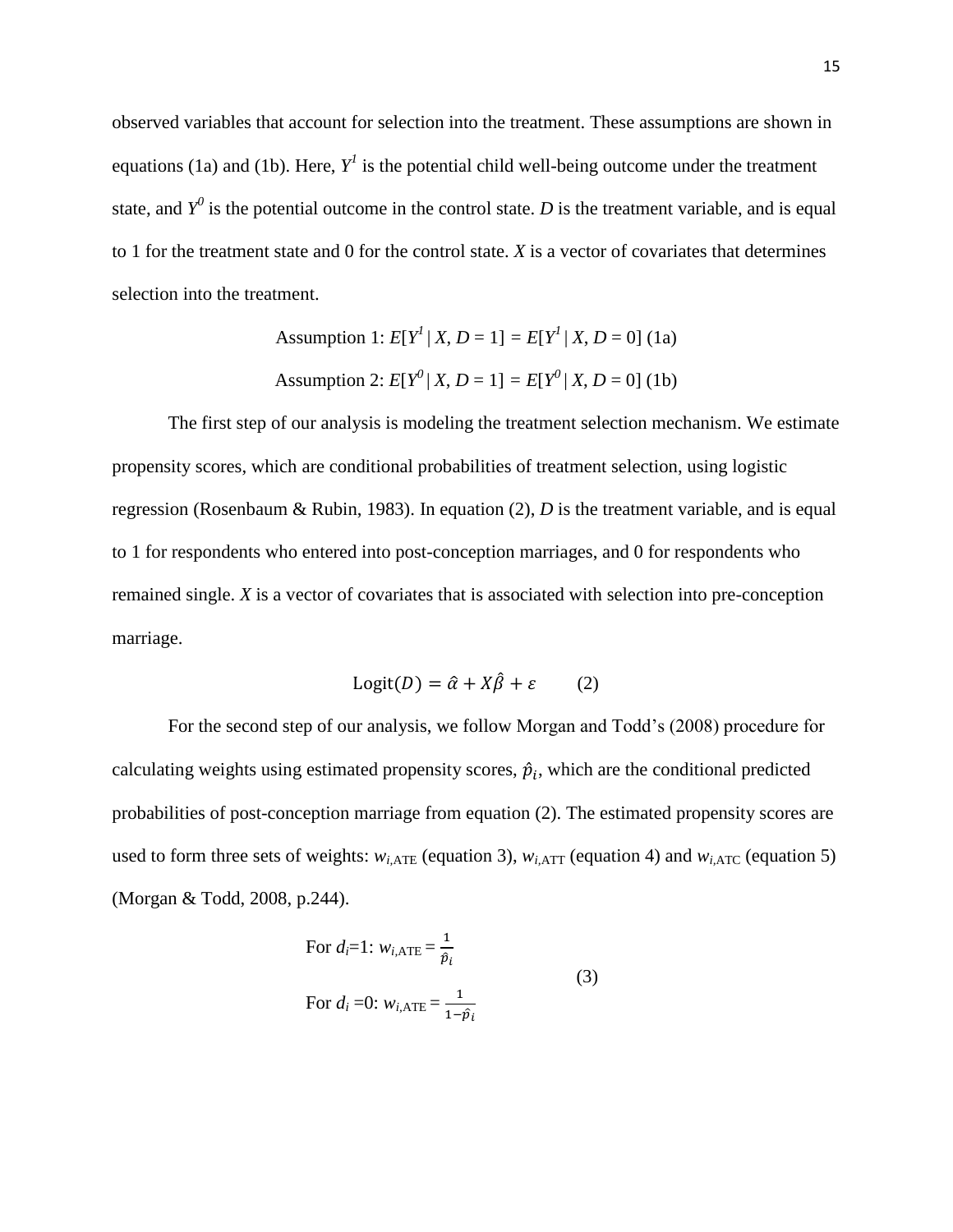For 
$$
d_i=1
$$
:  $w_{i, \text{ATT}} = 1$   
For  $d_i = 0$ :  $w_{i, \text{ATT}} = \frac{\hat{p}_i}{1 - \hat{p}_i}$  (4)

For 
$$
d_i=1
$$
:  $w_{i, \text{ATC}} = \frac{1-\hat{p}_i}{\hat{p}_i}$   
For  $d_i = 0$ :  $w_{i, \text{ATC}} = 1$  (5)

These weights are similar to survey sampling weights insofar as they weight the samples to be representative of a target population. The ATE weights allow us to estimate the average effect of post-conception marriage across the sample. The ATT weights use the treatment group (postconception marriage) as the target population, and weight the control group such that it is a representative sample of the population-level treatment group. In this case, members of the control group with higher propensity scores will receive higher weights. Members of the control group with very low propensity scores close to zero will have a very small weight, which essentially discards them from the analysis. The ATC weights use the control group (single at first birth) as the target population and attempt to weight the treatment group such that it is a representative sample of the population-level control group.

The goal is for these weights to effectively align the treatment and control groups, approximating an experimental design where treatment is randomly assigned and unrelated to other characteristics. In doing this, we assume that treatment selection is ignorable; in other words, that there are no additional confounding differences between mothers who enter postconception marriages and mothers who remain single, after we control for observed covariates. If no statistically significant differences between the groups remain, the data are considered to be "balanced." We assess the balance between the treatment and control groups by estimating the average standardized mean differences between treatment and control groups across all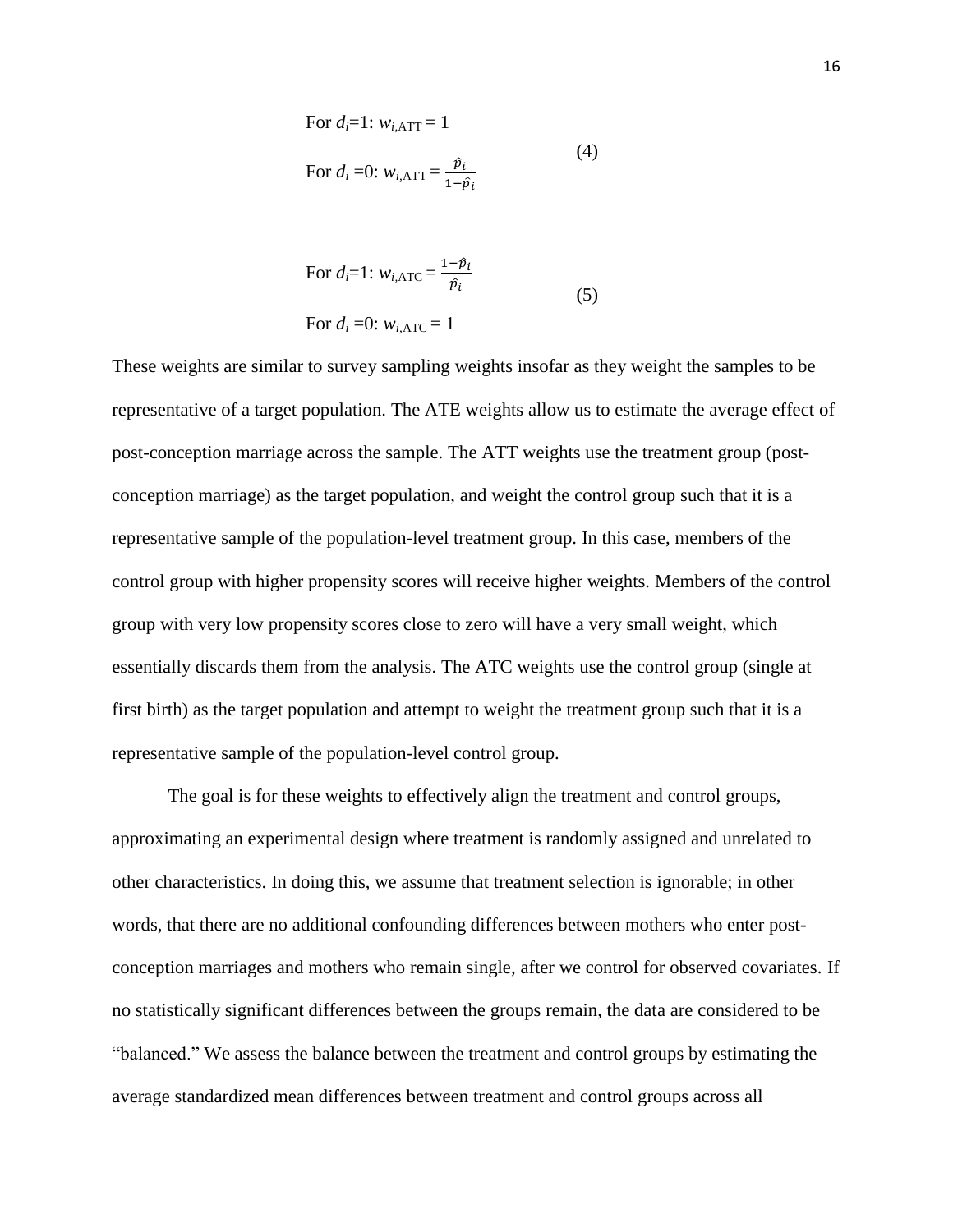covariates in the model (Rubin 1973, Morgan & Todd, 2008). We also assess the standardized differences in standard deviations for continuous variables. These standardized differences allow us to compare the balance achieved under different weighting schemes. We experimented with model specification to achieve the best possible balance, adding interaction variables that are justified in light of past theory and research (Morgan & Todd, 2008).

In the third stage of analysis, we estimate weighted regressions. In equation (6), *Y* is the child well-being outcome, *D* is the treatment variable,  $\delta$  is the estimated effect of *D* on *Y*, adjusted for *X*, and *X* is a vector of observed variables that are thought to determine *D* and *Y*. We first estimate regressions by applying the ATE weights, which estimate an average effect of postconception marriage across the entire sample, assuming homogeneous treatment effects. We next assess causal effect heterogeneity by comparing the results from ATT and ATC weighted regressions. In other words, we compare the effect of post-conception marriage among children born to mothers who typically enter post-conception marriages (ATT) to the effect of postconception marriage among children born to mothers who typically remain single (ATC).

$$
Y = \hat{\alpha} + \hat{\delta}D + X\hat{\beta} + \varepsilon \tag{6}
$$

For all weighted regressions we include the full set of covariates used to estimate the propensity scores, as well as supplementary covariates to further adjust for child's characteristics that are unrelated to selection into post-conception marriage but might be associated with child well-being, such as child's age, child's sex, whether the child had a low birth weight, and the number of children in the household under age 18. We restrict all models to the region of common support, which is the range of the propensity score for which there are respondents in both the treatment and control groups.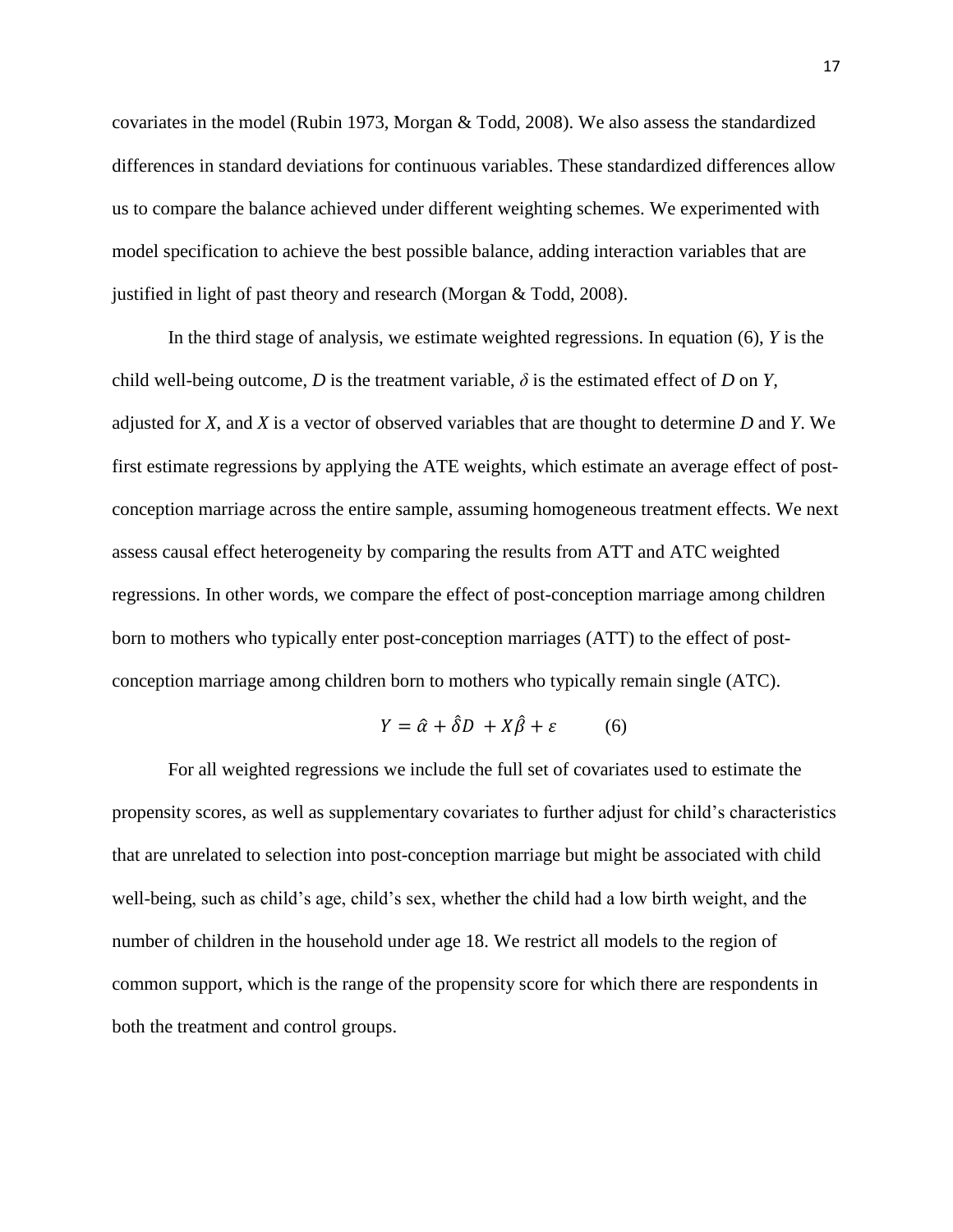There are several advantages of weighted regression using weights derived from propensity scores over unweighted OLS regression. Propensity scores are nonparametric and do not require assumptions about a linear relationship between the dependent variable and postconception marriage. Further, it is difficult to identify causal effects through conditioning on all of the variables in X, because it is unlikely that we will find treatment and control cases with identical values on all covariates. Rosenbaum and Rubin (1983) demonstrate that conditioning on the propensity score as a function of these covariates remedies this concern. We can also address concerns about differential treatment effect bias and determine whether there is causal effect heterogeneity.

Our weighted regression approach also provides some advantages over traditional propensity score matching techniques. We pursue a doubly-robust method of balancing the data by incorporating covariates into both the propensity score and the weighted regressions. This supplemental parametric adjustment provides additional protection against model misspecification, and addresses any imbalance that remains after applying weights derived from the propensity scores (Robins and Rotnitzky 2001). This method also facilitates a straightforward application of survey weights to account for complex sampling design when estimating propensity scores. Finally, the method is more transparent than some pre-packaged matching algorithms (Morgan and Todd 2008).

Despite these advantages, our methodological approach also has some important limitations. The linear and logistic regression used in our analysis can only adjust for differences in observable characteristics. If there are unobservable characteristics that influence postconception marriage and child well-being, our estimates will be biased. Our results also rely on the correct specification of the propensity score model, which is vulnerable to the limitations of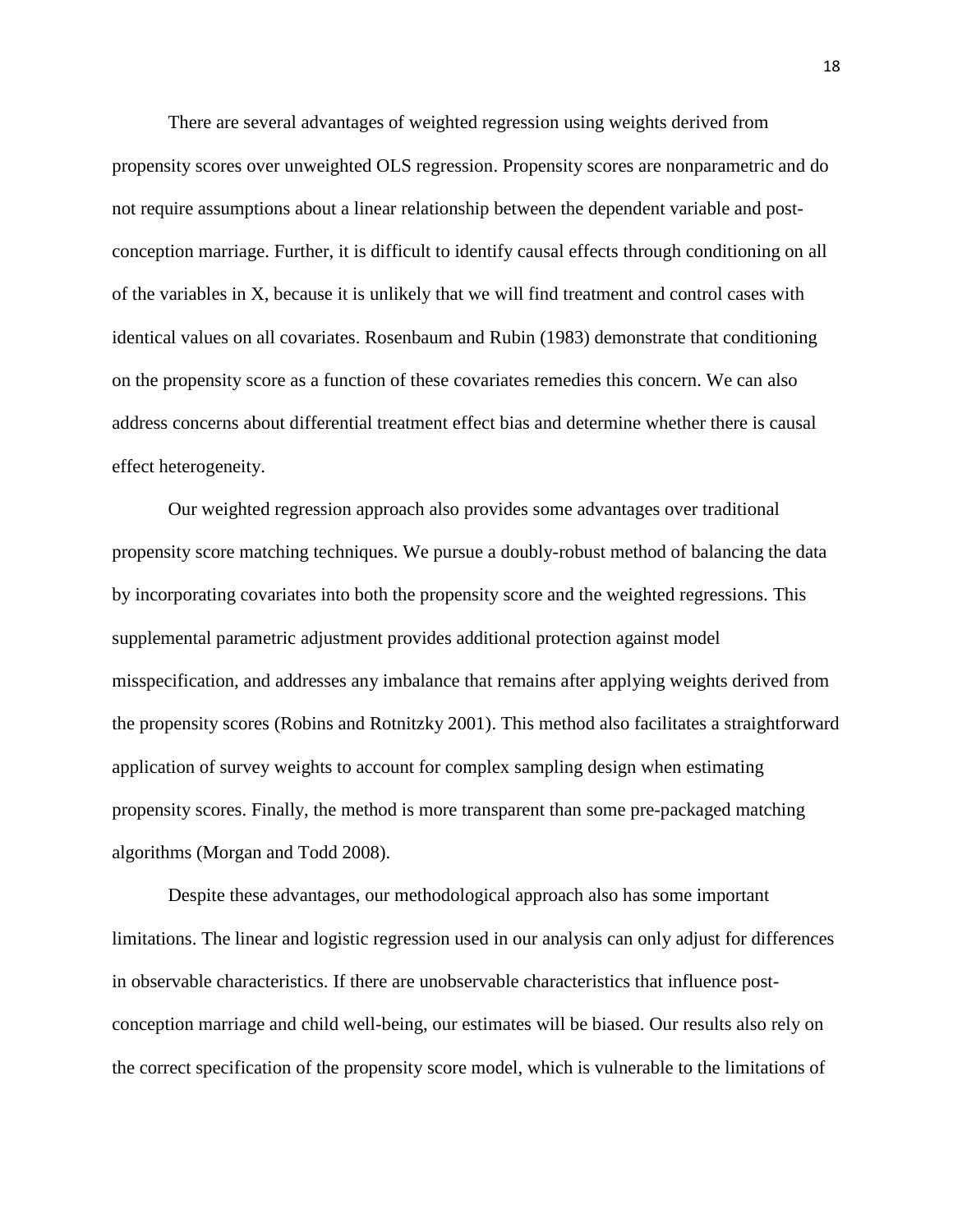logistic regression. We likely have some degree of omitted variable bias in our propensity score models because we do not have full information about the biological father's characteristics. Nonetheless, the propensity score model performs quite well in balancing the data. Finally, like all studies that rely on this methodology, we invoke a strong assumption of ignorability that is plausible but impossible to verify. Although we have carefully specified our propensity score model to include a rich set of characteristics that predict selection into post-conception marriage, it is possible that unobserved or omitted variables threaten the ignorability assumption.

# *Results*

Descriptive statistics by race and treatment status are presented in Table 1. Consistent with prior research, post-conception marriage is extremely rare among black mothers. Roughly half of white women with premarital conceptions entered into post-conception marriages (52%), compared to just 11% of black women. There are some noteworthy differences in terms of the characteristics that might be associated with selection into post-conception marriage. White mothers who entered post-conception marriages are less likely to report a low AFQT score (below the 25th percentile) compared to white mothers who remain single (16% vs. 30%). They are also more likely to have lived with a nuclear family at age 14 (73% among those in postconception marriages vs. 56% among those who remained single) and less likely to have lived in an urban area. Black mothers who entered post-conception marriages are slightly older than black mothers who remained single, and more likely to have been raised Catholic.

Unconditional descriptive statistics indicate that post-conception marriage is associated with slightly better child well-being in terms of behavior and cognitive test scores. Specifically, it is associated with slightly higher reading comprehension scores among whites and blacks. It is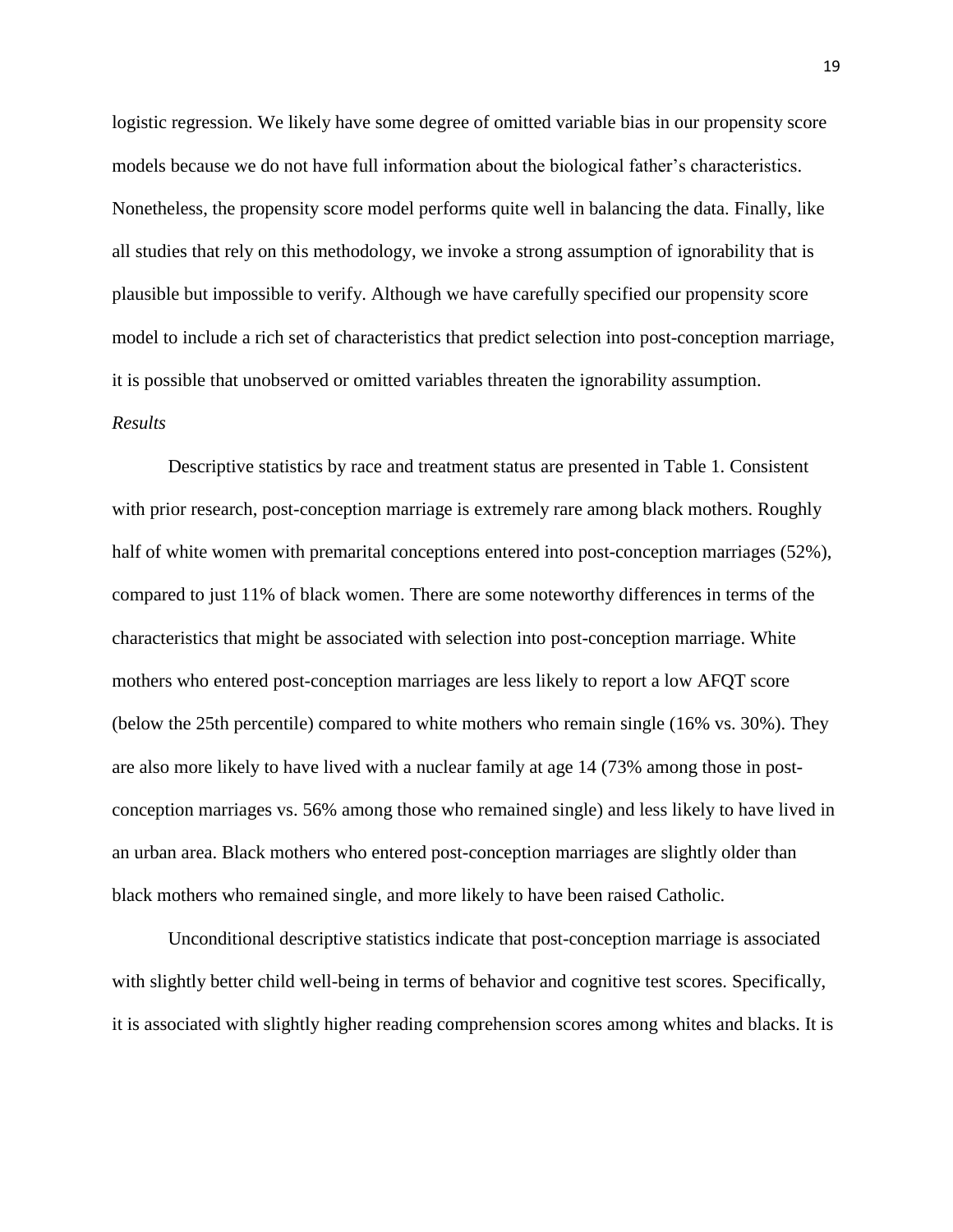also associated with higher math scores among whites, and slightly lower behavioral problems among blacks.

The results from our propensity score models are presented in Appendix Table 1. Appendix Table 2 demonstrates that the ATE, ATT, and ATC weights derived from the propensity scores successfully balance the data. Although the data are not extremely unbalanced when using sampling weights, the balance is significantly improved when applying the weights. Appendix Table 2 also presents the weighted descriptive statistics for selection characteristics across treatment and control groups. This table further demonstrates that the weights result in very balanced data because there are no statistically significant differences between treatment and control groups. Any remaining imbalance can be addressed with supplemental parametric adjustment in the regression (Morgan and Todd 2008).

Our first research question asks whether post-conception marriage is associated with improved child well-being, and our second research question asks whether there are racial differences in this association. Table 2 presents the results from the ATE-weighted regressions predicting the relationship between post-conception marriage and child's BPI, math scores, reading comprehension scores, mother's emotionally supportive parenting, and mother's cognitively stimulating parenting. Recall that these estimates assume a homogeneous treatment effect. These results suggest that post-conception marriage is not associated with child's BPI or math scores among both whites and blacks. Post-conception marriage is associated with higher reading comprehension scores among whites ( $b = 2.776$ ,  $p < .05$ ; about 21% of a standard deviation), but does not reach statistical significance among blacks. In contrast, post-conception marriage is associated with higher quality parenting behavior among both whites and blacks. Among whites, it is associated with about 23% of a standard deviation increase in emotionally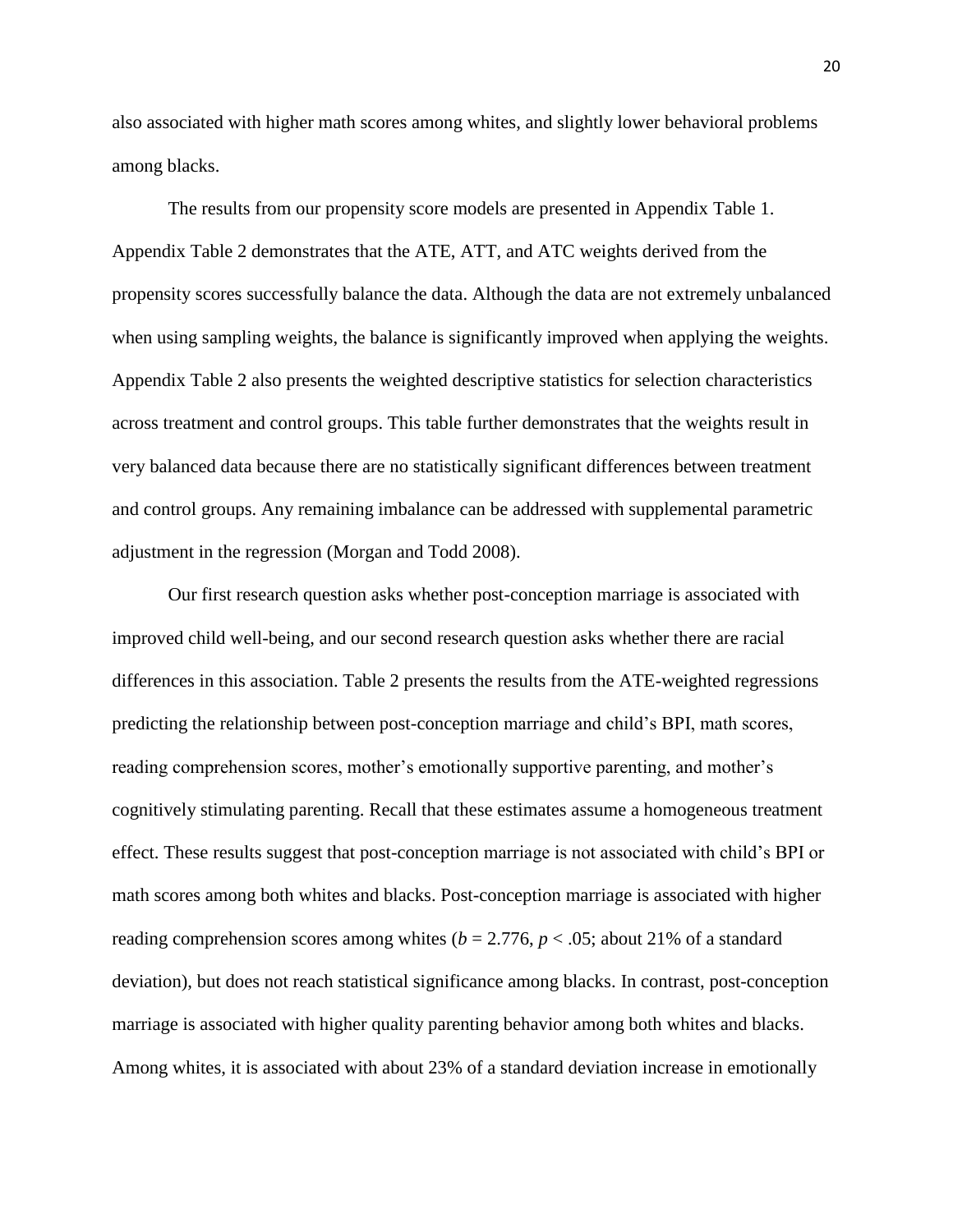supportive parenting and 29% of a standard deviation increase in cognitively stimulating parenting. Among blacks, it is associated with about 25% of a standard deviation increase in emotionally supportive parenting and 32% of a standard deviation increase in cognitively stimulating parenting.

Our third research question asks whether the returns to marriage vary among those who are more vs. less likely to enter post-conception marriages (i.e., whether there is evidence of causal effect heterogeneity). We answer this question by comparing estimates from ATT- and ATC-weighted regressions. Table 3 summarizes the results from ATE-, ATT-, and ATCweighted regressions predicting child's BPI, math scores, reading comprehension scores, mother's emotionally supportive parenting, and mother's cognitively stimulating parenting (full tables are available upon request). Taken together, the weighted ATT- and ATC- weighted estimates provide evidence of causal effect heterogeneity among both whites and blacks. Among whites, the effect of post-conception marriage on children's BPI, math scores, and reading comprehension scores is stronger in the ATC-weighted regressions. The effect of postconception marriage on parenting quality is also slightly stronger in the ATC-weighted models, but the difference is not as stark. The larger effects in the weighted ATC models suggest that the children who benefitted most were those whose parents entered into post-conception marriages even though their characteristics suggest they were more likely to remain single. The results among whites demonstrate a pattern of negative selection.

Among black children, the effect of post-conception marriage on BPI, math scores, and reading comprehension scores is stronger in the ATT-weighted regressions. There is no evidence of causal effect heterogeneity in the effect of post-conception marriage on parenting quality among blacks. Contrary to the results among whites, the black children who benefitted most in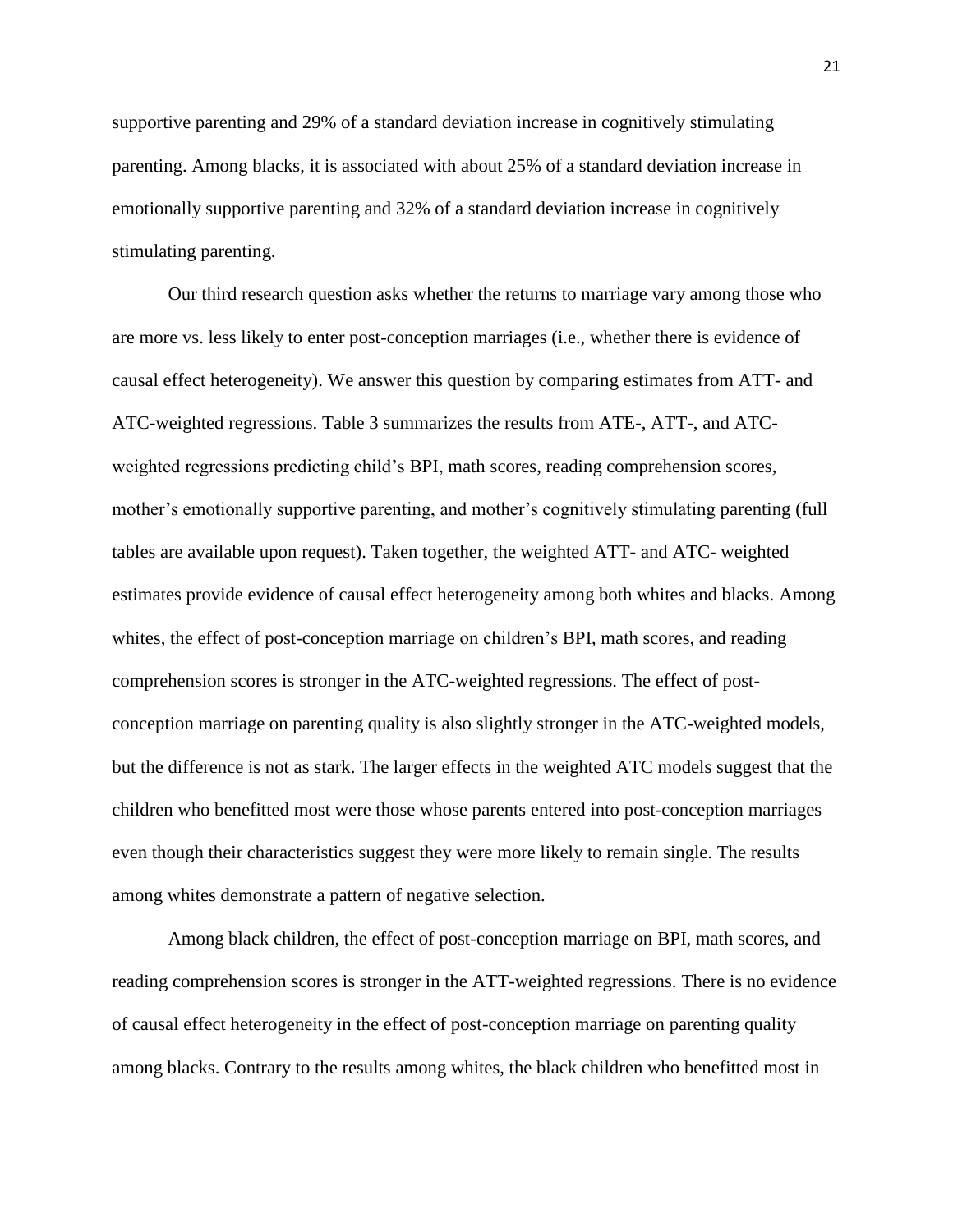terms of behavioral problems and cognitive test scores were those whose parents entered into post-conception marriages and had characteristics that suggested they were likely to do so. The results among blacks demonstrate a pattern of positive selection.

To shed more light on our results, we descriptively examine several measures of economic resources, family stability, and household composition that are collected concurrently with the child's well-being assessment (Table 4). Overall, post-conception marriage is associated with enduring benefits in terms of economic resources, parenting behavior, and household composition (measured at the child's assessment). Both white and black mothers who entered post-conception marriages were less likely to experience poverty, more likely to be currently married, and more likely to be currently living with the child's biological father compared to those who were single at birth.

While post-conception marriage is associated with some benefits, it is also associated with a higher degree of family instability. Although white and black mothers who entered postconception marriages are more likely to report being currently married at the time of the child interview, their first marriage were more likely to have dissolved compared to mothers who were single at first birth. Among whites, the difference remains marginally significant even after conditioning on having a first marriage. This instability may offset the gains in well-being associated with post-conception marriage, and might explain why the effects are small.

Nonmarital childbearing is associated with longer term consequences for union prospects, particularly for black mothers. Black mothers who remained single at birth are more likely to never marry compared to white mothers (56% of black mothers who were single at birth never married vs. 28% of white single mothers). Despite this disparity, there are no statistically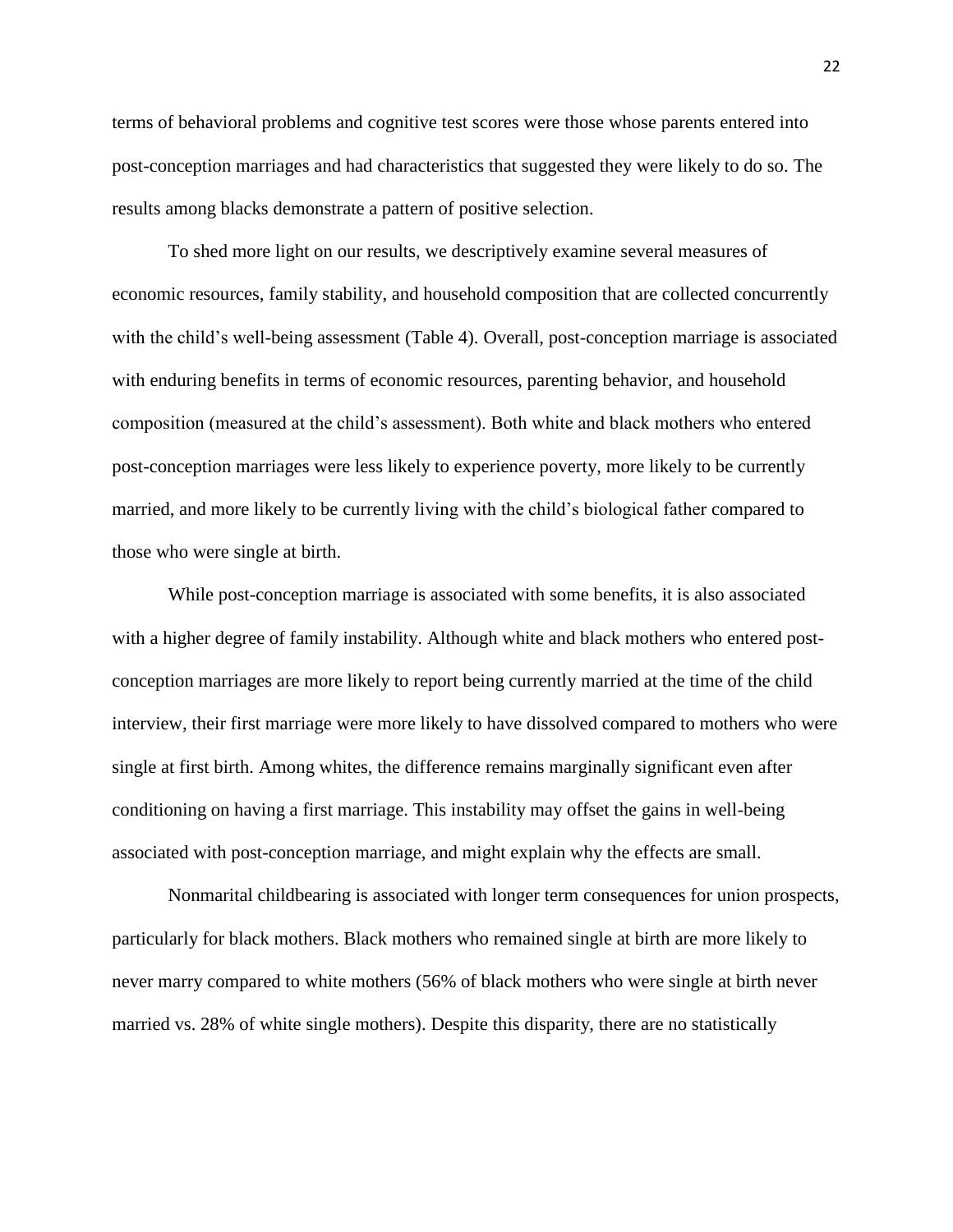significant differences in the number of adults over age 18 in the household, perhaps because black mothers who were single at first birth are more likely to live with the child's grandmother. *Discussion and Conclusion*

A large literature documenting associations between marriage and child well-being has motivated marriage promotion policies, which encourage marriage among parents who wouldn't otherwise marry. The rise in single-parent families can be mitigated through marriages that occur before a premarital conception, post-conception but pre-birth (colloquially called "shotgun" marriages), or marriages among single parents after a nonmarital birth. Although research has explored the effects of living with two biological parents relative to other family forms (Amato 2005; Carlson and Corcoran 2001; Manning and Lamb 2003), and the effects of entering into marriage after a nonmarital birth (Acs 2007; Foster and Kalil 2007; Wagmiller Jr. et al. 2010; Williams, Sassler, Frech, Cooksey and Addo 2011), to our knowledge there is no research on the implications of post-conception marriages for children. Our study fills this gap in the literature by estimating the association between post-conception marriages and several metrics of child well-being. We also explore racial differences in the implications of post-conception marriage for children born to black and white mothers. We address concerns about two types of selection bias with propensity score techniques. We use a counterfactual approach to examine whether the returns to post-conception marriage vary among those who are more vs. less likely to enter into post-conception marriages.

Overall, we find mixed evidence linking post-conception marriage and child well-being, after accounting for selection factors. We do not find any evidence that post-conception marriage is associated with children's behavior problems or math scores on average, among white or black children. Where we do find linkages, the associations are modest. We find that post-conception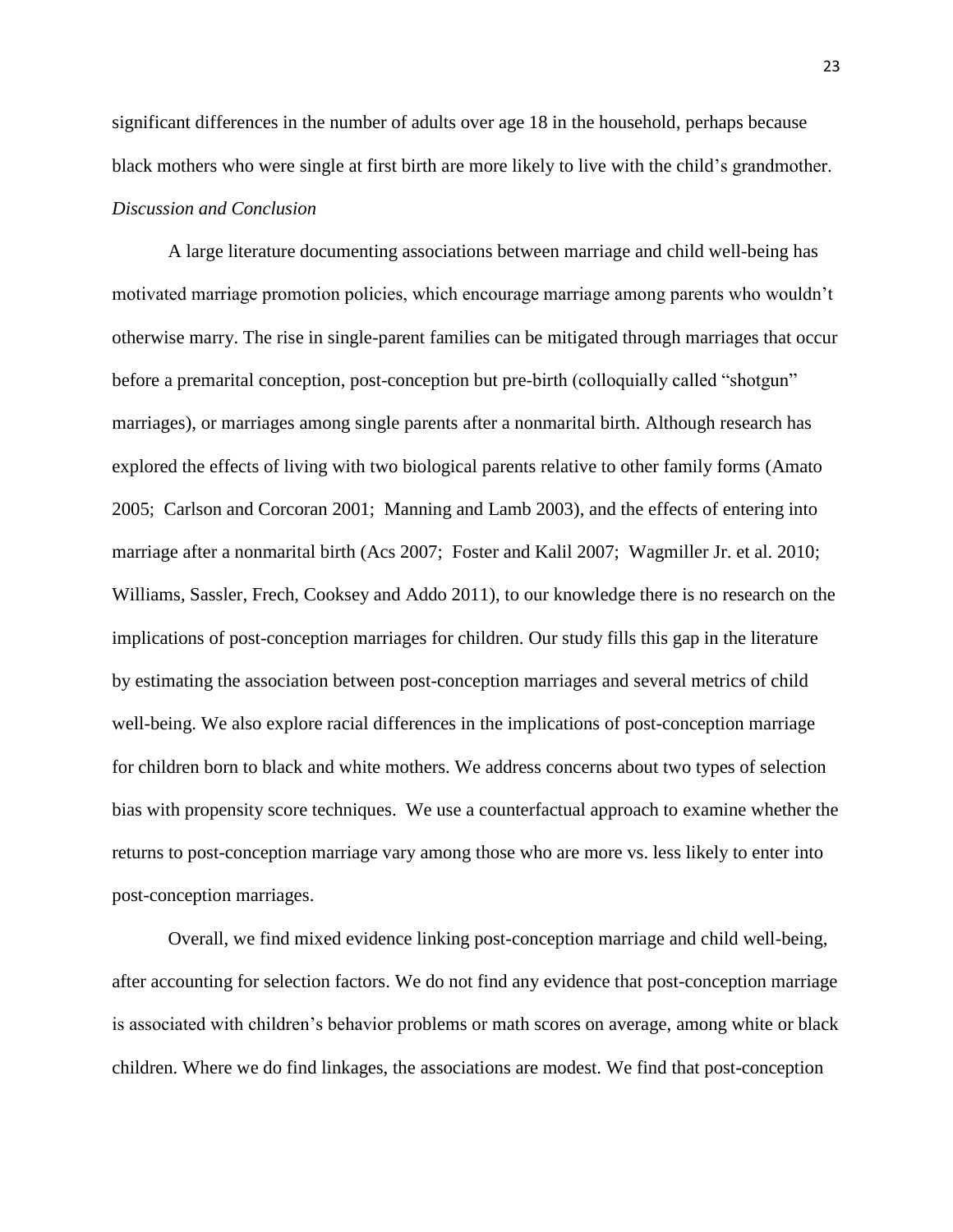marriage is associated with small improvements in parenting quality among both whites and blacks on average, and small gains in reading comprehension scores among white children but not black children. Post-conception marriage is therefore only slightly more beneficial for white children than for black children.

Why are the benefits of post-conception marriage so small? Our descriptive statistics indicate that post-conception marriage is associated with increased economic resources and increased likelihood of the child's biological father living with the family at the time of child assessment. At the same time, mothers who enter into post-conception marriages are more likely to experience the dissolution of their first marriage compared to mothers who remained single at first birth. This might negate some of the positive benefits of post-conception marriage, given evidence that family instability is associated with poorer child outcomes (Cavanagh and Huston 2006; Fomby and Cherlin 2007; Wu 1996).

There may also be some consequences for not entering a post-conception marriage. According to our descriptive statistics, over half of black mothers who were single at their child's birth will never marry in the future. In comparison, only a third of white mothers who were single at birth will never marry. This is consistent with prior research that suggests that unwed, low-income mothers are less likely to get married than those who did not have a nonmarital birth, particularly among black mothers (Graefe and Lichter 2002; Graefe and Lichter 2008). Although black mothers in our study who are single at first birth are more likely to remain single moving forward, they are also more likely to live with the child's grandmother, which might provide more adult supervision for children despite having a single-parent household (but see Dunifon and Kowaleski-Jones 2007, which finds that grandparents have positive effects for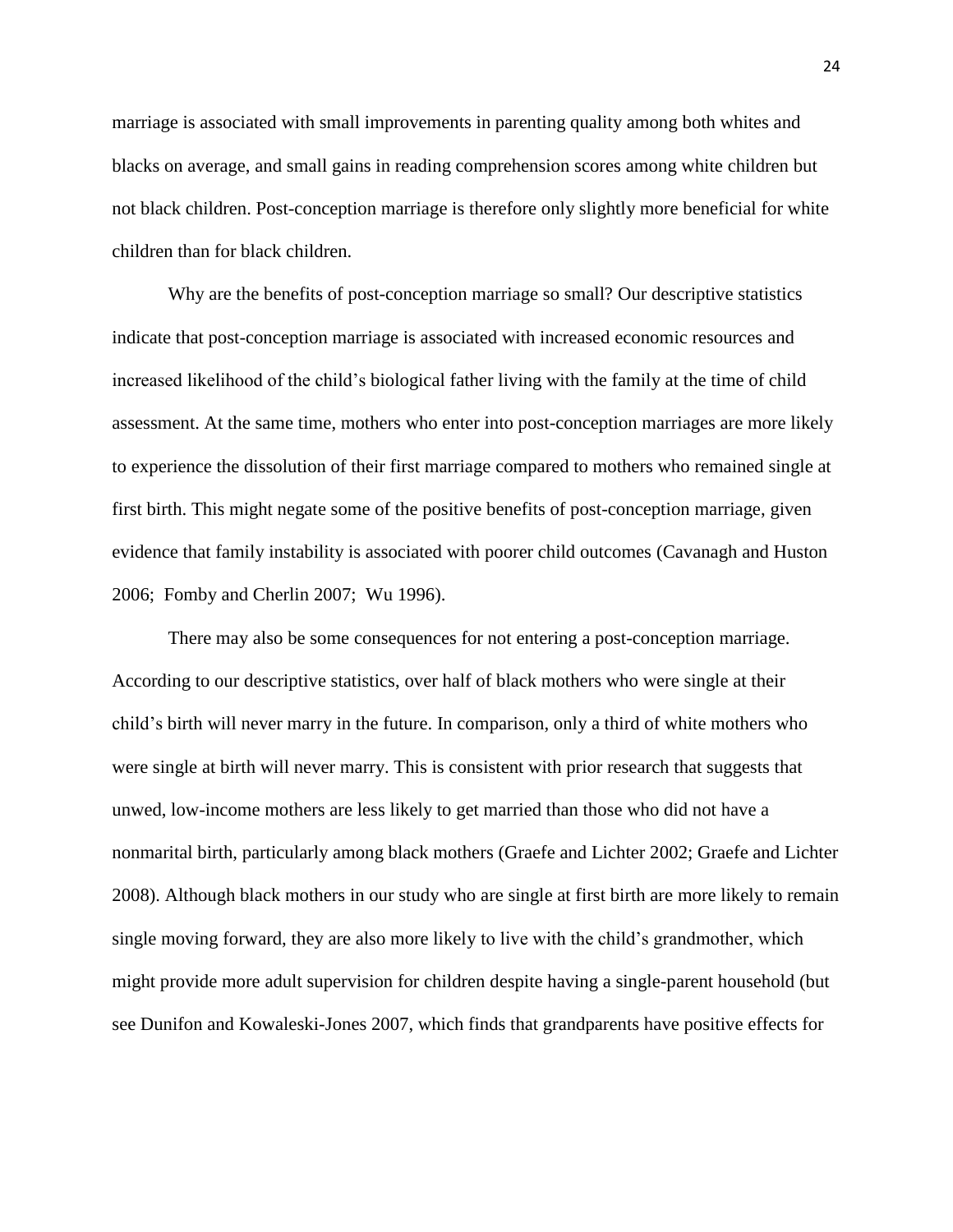white but not black children). They are also less likely to experience the negative effects of family instability.

Although these findings provide some general insight into the benefits of post-conception marriage on average, we find evidence that the pattern varies across the population depending on the mother's propensity to enter into post-conception marriage. The benefits of post-conception marriage are stronger for the children of white mothers who entered into post-conception marriages but have characteristics that would suggest they were more likely to remain single. In contrast, the effect of post-conception marriage is stronger for the children of black mothers who entered post-conception marriages and have characteristics that suggest they were likely to do so. This finding suggests that marriage promotion policies may be least effective among the very population that they target—disadvantaged black women who are unlikely to marry.

Racial differences in the returns to post-conception marriage raise questions about the mechanisms linking post-conception marriage to child well-being among whites and blacks. Unfortunately, our analyses cannot address these questions. We can only conjecture, using prior theoretical and empirical research to guide our interpretation. Consistent with prior research, we find that post-conception marriage is a rare event among black mothers in our sample (Bachu 1999). The much higher prevalence of single-parenthood among blacks might result in lower stigma and stronger social support, leading to improved outcomes for black children vis-à-vis white children with single mothers (Heard 2007). Because there may be little social pressure to legitimate a premarital conception, black mothers who enter into post-conception marriages may only do so if they expect some benefit. It is also possible that some black mothers with premarital conceptions do not marry because they do not have appropriate partners; widespread joblessness and low earnings may limit their pool of "marriageable men" (Wilson and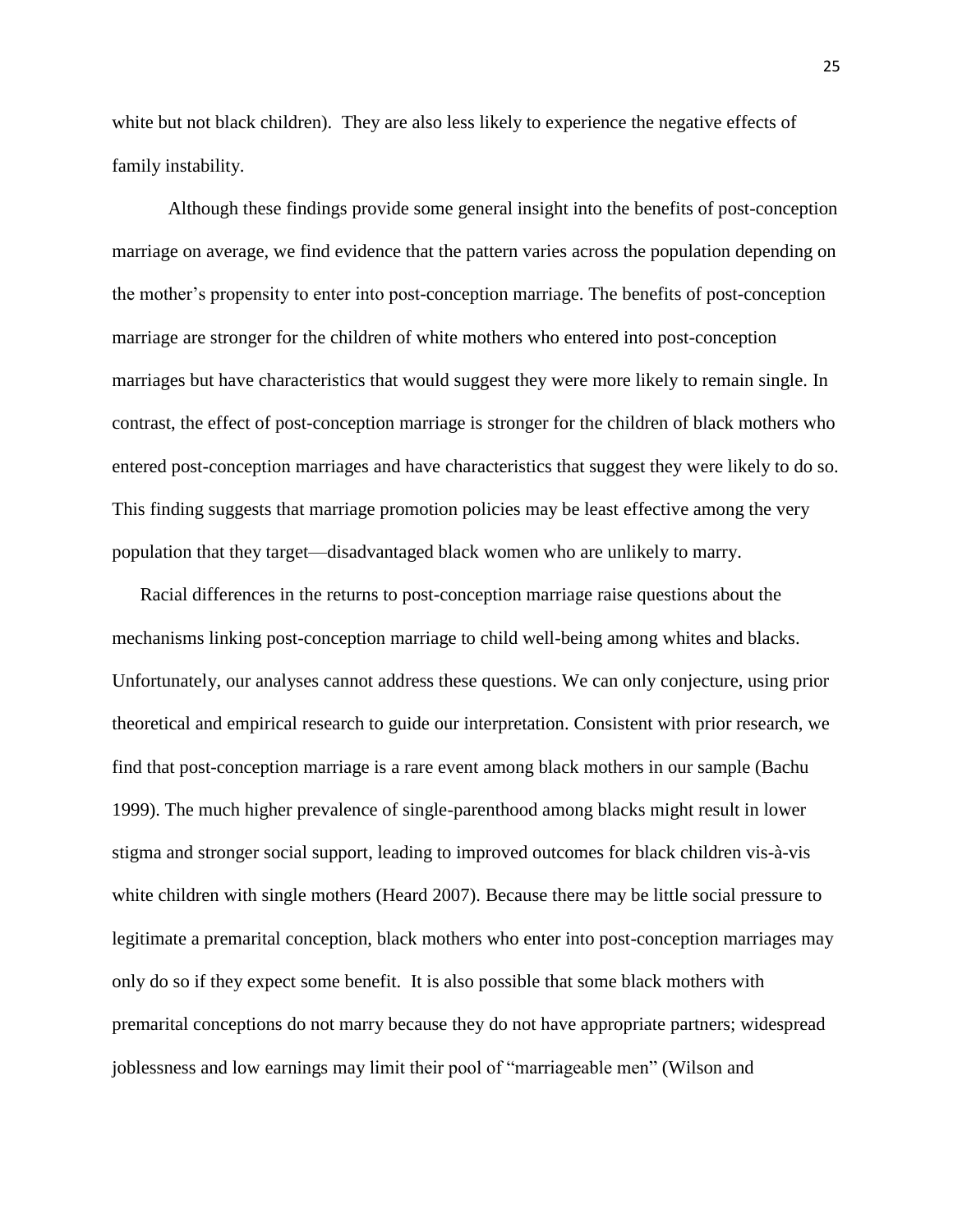Neckerman 1987). Qualitative research finds that young mothers are hesitant to marry until they are financially established (Edin and Kefalas 2005; Miller, Sassler, and Kusi‐Appouh 2011). Men with tenuous employment and low wages would not necessarily provide increased economic resources within the context of marriage.

Our study provides new evidence on the linkages between post-conceptions marriages and child well-being, but also highlights opportunities for further research in this area. We focus on the effects of union status at the mother's first birth on child well-being among children age 0-18, but do not examine how these effects vary at different stages of child development. Due to low sample size, we also don't directly examine how the instability or quality of post-conception marriages influences child well-being. Future research may be able to disaggregate the effects of post-conception marriages that endured or dissolved.

Our analysis has some important limitations. Our empirical strategy relies on the assumption that selection is completely captured by observable variables, and we cannot address bias associated with unobservable characteristics. We do not have information about the biological father's characteristics, so we likely have some degree of omitted variable bias in our estimates. Nevertheless, our propensity score approach successfully balances the data and our doubly-robust estimation provides some assurance against model misspecification.

In summary, our study fills a gap in the literature by estimating the effect of postconception marriage on child well-being. Our analysis draws on rich, longitudinal data and employs propensity score techniques to address two types of selection bias. Although we find that post-conception marriage is associated with some small gains in child well-being overall, the results are far from definitive in supporting marriage promotion policies. In fact, our results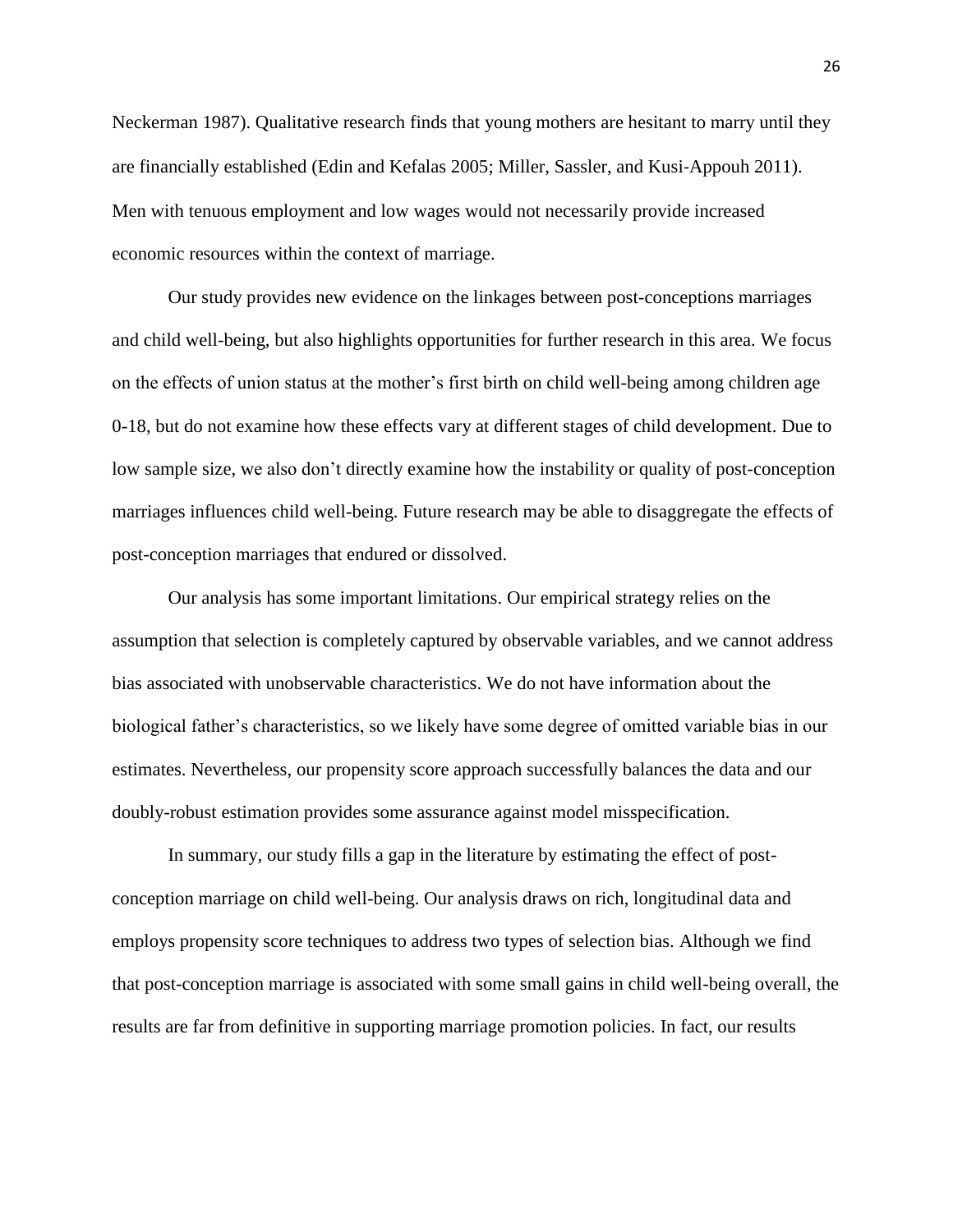suggest that these policies are likely to be ineffective among black mothers with premarital conceptions who would not otherwise marry.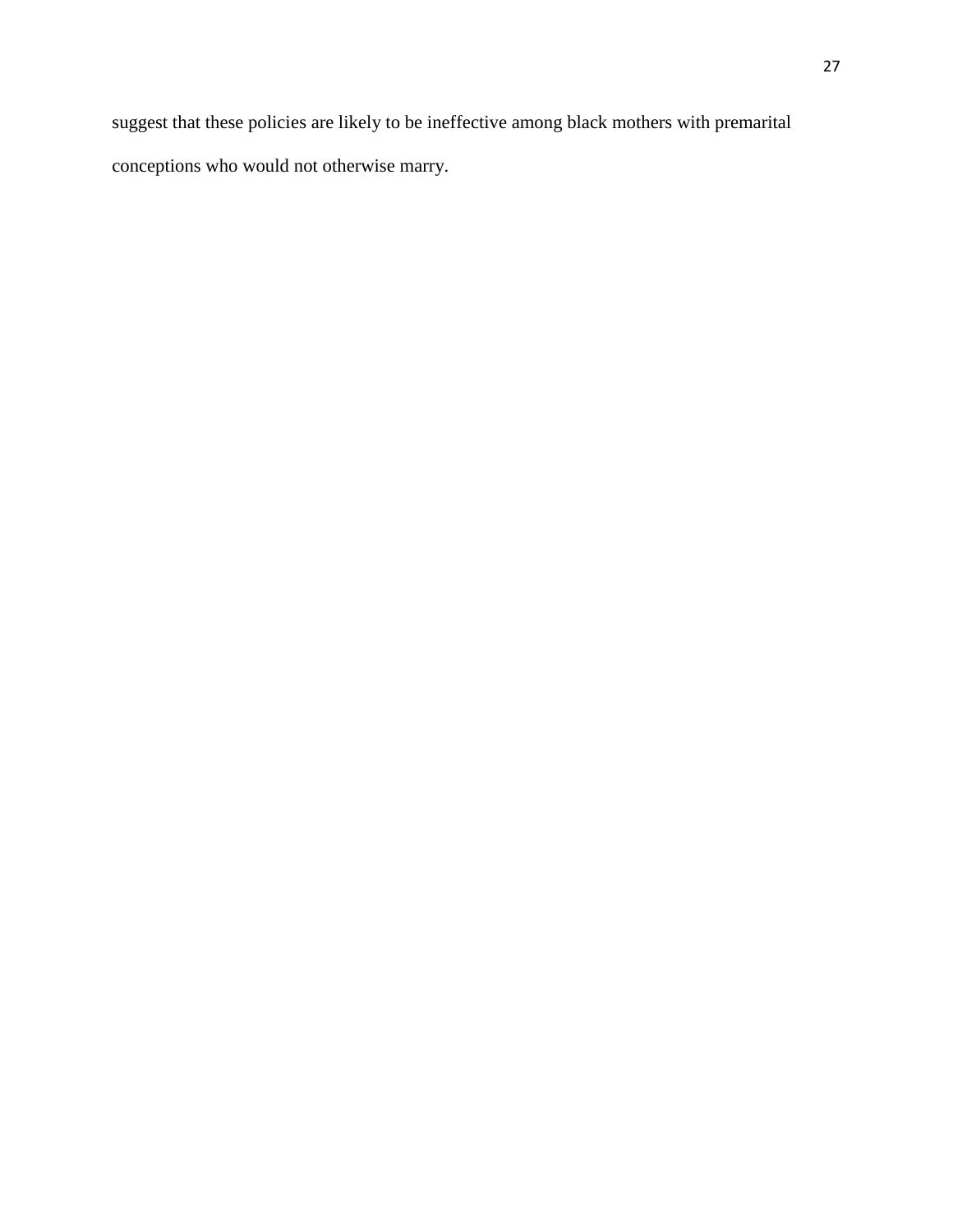#### REFERENCES

- Acs, Gregory. 2007. "Can we Promote Child Well-being by Promoting Marriage?" *Journal of Marriage and Family* 69:1326.
- Amato, Paul R. 2005. "The Impact of Family Formation Change on the Cognitive, Social, and Emotional Well-being of the Next Generation." *Future of Children* 15:75-96.
- Astone, Nan M. and Sara S. McLanahan. 1991. "Family Structure, Parental Practices and High School Completion." *American Sociological Review* 56: 309-320.
- Bachu, Amara. 1999. "Trends in Premarital Childbearing: 1930 to 1994." *Current Population Reports* P23-197.
- Blau, David M. and Wilbert van der Klaauw. 2008. "A Demographic Analysis of the Family Structure Experiences of Children in the United States." *Review of Economics of the Household* 6:193-221.
- Brand, Jennie E. and Yu Xie. 2010. "Who Benefits most from College? Evidence for Negative Selection in Heterogeneous Economic Returns to Higher Education." *American Sociological Review* 75:273-302.
- Brooks-Gunn, Jeanne and Greg J. Duncan. 1997. "The Effects of Poverty on Children." *The Future of Children* 7:55-71.
- Brown, Susan L. 2006. "Family Structure Transitions and Adolescent Well-being." *Demography* 43:447-61.
- ------.2010. "Marriage and Child Well-being: Research and Policy Perspectives." *Journal of Marriage and Family* 72:1059-77.
- Carlson, Marcia J. 2006. "Family Structure, Father Involvement, and Adolescent Behavioral Outcomes." *Journal of Marriage and Family* 68:137-54.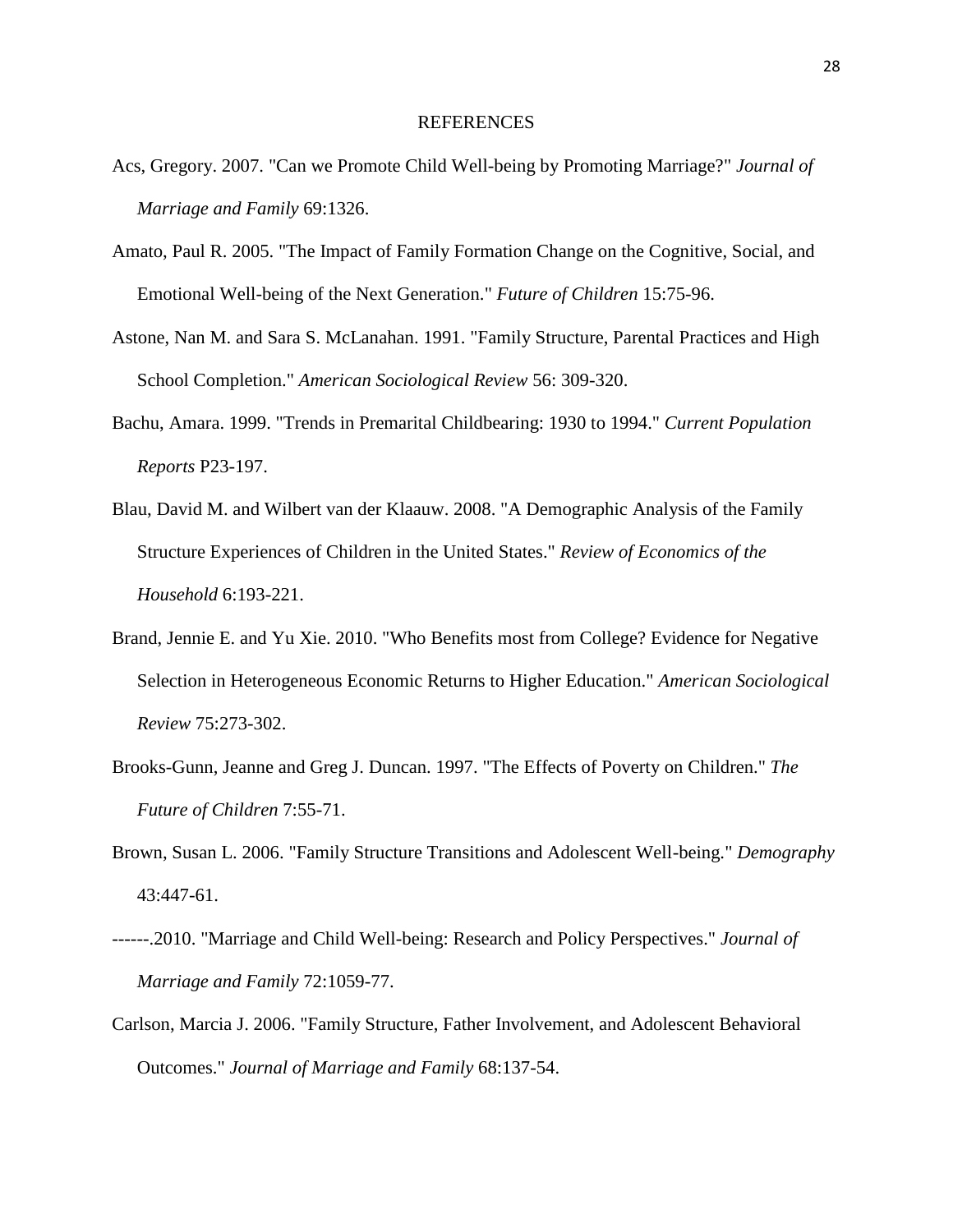- Carlson, Marcia J. and Mary E. Corcoran. 2001. "Family Structure and Children's Behavioral and Cognitive Outcomes." *Journal of Marriage and Family* 63:779-92.
- Cavanagh, Shannon E. and Aletha C. Huston. 2006. "Family Instability and Children's Early Problem Behavior." *Social Forces* 85:551-81.
- Dunifon, Rachel E. and Lori Kowaleski-Jones. 2002. "Who's in the House? Race Differences in Cohabitation, Single Parenthood, and Child Development." *Child Development* 73:1249- 1264.
- Dunifon, Rachel and Lori Kowaleski-Jones. 2007. "The Influence of Grandparents in Single-Mother Families." *Journal of Marriage and Family* 69:465-81.
- Edin, Kathryn and Maria J. Kefalas. 2005. *Promises I can Keep: Why Poor Women Put Motherhood before Marriage.* Berkeley: University of California Press.
- Ellwood, David T. and Christopher Jencks. 2004. "The Uneven Spread of Single Parent Families: What do we Know? Where do we Look for Answers?" Pp. 3-78 in *Social Inequality,* edited by K. Neckerman. New York: Russell Sage Foundation.
- England, Paula, Lawrence L. Wu and Emily F. Shafer. 2012. "Cohort Trends in Premarital First Births: What Roles for Premarital Conceptions and the Retreat from Preconception and Postconception Marriage?" *Unpublished Working Paper*.
- Ermisch, John F. and Marco Francesconi. 2001. "Family Structure and Children's Achievements." *Journal of Population Economics* 14:249.
- Fomby, Paula and Andrew J. Cherlin. 2007. "Family Instability and Child Well-being." *American Sociological Review* 72:181-204.
- Foster, E. M. and Ariel Kalil. 2007. "Living Arrangements and Children's Development in Low-Income White, Black, and Latino Families." *Child Development* 78:1657-74.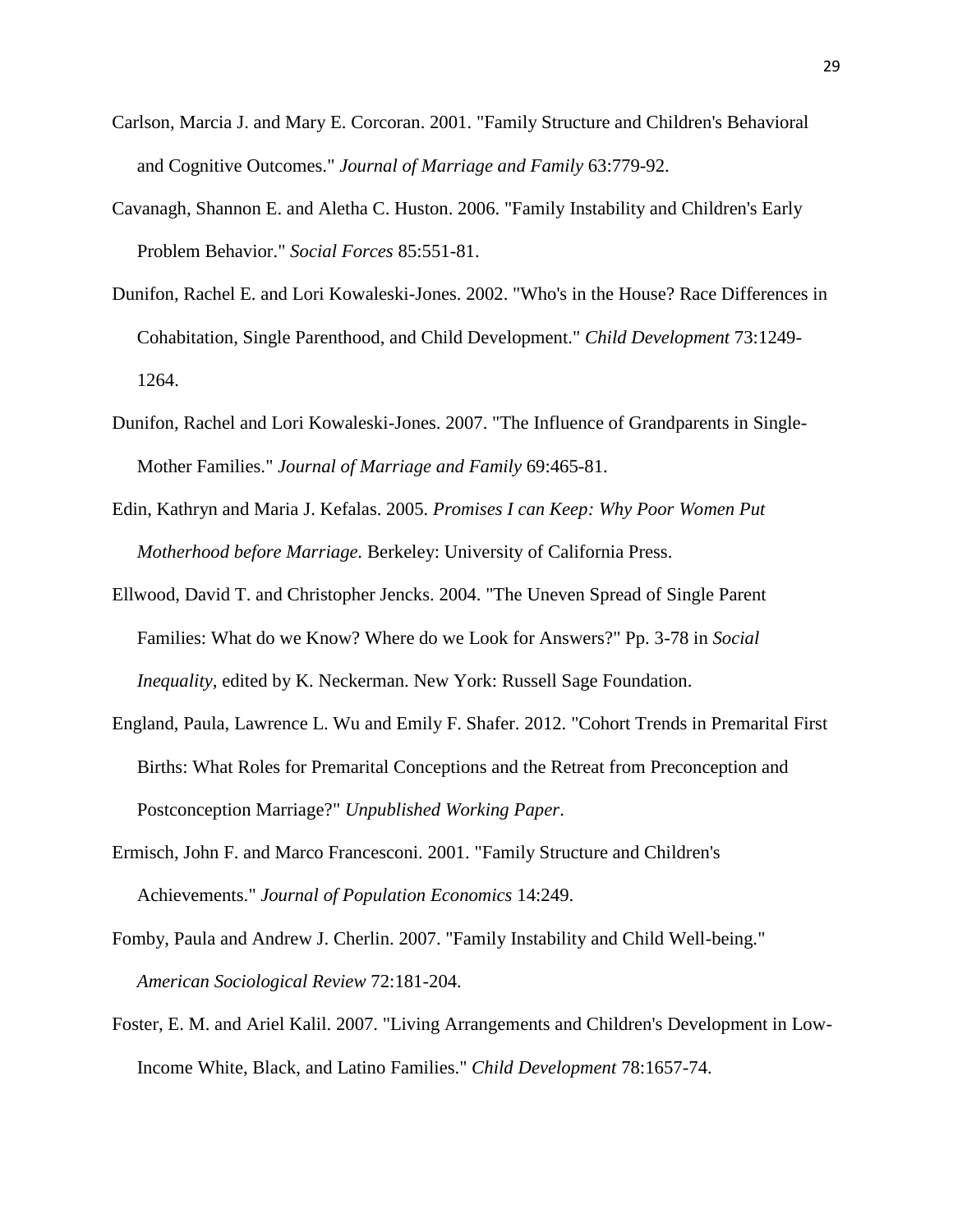- Gennetian, Lisa. 2005. "One Or Two Parents? Half Or Step Siblings? the Effect of Family Structure on Young Children's Achievement." *Journal of Population Economics* 18:415-36.
- Ginther, Donna K. and Robert A. Pollak. 2004. "Family Structure and Children's Educational Outcomes: Blended Families, Stylized Facts, and Descriptive Regressions." *Demography* 41:pp. 671-696.
- Heard, Holly E. 2007. "The Family Structure Trajectory and Adolescent School Performance: Differential Effects by Race and Ethnicity." *Journal of Family Issues* 28:319-54.

Hill, Robert B. 1972. *The Strengths of Black Families.* New York: Emerson Hall Publishers

- Hofferth, Sandra L. 2005. "Secondary Data Analysis in Family Research." *Journal of Marriage and Family* 67:891-907.
- Lichter, Daniel T. 1997. "Poverty and Inequality among Children." *Annual Review of Sociology* 23:121.
- Lichter, Daniel T., Richard N. Turner and Sharon Sassler. 2010. "National Estimates of the Rise in Serial Cohabitation." *Social Science Research* 39:754-65.
- Magnuson, Katherine and Lawrence M. Berger. 2009. "Family Structure States and Transitions: Associations with Children's Well-being during Middle Childhood." *Journal of Marriage and Family* 71:575-91.
- Manning, Wendy D. 1993. "Marriage and Cohabitation Following Premarital Conception." *Journal of Marriage and Family* 55:839-50.
- Manning, Wendy D. and Susan L. Brown. 2006. "Children's Economic Well-being in Married and Cohabiting Parent Families." *Journal of Marriage and Family* 68:345-62.
- Manning, Wendy D. and Kathleen A. Lamb. 2003. "Adolescent Well-being in Cohabiting, Married, and Single-Parent Families." *Journal of Marriage and Family* 65:876-93.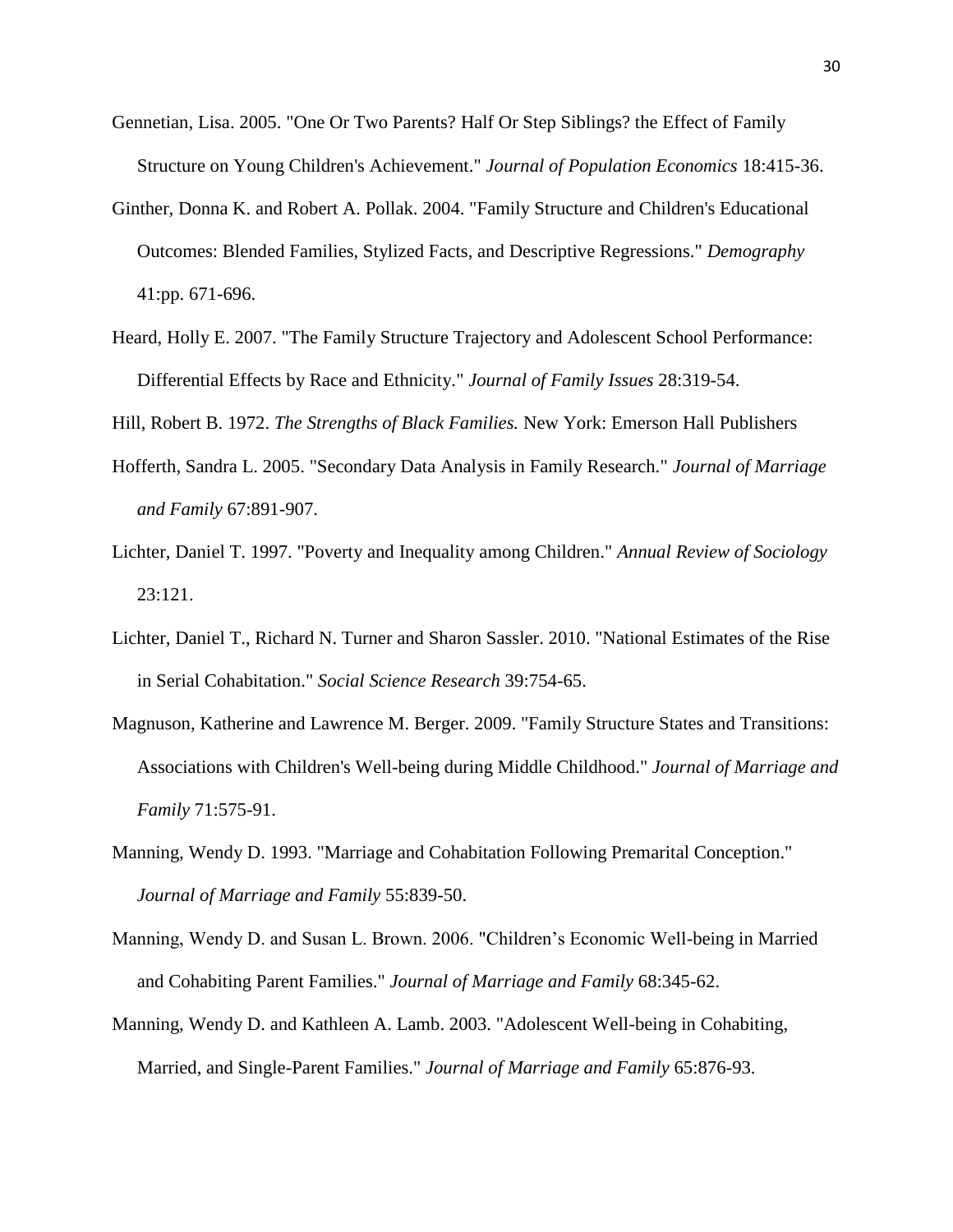- McLanahan, Sara. 2004. "Diverging Destinies: How Children are Faring Under the Second Demographic Transition." *Demography* 41:607-27.
- McLanahan, Sara and Christine Percheski. 2008. "Family Structure and the Reproduction of Inequalities." *Annual Review of Sociology* 34:257-76.
- McLanahan, Sara and Gary D. Sandefur . 1994. *Growing Up with a Single Parent: What Hurts, what Helps.* Cambridge, Mass.: Harvard University Press.
- Miller, Amanda J., Sharon Sassler and Dela Kusi-Appouh. 2011. "The Specter of Divorce: Views from Working- and Middle-Class Cohabitors." *Family Relations* 60:602-16.
- Morgan, Stephen L. 2001. "Counterfactuals, Causal Effect Heterogeneity, and the Catholic School Effect on Learning." *Sociology of Education* 74:341-74.
- Morgan, Stephen L. and Jennifer J. Todd. 2008. "A Diagnostic Routine for the Detection of Consequential Heterogeneity of Causal Effects." *Sociological Methodology* 38:231-81.
- Morgan, Stephen L. and Christopher Winship. 2007. *Counterfactuals and Causal Inference: Methods and Principles for Social Research.* New York: Cambridge University Press.
- Musick, Kelly A. and Ann Meier. 2010. "Are Both Parents Always Better than One? Parental Conflict and Young Adult Well-Being." *Social Science Research* 39:814-30.

Nock, Steven L. 2005. "Marriage as a Public Issue." *Future of Children* 15:13-32.

- Osborne, C. and Sara McLanahan. 2007. "Partnership Instability and Child Well-being." *Journal of Marriage and Family* 69:1065.
- Parnell, Allan M., Gray Swicegood and Gillian Stevens. 1994. "Nonmarital Pregnancies and Marriage in the United States." *Social Forces* 73:263.
- Robins, J. M. and A. Rotnitzky. 2001. "Comment on the Bickel and Kwon Article, "Inference for Semiparametric Models: Some Questions and an Answer''." *Statistica Sinica* 11:920-36.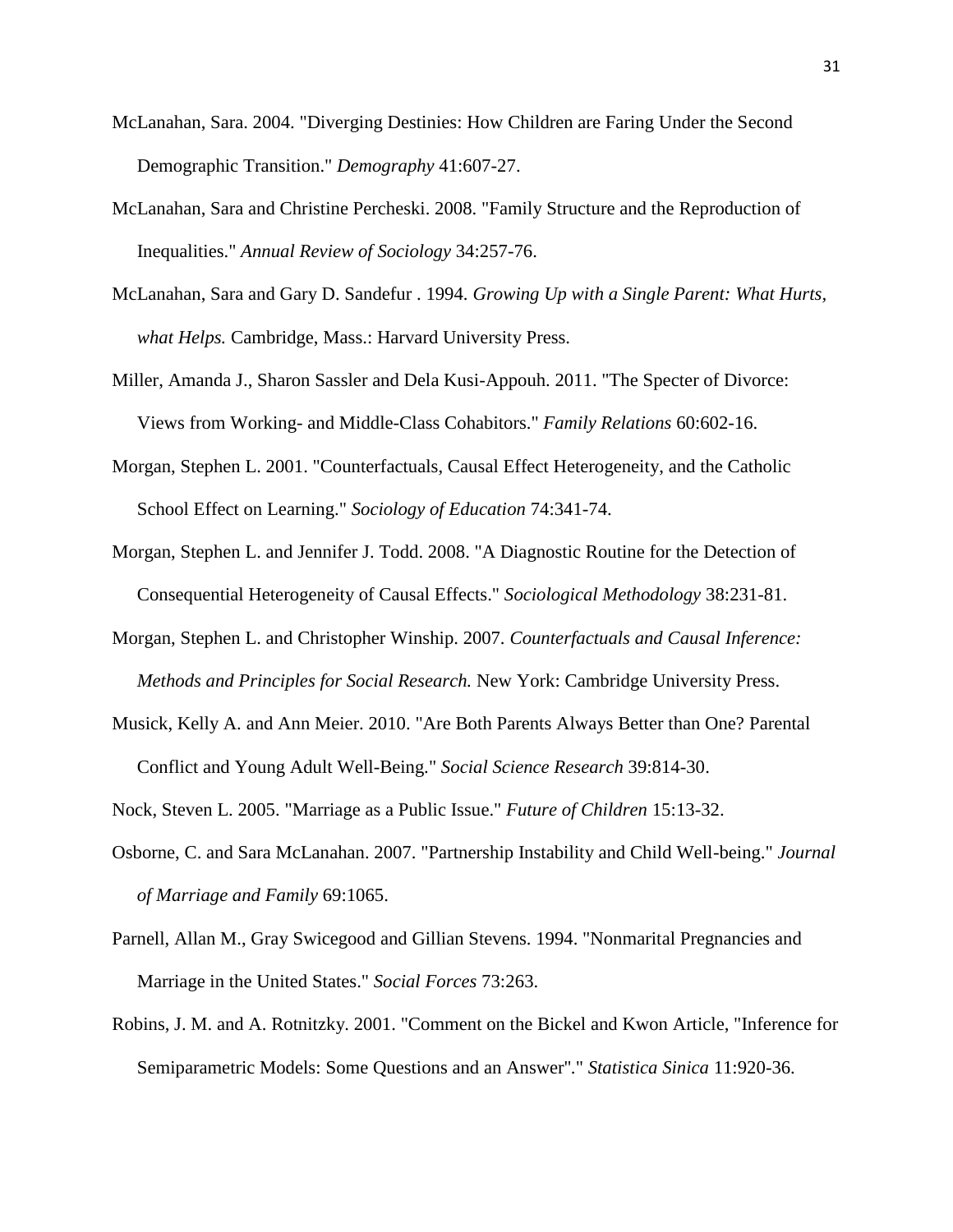- Roschelle, Anne R. 1997. *No More Kin : Exploring Race, Class, and Gender in Family Networks.* Thousand Oaks, Calif.: Sage Publications.
- Rosenbaum, Paul R. and Donald B. Rubin. 1983. "The Central Role of the Propensity Score in Observational Studies for Causal Effects." *Biometrika* 70:41-55.
- Sandberg, John F. and Sandra L. Hofferth. 2001. "Changes in Children's Time with Parents: United States, 1981–1997." *Demography* 38:423-36.
- Sassler, Sharon, Amanda Miller and Sarah M. Favinger. 2009. "Planned Parenthood?: Fertility Intentions and Experiences among Cohabiting Couples." *Journal of Family Issues* 30:206-32.
- Sayer, Liana C, Suzanne M. Bianchi and John P Robinson. 2004. "Are Parents Investing Less in Children? Trends in Mothers' and Fathers' Time with Children." *American Journal of Sociology* 110:1-43.
- Uecker, Jeremy E. and Charles E. Stokes. 2008. "Early Marriage in the United States." *Journal of Marriage and Family* 70:835-46.
- Wagmiller Jr., Robert L., Elizabeth Gershoff, Philip Veliz and Margaret Clements. 2010. "Does Children's Academic Achievement Improve when Single Mothers Marry?" *Sociology of Education* 83:201-26.
- Waite, Linda J. 1995. "Does Marriage Matter?" *Demography* 32:483-507.
- Williams, Kristi, Sharon Sassler, Adrianne Frech, Fenaba Addo, and Elizabeth Cooksey. 2011. "Single Mothers, Union History, and Health at Midlife." *American Sociological Review*  76:465-486.
- Wilson, William J. and Katherine M. Neckerman. 1987. "Poverty and Family Structure: The Widening Gap between Evidence and Public Policy Issues " Pp. 232-59 in *Fighting Poverty:*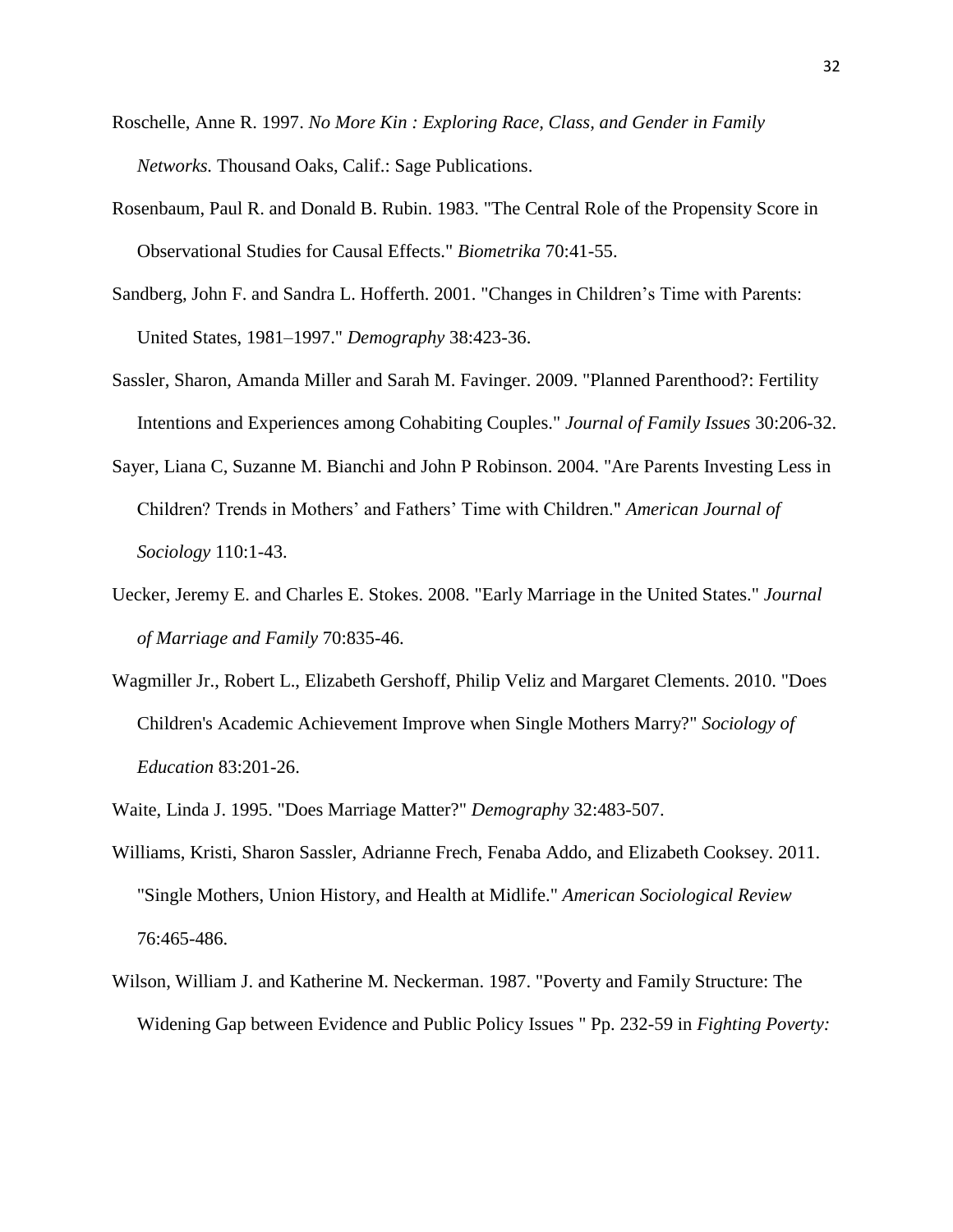*What Works and what Doesn't,* edited by Sheldon H. Danziger and D. H. Weinberg. Cambridge: Harvard University Press.

- Wu, Lawrence and Jui-Chung A. Li. 2005. "Children of the NLSY79: A Unique Data Resource." *Monthly Labor Review* 128:59.
- Wu, Lawrence L. 1996. "Effects of Family Instability, Income, and Income Instability on the Risk of a Premarital Birth." *American Sociological Review* 61:386.

Zavodny, Madeline. 1999. "Do Men's Characteristics Affect Whether a Nonmarital Pregnancy

Results in Marriage?" *Journal of Marriage and the Family* 61:764-73.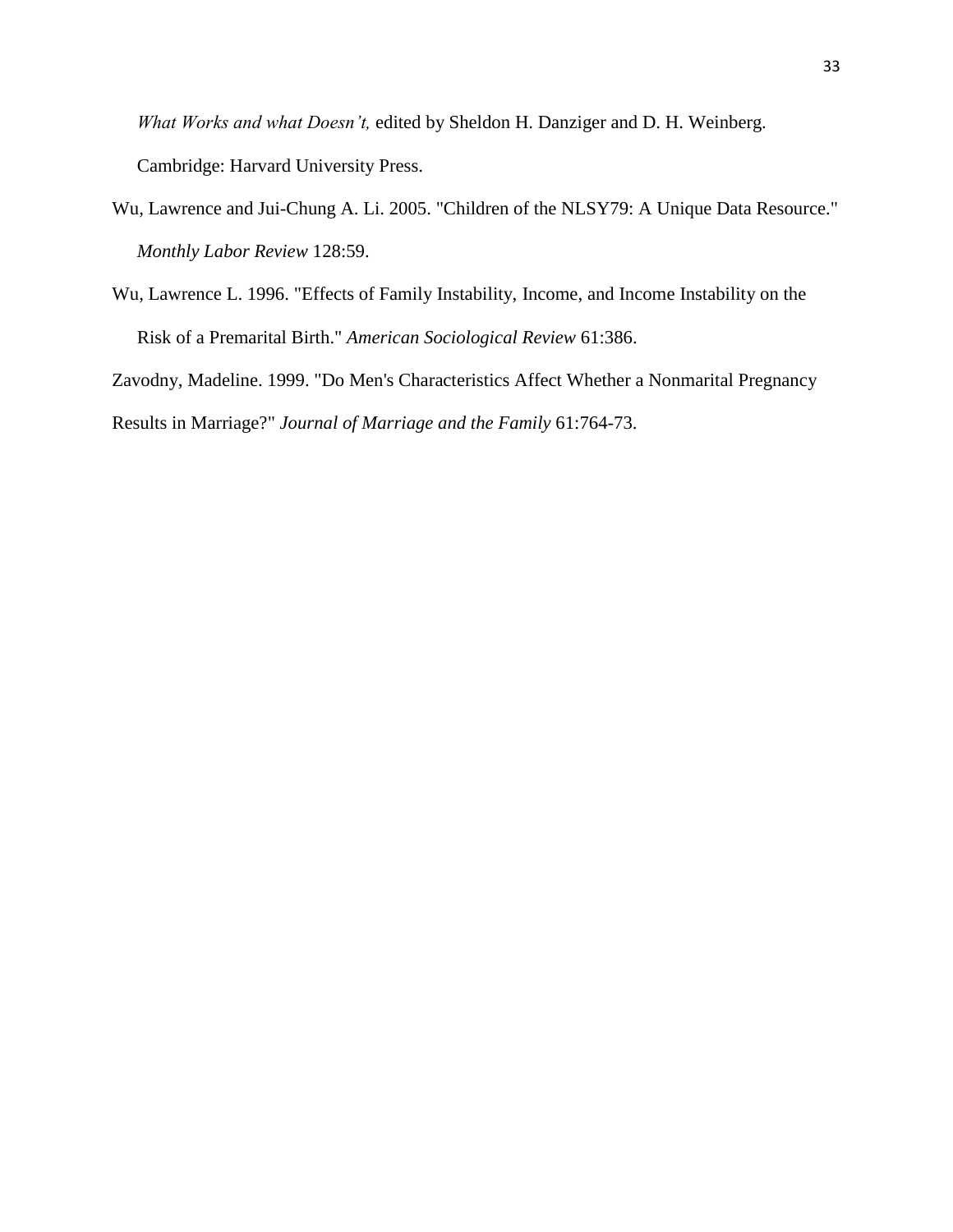|                                                           | Whites |        |       |                                 |        |       |        |
|-----------------------------------------------------------|--------|--------|-------|---------------------------------|--------|-------|--------|
|                                                           | Single |        |       | <b>Post-Conception Marriage</b> |        |       |        |
|                                                           |        |        | Std.  |                                 |        | Std.  |        |
|                                                           | Obs    | Mean   | Dev.  | Obs                             | Mean   | Dev.  |        |
| Maternal selection characteristics (prior to first birth) |        |        |       |                                 |        |       |        |
| Mother's age at first birth                               | 743    | 20.26  | 2.57  | 950                             | 20.18  | 2.50  |        |
| Mother low AFQT score $(\leq 25\%)$                       | 743    | 0.30   |       | 950                             | 0.16   |       | $**$   |
| Mother born in south                                      | 743    | 0.22   |       | 950                             | 0.26   |       |        |
| Mother lived nuclear family age 14                        | 743    | 0.56   |       | 950                             | 0.73   |       | $**$   |
| Mother raised Catholic                                    | 743    | 0.31   |       | 950                             | 0.34   |       |        |
| Mother raised conservative Protestant                     | 743    | 0.39   |       | 950                             | 0.40   |       |        |
| Mother raised liberal Protestant                          | 743    | 0.10   |       | 950                             | 0.13   |       |        |
| Mother raised with no/other religion                      | 743    | 0.20   |       | 950                             | 0.14   |       |        |
| Mother no literacy material in home age 14                | 743    | 0.17   |       | 950                             | 0.16   |       |        |
| Mother lived urban area age 14                            | 743    | 0.82   |       | 950                             | 0.69   |       | $\ast$ |
| Grandmother a teen mother                                 | 743    | 0.12   |       | 950                             | 0.13   |       |        |
| Child characteristics                                     |        |        |       |                                 |        |       |        |
| Child is male                                             | 743    | 0.50   |       | 950                             | 0.51   |       |        |
| Child low birthweight                                     | 743    | 0.05   |       | 950                             | 0.07   |       |        |
| Child age at assessment (years)                           | 743    | 8.39   | 3.66  | 950                             | 8.66   | 3.57  |        |
| Household composition (measured at child assessment)      |        |        |       |                                 |        |       |        |
| # kids in household                                       | 743    | 1.97   | 0.90  | 950                             | 2.04   | 0.87  |        |
| Child well-being                                          |        |        |       |                                 |        |       |        |
| <b>Behavior Problems Index</b>                            | 613    | 111.09 | 14.95 | 802                             | 106.89 | 13.59 | $**$   |
| <b>PIAT Math score</b>                                    | 553    | 101.10 | 11.81 | 733                             | 103.16 | 12.05 |        |
| PIAT Reading comprehension score                          | 479    | 101.80 | 13.90 | 654                             | 105.18 | 12.30 | $\ast$ |
| Parenting behavior                                        |        |        |       |                                 |        |       |        |
| Emotionally supportive parenting                          | 674    | 9.84   | 1.52  | 859                             | 10.26  | 1.33  | ***    |
| Cognitively stimulating parenting                         | 683    | 9.87   | 1.45  | 878                             | 10.32  | 1.35  | **     |

*Table 1. Descriptive statistics by race and union status at birth (weighted with sampling weight)*

*Note: asterisks indicate statistically significant difference between post-conception and single. \*\*\* p<0.001, \*\* p<0.01, \* p<0.05, † p<0.10*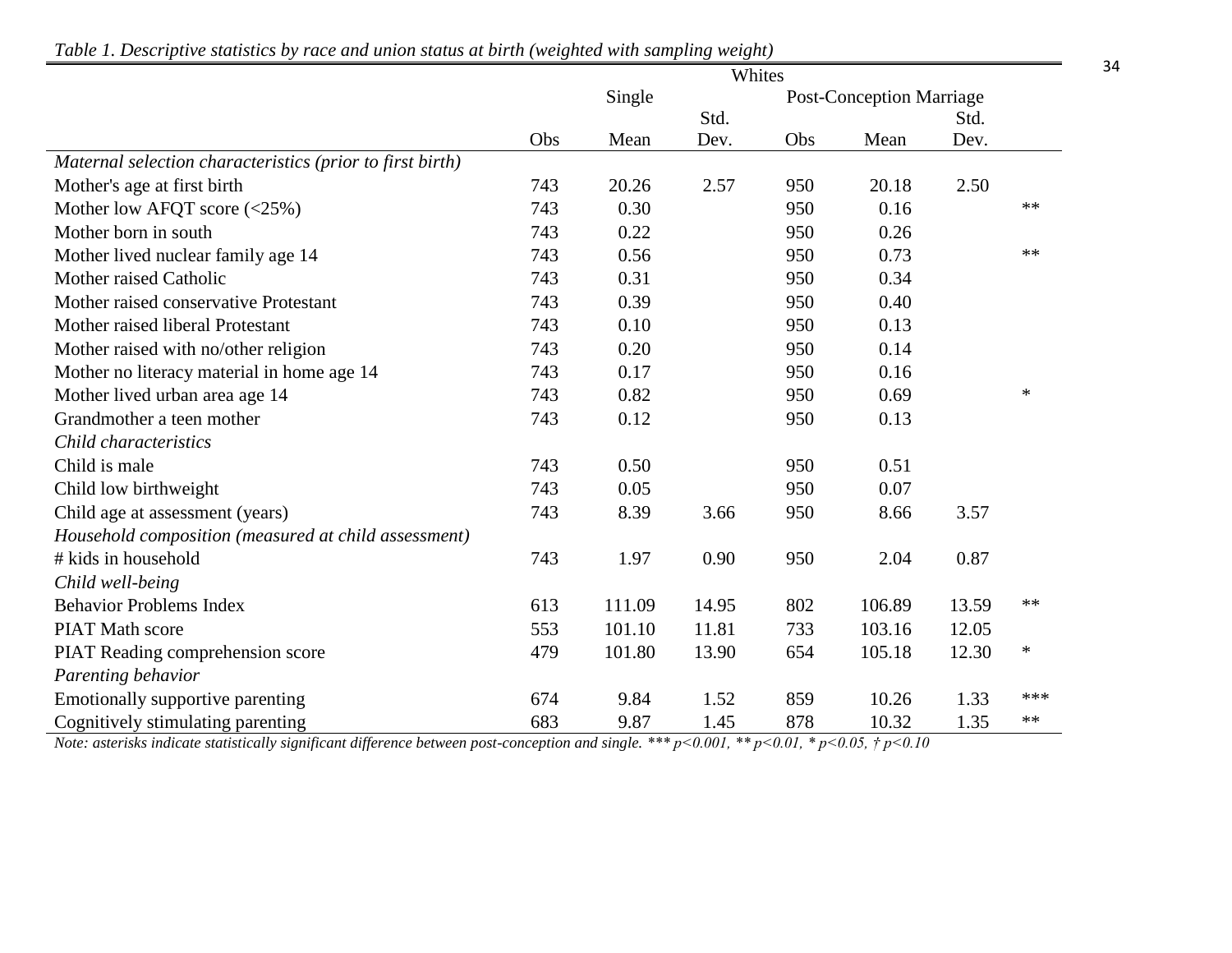|                                                           | <b>Blacks</b> |        |       |                                 |        |       |        |  |
|-----------------------------------------------------------|---------------|--------|-------|---------------------------------|--------|-------|--------|--|
|                                                           | Single        |        |       | <b>Post-Conception Marriage</b> |        |       |        |  |
|                                                           |               |        | Std.  |                                 |        | Std.  |        |  |
|                                                           | Obs           | Mean   | Dev.  | Obs                             | Mean   | Dev.  |        |  |
| Maternal selection characteristics (prior to first birth) |               |        |       |                                 |        |       |        |  |
| Mother's age at first birth                               | 2098          | 19.86  | 2.51  | 234                             | 20.42  | 1.96  |        |  |
| Mother low AFQT score $(\leq 25\%)$                       | 2098          | 0.65   |       | 234                             | 0.53   |       |        |  |
| Mother born in south                                      | 2098          | 0.58   |       | 234                             | 0.63   |       |        |  |
| Mother lived nuclear family age 14                        | 2098          | 0.43   |       | 234                             | 0.41   |       |        |  |
| Mother raised Catholic                                    | 2098          | 0.06   |       | 234                             | 0.14   |       |        |  |
| Mother raised conservative Protestant                     | 2098          | 0.71   |       | 234                             | 0.61   |       |        |  |
| Mother raised liberal Protestant                          | 2098          | 0.07   |       | 234                             | 0.15   |       |        |  |
| Mother raised with no/other religion                      | 2098          | 0.17   |       | 234                             | 0.10   |       |        |  |
| Mother no literacy material in home age 14                | 2098          | 0.24   |       | 234                             | 0.27   |       |        |  |
| Mother lived urban area age 14                            | 2098          | 0.83   |       | 234                             | 0.84   |       |        |  |
| Grandmother a teen mother                                 | 2098          | 0.21   |       | 234                             | 0.17   |       |        |  |
| Child characteristics                                     |               |        |       |                                 |        |       |        |  |
| Child is male                                             | 2098          | 0.49   |       | 234                             | 0.49   |       |        |  |
| Child low birthweight                                     | 2098          | 0.11   |       | 234                             | 0.05   |       |        |  |
| Child age at assessment (years)                           | 2098          | 8.90   | 3.60  | 234                             | 9.05   | 3.47  |        |  |
| Household composition (measured at child assessment)      |               |        |       |                                 |        |       |        |  |
| # kids in household                                       | 2098          | 2.36   | 1.26  | 234                             | 2.20   | 0.81  |        |  |
| Child well-being                                          |               |        |       |                                 |        |       |        |  |
| <b>Behavior Problems Index</b>                            | 1764          | 108.03 | 13.90 | 197                             | 107.06 | 12.48 |        |  |
| <b>PIAT Math score</b>                                    | 1692          | 95.00  | 12.24 | 188                             | 98.89  | 12.47 | *      |  |
| PIAT Reading comprehension score                          | 1500          | 97.91  | 13.55 | 168                             | 102.29 | 13.65 | *      |  |
| Parenting behavior                                        |               |        |       |                                 |        |       |        |  |
| Emotionally supportive parenting                          | 1778          | 9.20   | 1.59  | 206                             | 9.57   | 1.66  | $\ast$ |  |
| Cognitively stimulating parenting                         | 1884          | 9.49   | 1.52  | 213                             | 10.05  | 1.42  | **     |  |

<sup>35</sup> *Table 1. Descriptive statistics by race and union status at birth (weighted with sampling weight) (continued)*

*Note: asterisks indicate statistically significant difference between post-conception and single. \*\*\* p<0.001, \*\* p<0.01, \* p<0.05, † p<0.10*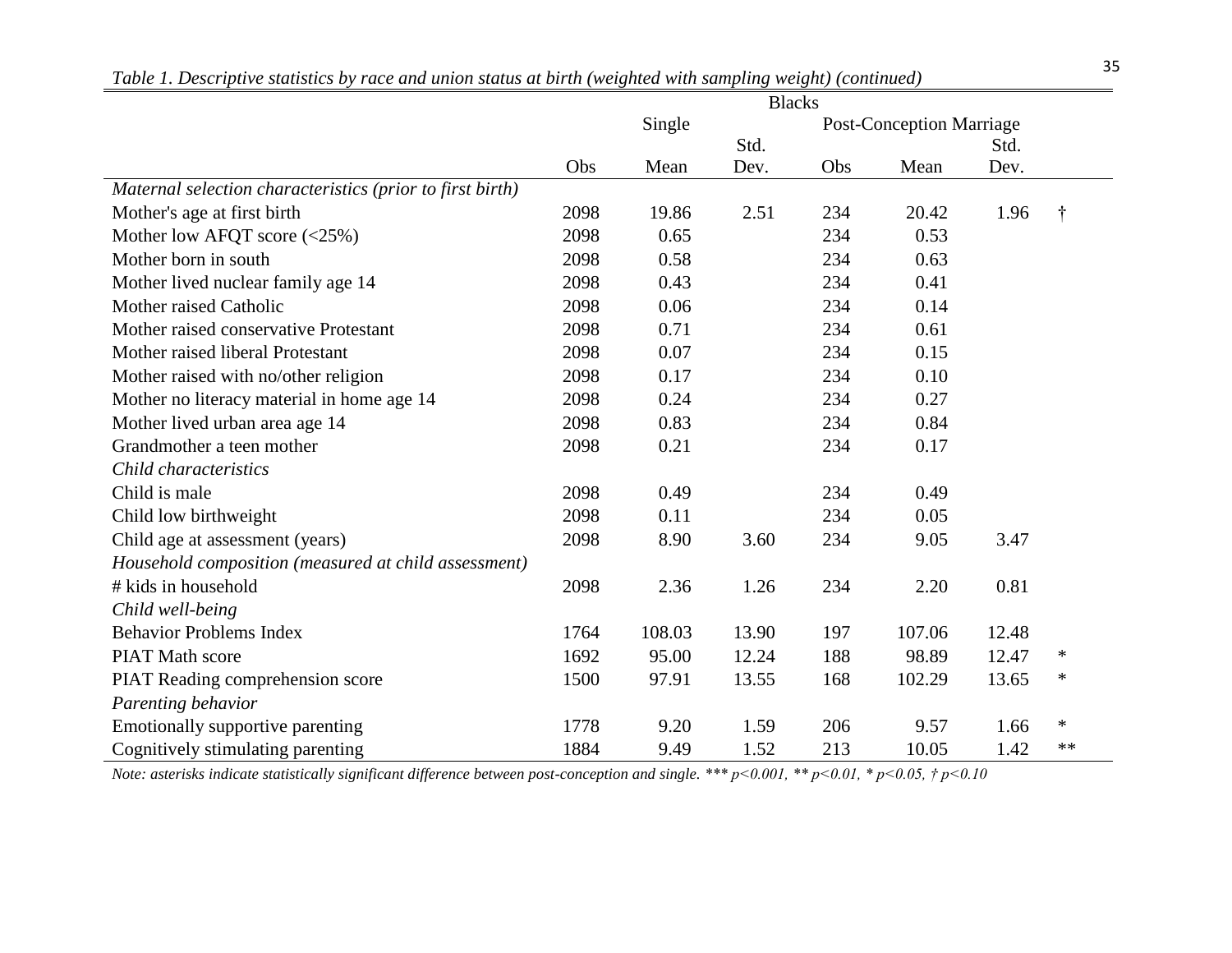|                                            |                 |                 | Whites           |                         |                          |
|--------------------------------------------|-----------------|-----------------|------------------|-------------------------|--------------------------|
|                                            |                 |                 |                  | Emotionall              | Cognitivel               |
|                                            |                 |                 | <b>PIAT</b>      | y                       |                          |
|                                            | <b>BPI</b>      | PIAT Math       | Reading<br>Comp. | Supportive<br>Parenting | Stimulating<br>Parenting |
| Post-conception marriage                   | $-2.264$        | 1.578           | 2.776*           | $0.330**$               | $0.408**$                |
|                                            | (1.527)         | (1.131)         | (1.193)          | (0.108)                 | (0.129)                  |
| Mother's age at first birth                | $-0.198$        | $0.695**$       | 0.228            | $-0.012$                | 0.032                    |
|                                            | (0.322)         | (0.258)         | (0.222)          | (0.023)                 | (0.026)                  |
| Mother low AFQT score $(\leq 25\%)$        | $6.087**$       | $-6.919***$     | $-6.756***$      | $-0.457***$             | $-0.641***$              |
|                                            | (1.978)         | (1.358)         | (1.616)          | (0.136)                 | (0.186)                  |
| Mother born in south                       | $-1.809$        | $-0.895$        | $-0.261$         | $-0.173$                | $-0.287\dagger$          |
|                                            | (1.889)         | (1.454)         | (1.609)          | (0.154)                 | (0.172)                  |
| Mother lived nuclear family age 14         | $-1.867$        | 0.204           | 0.696            | $-0.018$                | $-0.218$                 |
|                                            | (1.577)         | (1.180)         | (1.375)          | (0.114)                 | (0.136)                  |
| Mother raised Catholic                     | $-3.638$        | 0.738           | $-1.018$         | $0.289*$                | 0.245                    |
|                                            | (2.345)         | (1.653)         | (1.898)          | (0.141)                 | (0.167)                  |
| Mother raised conservative Protestant      | $-3.288$        | 0.587           | $-1.942$         | 0.134                   | 0.261                    |
|                                            |                 |                 | (1.854)          |                         | (0.187)                  |
| Mother raised liberal Protestant           | (2.128)         | (1.631)         |                  | (0.146)                 |                          |
|                                            | $-1.002$        | $-0.556$        | $-2.984$         | 0.116                   | 0.196                    |
|                                            | (2.646)         | (2.317)         | (2.693)          | (0.238)                 | (0.271)                  |
| Mother no literacy material in home age 14 | 0.463           | $-1.955$        | $-1.146$         | $0.262\dagger$          | $-0.034$                 |
|                                            | (1.826)         | (1.777)         | (1.430)          | (0.141)                 | (0.182)                  |
| Mother lived urban area age 14             | 2.379           | $-0.515$        | $-1.546$         | $-0.070$                | $-0.111$                 |
|                                            | (2.087)         | (1.484)         | (1.572)          | (0.127)                 | (0.174)                  |
| Grandmother a teen mother                  | 0.755           | $-2.697\dagger$ | $-2.934\dagger$  | $-0.127$                | $-0.138$                 |
|                                            | (2.611)         | (1.536)         | (1.555)          | (0.153)                 | (0.184)                  |
| Child is male                              | $-2.465\dagger$ | 1.589           | $-0.066$         | 0.121                   | $-0.247\dagger$          |
|                                            | (1.493)         | (1.174)         | (1.231)          | (0.110)                 | (0.135)                  |
| Child low birthweight                      | 1.266           | $-4.773*$       | $-4.726*$        | $-0.202$                | $-0.518$                 |
|                                            | (1.848)         | (2.278)         | (2.401)          | (0.221)                 | (0.321)                  |
| Child age at assessment (years)            | 0.036           | 0.141           | $-1.265***$      | $-0.021$                | $-0.000$                 |
|                                            | (0.142)         | (0.128)         | (0.145)          | (0.016)                 | (0.013)                  |
| # kids in household                        | $-0.140$        | $-1.096\dagger$ | $-1.531*$        | 0.062                   | $-0.013$                 |
|                                            | (0.817)         | (0.612)         | (0.651)          | (0.064)                 | (0.068)                  |
| Constant                                   | 115.667***      | 90.313***       | 118.572***       | 10.192***               | 9.705***                 |
|                                            | (7.140)         | (6.005)         | (5.391)          | (0.519)                 | (0.608)                  |
| Observations                               | 1,407           | 1,277           | 1,126            | 1,521                   | 1,551                    |
| R-squared                                  | 0.066           | 0.122           | 0.167            | 0.049                   | 0.084                    |
| Unique respondents                         | 425             | 406             | 389              | 455                     | 457                      |

*Table 2. ATE-weighted regression estimates for average treatment effects of post-conception marriage on child well-being and parenting*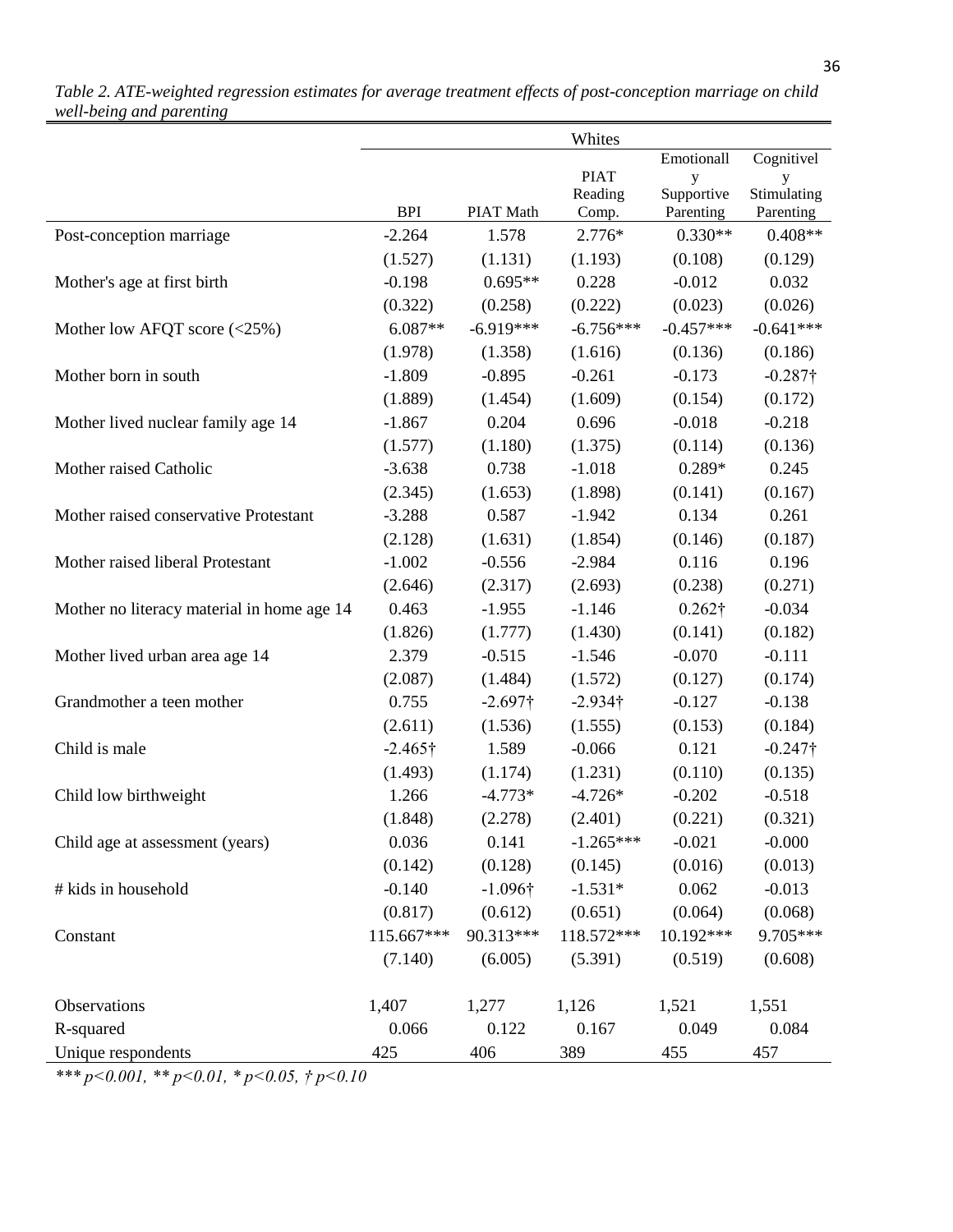|                                            |            |                 | <b>Blacks</b>       |                           |                            |
|--------------------------------------------|------------|-----------------|---------------------|---------------------------|----------------------------|
|                                            |            |                 | <b>PIAT Reading</b> | Emotionally<br>Supportive | Cognitively<br>Stimulating |
|                                            | <b>BPI</b> | PIAT Math       | Comp.               | Parenting                 | Parenting                  |
| Post-conception marriage                   | 0.600      | 1.005           | 1.547               | $0.357*$                  | $0.455**$                  |
|                                            | (1.468)    | (1.370)         | (1.458)             | (0.169)                   | (0.141)                    |
| Mother's age at first birth                | 0.208      | 0.513           | 0.298               | $-0.016$                  | $-0.024$                   |
|                                            | (0.356)    | (0.317)         | (0.323)             | (0.038)                   | (0.030)                    |
| Mother low AFQT score (<25%)               | 4.889**    | $-3.799**$      | $-6.049***$         | $-0.213$                  | $-0.539***$                |
|                                            | (1.482)    | (1.223)         | (1.530)             | (0.162)                   | (0.153)                    |
| Mother born in south                       | $-3.525*$  | 2.175           | 1.074               | $-0.216$                  | $-0.245$                   |
|                                            | (1.724)    | (1.548)         | (1.543)             | (0.217)                   | (0.157)                    |
| Mother lived nuclear family age 14         | 0.021      | $-3.343*$       | $-2.448\dagger$     | 0.359†                    | $0.323*$                   |
|                                            | (1.603)    | (1.444)         | (1.400)             | (0.197)                   | (0.150)                    |
| Mother raised Catholic                     | 3.058      | 5.536†          | 0.581               | $-0.132$                  | $-0.328$                   |
|                                            | (3.389)    | (3.188)         | (2.591)             | (0.239)                   | (0.379)                    |
| Mother raised conservative Protestant      | 2.489†     | $-0.807$        | $-5.744***$         | $-0.550**$                | $-0.286$                   |
|                                            | (1.470)    | (1.750)         | (1.715)             | (0.199)                   | (0.248)                    |
| Mother raised liberal Protestant           | $-1.032$   | $6.029*$        | $-1.672$            | $-0.321$                  | $-0.025$                   |
|                                            | (2.376)    | (2.531)         | (2.616)             | (0.240)                   | (0.314)                    |
| Mother no literacy material in home age 14 | 0.997      | 2.451           | 1.104               | 0.125                     | 0.071                      |
|                                            | (1.433)    | (1.603)         | (1.571)             | (0.178)                   | (0.184)                    |
| Mother lived urban area age 14             | 1.691      | $-0.462$        | $-0.957$            | 0.152                     | $0.442*$                   |
|                                            | (2.023)    | (1.917)         | (1.710)             | (0.178)                   | (0.188)                    |
| Grandmother a teen mother                  | 2.012      | $-1.559$        | $-1.151$            | 0.029                     | 0.085                      |
|                                            | (1.525)    | (1.411)         | (2.104)             | (0.172)                   | (0.192)                    |
| Child is male                              | 0.953      | 0.156           | $-0.382$            | 0.152                     | 0.121                      |
|                                            | (1.343)    | (1.340)         | (1.452)             | (0.164)                   | (0.144)                    |
| Child low birthweight                      | 1.503      | 1.071           | 0.353               | 0.143                     | $-0.169$                   |
|                                            | (1.749)    | (1.833)         | (1.583)             | (0.190)                   | (0.242)                    |
| Child age at assessment (years)            | 0.039      | $-0.047$        | $-2.467***$         | $-0.016$                  | $0.027\dagger$             |
|                                            | (0.138)    | (0.170)         | (0.224)             | (0.018)                   | (0.015)                    |
| # kids in household                        | 1.169*     | $-1.043\dagger$ | $-1.036$            | $-0.069$                  | $-0.103\dagger$            |
|                                            | (0.580)    | (0.533)         | (0.649)             | (0.071)                   | (0.057)                    |
| Constant                                   | 94.860***  | 90.306***       | 129.837***          | 10.112***                 | 10.116***                  |
|                                            | (8.193)    | (7.630)         | (8.376)             | (0.909)                   | (0.787)                    |
| Observations                               | 1,902      | 1,823           | 1,618               | 1,931                     | 2,039                      |
| R-squared                                  | 0.079      | 0.124           | 0.316               | 0.060                     | 0.102                      |
| Unique respondents                         | 484        | 479             | 472                 | 484                       | 485                        |

*Table 2. ATE-weighted regression estimates for average treatment effects of post-conception marriage on child* 37 *well-being and parenting (continued)*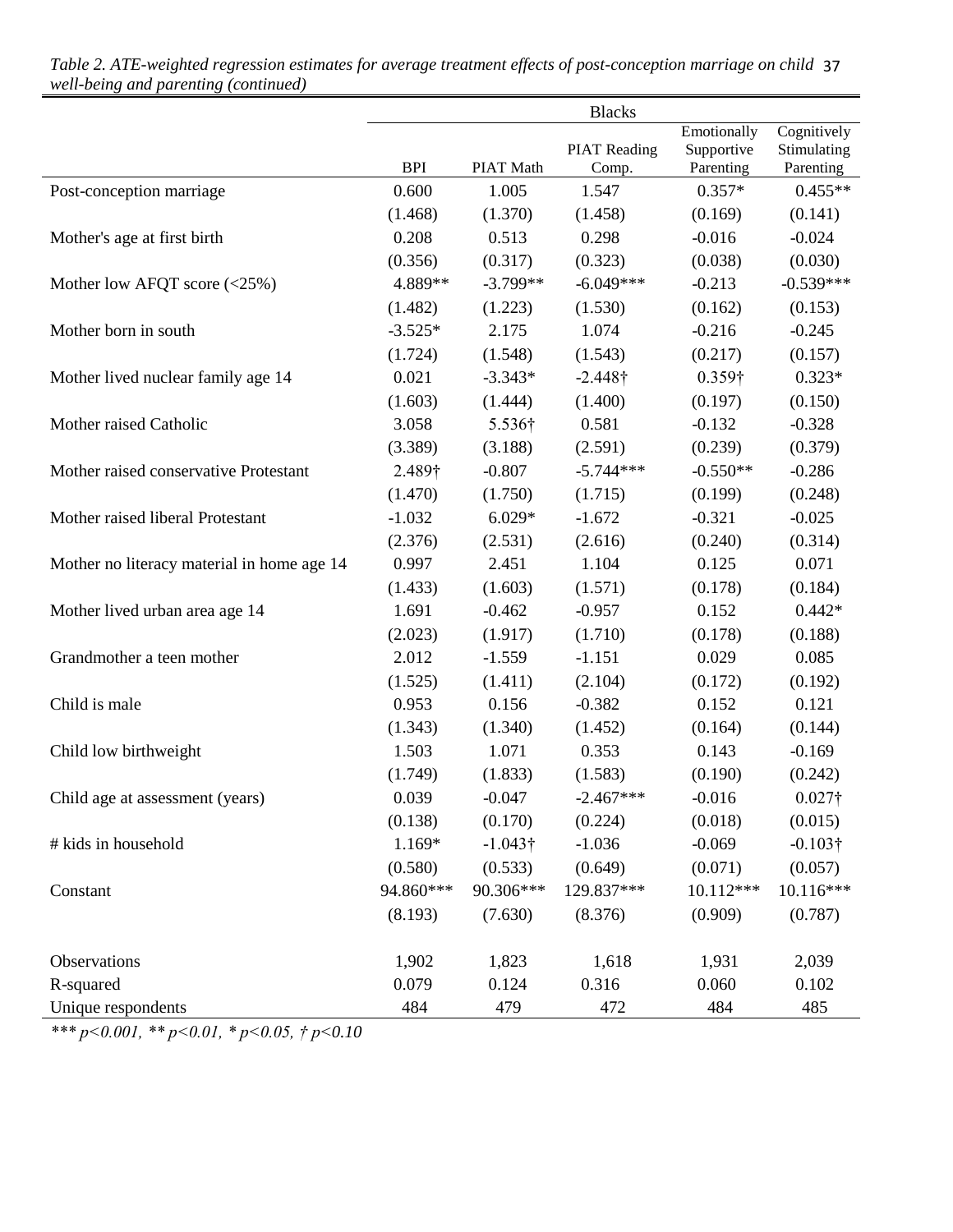|                                          | Whites            |                |               |             |          |                            |  |  |  |
|------------------------------------------|-------------------|----------------|---------------|-------------|----------|----------------------------|--|--|--|
|                                          |                   |                |               |             |          | 95% confidence interval of |  |  |  |
|                                          | ATE Weight        | ATT Weight     | ATC Weight    | $ ATT-ATC $ |          | $ ATT-ATC $                |  |  |  |
| <b>Behavior Problem Index</b>            | $-2.264$          | $-1.658$       | $-3.267*$     | 1.609       | $-2.722$ | 5.940                      |  |  |  |
|                                          | (1.527)           | (1.575)        | (1.550)       |             |          |                            |  |  |  |
| <b>PIAT Math scores</b>                  | 1.578             | 1.274          | 1.943†        | 0.669       | $-2.518$ | 3.856                      |  |  |  |
|                                          | (1.131)           | (1.199)        | (1.098)       |             |          |                            |  |  |  |
| <b>PIAT Reading comprehension scores</b> | 2.776*            | $2.214\dagger$ | $3.554**$     | 1.340       | $-2.068$ | 4.748                      |  |  |  |
|                                          | (1.193)           | (1.223)        | (1.236)       |             |          |                            |  |  |  |
| Emotionally supportive parenting         | $0.330**$         | $0.287*$       | $0.398***$    | 0.111       | $-0.195$ | 0.417                      |  |  |  |
|                                          | (0.108)           | (0.113)        | (0.108)       |             |          |                            |  |  |  |
| Cognitively stimulating parenting        | $0.408**$         | $0.373**$      | $0.461***$    | 0.088       | $-0.281$ | 0.457                      |  |  |  |
|                                          | (0.129)           | (0.136)        | (0.130)       |             |          |                            |  |  |  |
|                                          |                   |                |               |             |          |                            |  |  |  |
|                                          |                   |                | <b>Blacks</b> |             |          |                            |  |  |  |
|                                          |                   |                |               |             |          | 95% confidence interval of |  |  |  |
|                                          | <b>ATE Weight</b> | ATT Weight     | ATC Weight    | $ ATT-ATC $ |          | <b>ATT-ATC</b>             |  |  |  |
| <b>Behavior Problem Index</b>            | 0.600             | 0.006          | 0.691         | 0.685       | $-3.562$ | 4.932                      |  |  |  |
|                                          | (1.468)           | (1.581)        | (1.482)       |             |          |                            |  |  |  |
| <b>PIAT Math scores</b>                  | 1.005             | $2.638\dagger$ | 0.816         | 1.822       | $-2.007$ | 5.651                      |  |  |  |
|                                          | (1.370)           | (1.382)        | (1.381)       |             |          |                            |  |  |  |
| PIAT Reading comprehension scores        | 1.547             | $2.669*$       | 1.411         | 1.258       | $-2.683$ | 5.199                      |  |  |  |
|                                          | (1.458)           | (1.349)        | (1.491)       |             |          |                            |  |  |  |
| Emotionally supportive parenting         | $0.357*$          | $0.337*$       | $0.357*$      | 0.020       | $-0.440$ | 0.480                      |  |  |  |
|                                          | (0.169)           | (0.161)        | (0.171)       |             |          |                            |  |  |  |
|                                          |                   |                |               |             |          |                            |  |  |  |
| Cognitively stimulating parenting        | $0.455**$         | $0.489***$     | $0.445**$     | 0.044       | $-0.352$ | 0.440                      |  |  |  |

*Table 3. Summary of post-conception marriage coefficients predicting child well-being*

*Asterisks indicate statistically significant differences from control group (single at birth)*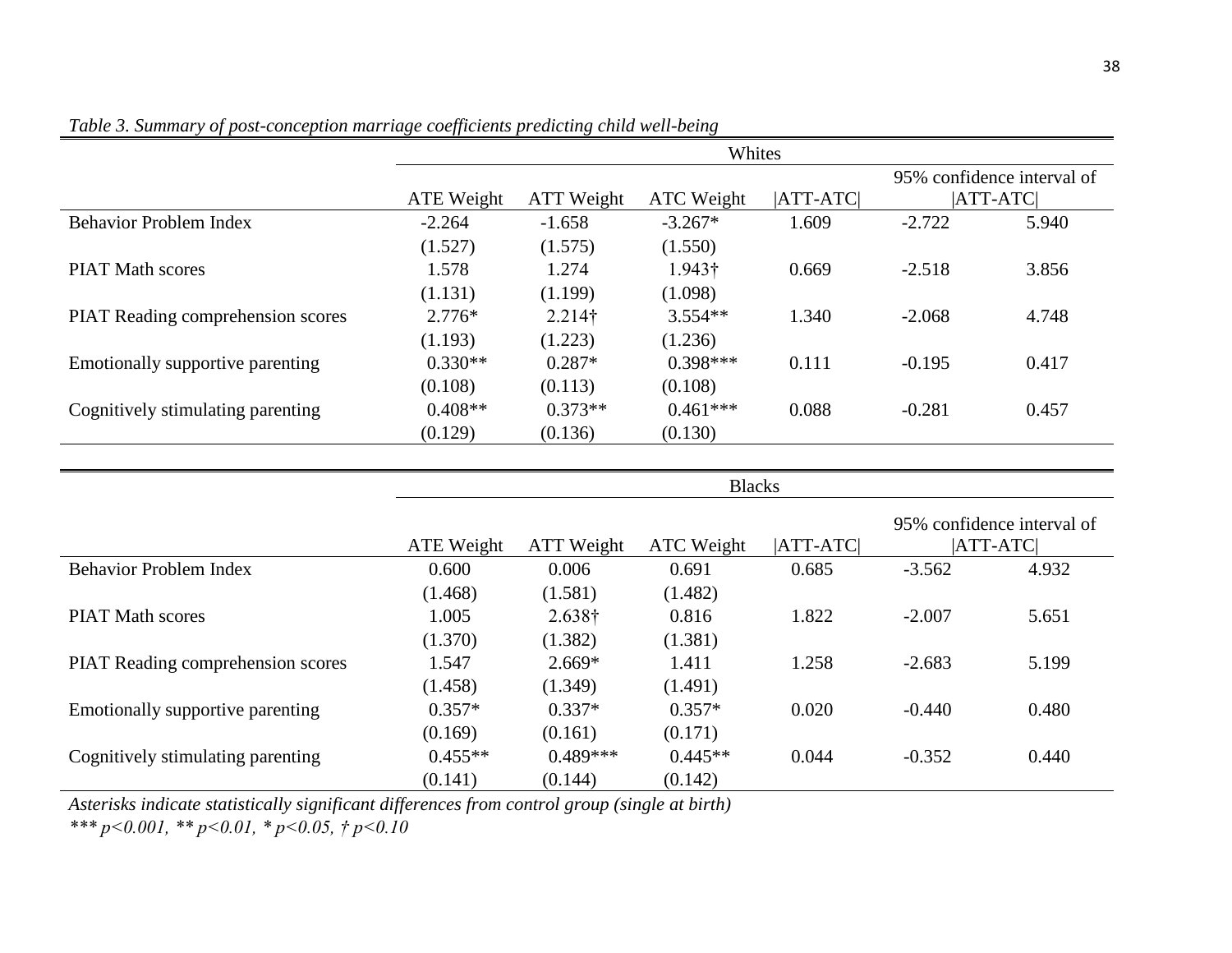|                                                                            | Whites  |        |       |                                 |       |       |        |
|----------------------------------------------------------------------------|---------|--------|-------|---------------------------------|-------|-------|--------|
|                                                                            |         | Single |       | <b>Post-Conception Marriage</b> |       |       |        |
|                                                                            | Person- |        |       | Person-                         |       |       |        |
|                                                                            | Year    |        | Std.  | Year                            |       | Std.  |        |
|                                                                            | Obs     | Mean   | Dev.  | Obs                             | Mean  | Dev.  |        |
| Economic resources (measured at child assessment)                          |         |        |       |                                 |       |       |        |
| Mother was employed last week                                              | 743     | 0.63   |       | 950                             | 0.66  |       |        |
| Mother worked 1-19 hours last week                                         | 723     | 0.08   |       | 915                             | 0.08  |       |        |
| Mother worked 20-34 hours last week                                        | 723     | 0.13   |       | 915                             | 0.16  |       |        |
| Mother worked 35-40 hours last week                                        | 723     | 0.26   |       | 915                             | 0.29  |       |        |
| Mother worked $41+$ hours last week                                        | 723     | 0.15   |       | 915                             | 0.12  |       |        |
| HH income in 2004 dollars (,000)                                           | 633     | 31.89  | 26.82 | 865                             | 48.38 | 51.75 | ***    |
| HH under poverty line                                                      | 649     | 0.35   |       | 875                             | 0.14  |       | ***    |
| Household composition (measured at child assessment)                       |         |        |       |                                 |       |       |        |
| # adults over age 18 in household                                          | 743     | 1.89   | 0.69  | 950                             | 1.96  | 0.67  |        |
| Mother never married                                                       | 726     | 0.33   |       | 950                             | 0.00  |       | ***    |
| Mother is currently married/remarried                                      | 727     | 0.50   |       | 950                             | 0.73  |       | ***    |
| Mother is currently separated/divorced/widowed                             | 727     | 0.18   |       | 950                             | 0.27  |       | $\ast$ |
| Mother's first marriage dissolved $(0=$ first marriage intact or never     |         |        |       |                                 |       |       |        |
| married)                                                                   | 743     | 0.22   |       | 950                             | 0.41  |       | ***    |
| Mother's first marriage dissolved (conditioned on having a first marriage) | 479     | 0.31   |       | 950                             | 0.41  |       | †      |
| Child's bio dad in household                                               | 738     | 0.33   |       | 935                             | 0.63  |       | ***    |
| Child's grandmother in household                                           | 743     | 0.10   |       | 950                             | 0.06  |       |        |
| Maternal traditional gender ideology                                       | 725     | 14.97  | 3.05  | 941                             | 14.66 | 3.06  |        |

*Table 4. Descriptive statistics by race and union status at birth (weighted with sampling weight)*

*Note: asterisks indicate statistically significant difference between post-conception and single.*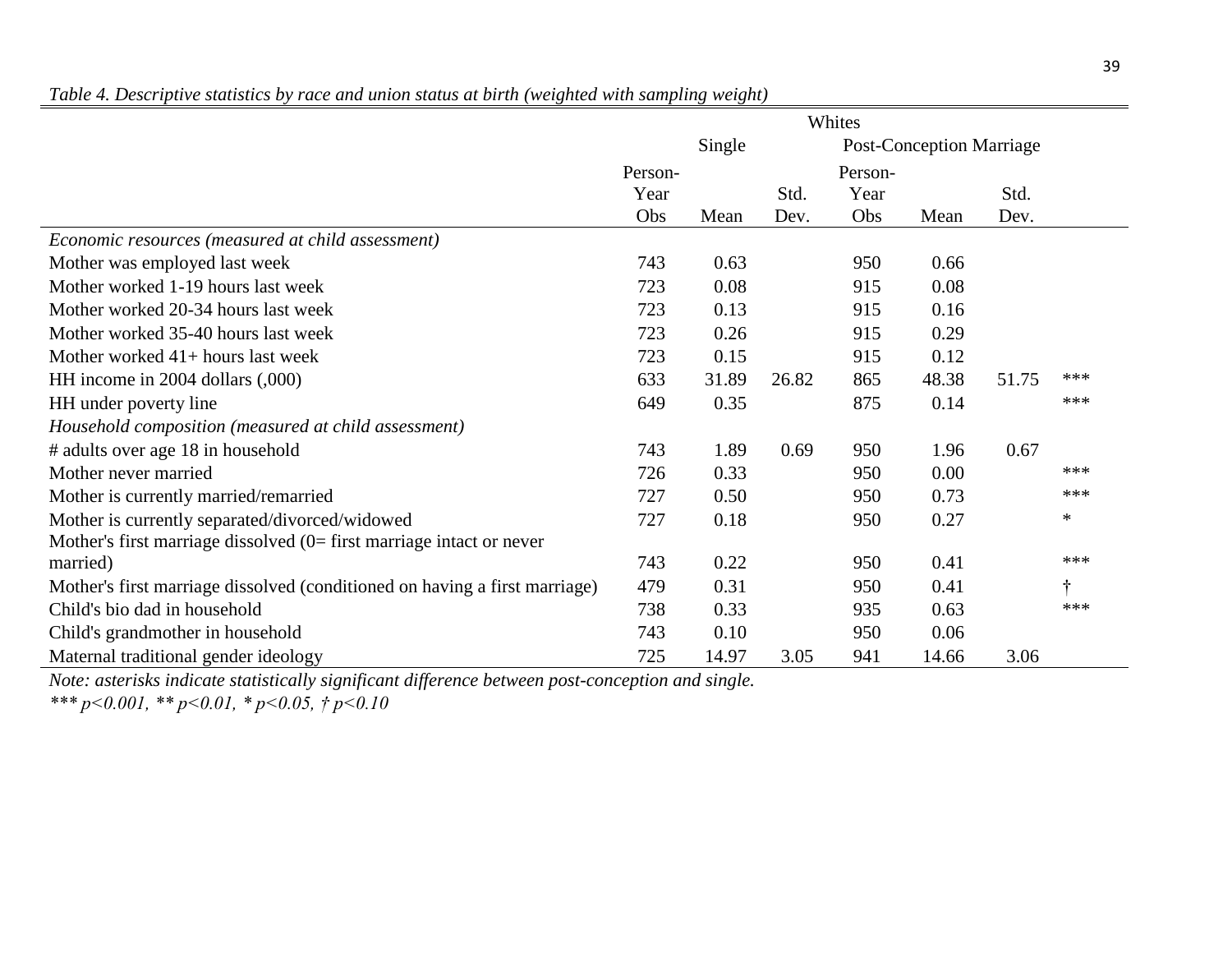|                                                                                 | <b>Blacks</b> |        |       |                                 |       |        |        |
|---------------------------------------------------------------------------------|---------------|--------|-------|---------------------------------|-------|--------|--------|
|                                                                                 |               | Single |       | <b>Post-Conception Marriage</b> |       |        |        |
|                                                                                 | Person-       |        |       | Person-                         |       |        |        |
|                                                                                 | Year          |        | Std.  | Year                            |       | Std.   |        |
|                                                                                 | Obs           | Mean   | Dev.  | Obs                             | Mean  | Dev.   |        |
| Economic resources (measured at child assessment)                               |               |        |       |                                 |       |        |        |
| Mother was employed last week                                                   | 2098          | 0.57   |       | 234                             | 0.68  |        | $\ast$ |
| Mother worked 1-19 hours last week                                              | 2041          | 0.03   |       | 227                             | 0.02  |        |        |
| Mother worked 20-34 hours last week                                             | 2041          | 0.09   |       | 227                             | 0.15  |        |        |
| Mother worked 35-40 hours last week                                             | 2041          | 0.32   |       | 227                             | 0.37  |        |        |
| Mother worked $41+$ hours last week                                             | 2041          | 0.11   |       | 227                             | 0.13  |        |        |
| HH income in 2004 dollars (,000)                                                | 1679          | 28.67  | 51.64 | 190                             | 55.23 | 123.61 | $\ast$ |
| HH under poverty line                                                           | 1726          | 0.47   |       | 192                             | 0.20  |        | ***    |
| Household composition (measured at child assessment)                            |               |        |       |                                 |       |        |        |
| # adults over age 18 in household                                               | 2098          | 1.98   | 1.20  | 234                             | 1.89  | 0.82   |        |
| Mother never married                                                            | 2092          | 0.58   |       | 234                             | 0.00  |        | ***    |
| Mother is currently married/remarried                                           | 2060          | 0.26   |       | 234                             | 0.63  |        | ***    |
| Mother is currently separated/divorced/widowed                                  | 2060          | 0.16   |       | 234                             | 0.37  |        | ***    |
| Mother's first marriage dissolved $(0=$ first marriage intact or never married) | 2098          | 0.08   |       | 234                             | 0.30  |        | ***    |
| Mother's first marriage dissolved (conditioned on having a first marriage)      | 874           | 0.19   |       | 234                             | 0.30  |        | t      |
| Child's bio dad in household                                                    | 2092          | 0.18   |       | 233                             | 0.57  |        | ***    |
| Child's grandmother in household                                                | 2094          | 0.22   |       | 234                             | 0.09  |        | ***    |
| Maternal traditional gender ideology                                            | 2070          | 14.48  | 3.32  | 234                             | 14.57 | 3.01   |        |

*Table 4. Descriptive statistics by race and union status at birth (weighted with sampling weight) (continued)*

*Note: asterisks indicate statistically significant difference between post-conception and single.*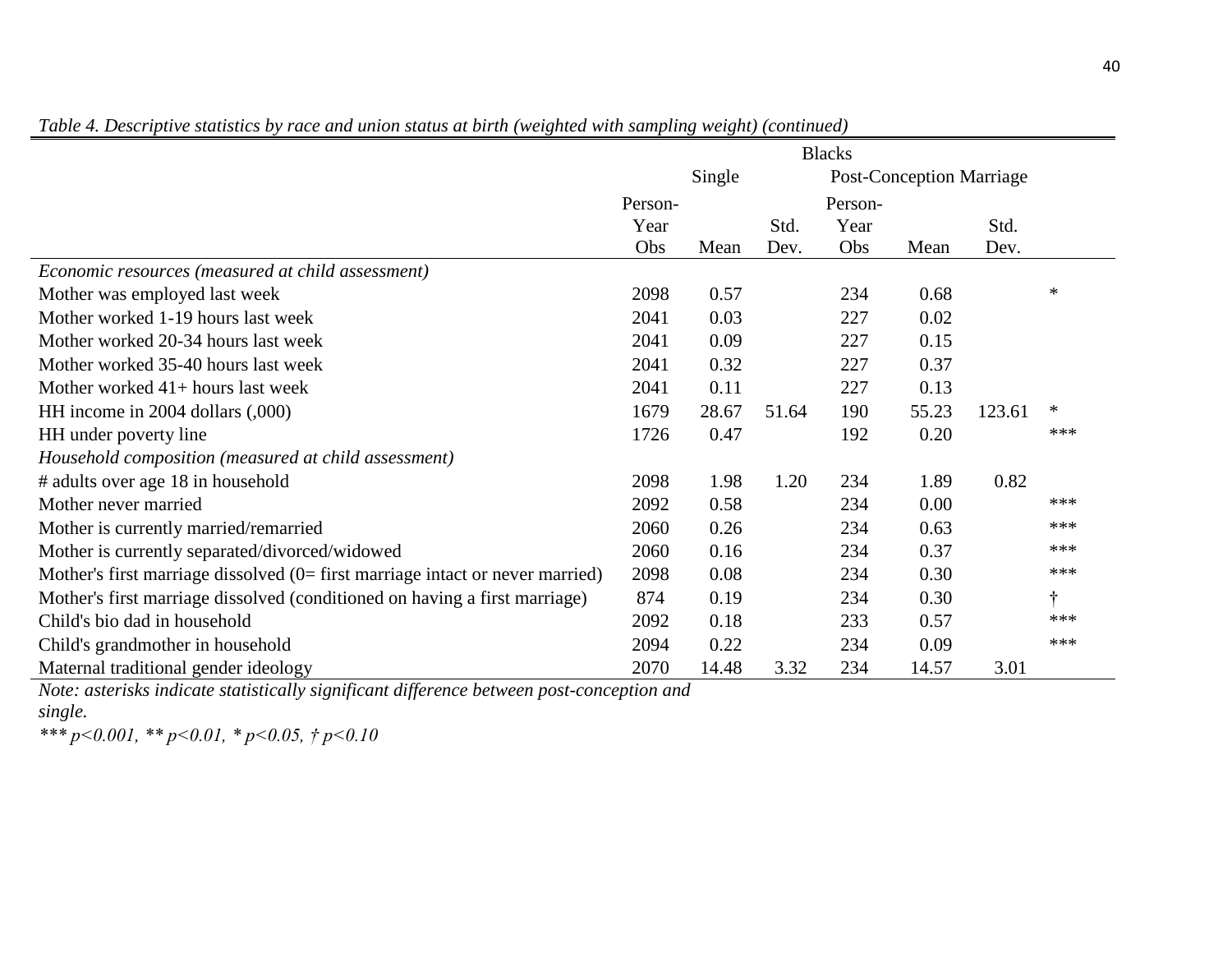|                                            | Whites         | <b>Blacks</b> |
|--------------------------------------------|----------------|---------------|
| Mother's age at first birth                | 1.010          | 1.089         |
|                                            | (0.055)        | (0.070)       |
| Mother low AFQT score $(\leq 25\%)$        | $0.444**$      | 0.774         |
|                                            | (0.139)        | (0.271)       |
| Mother born in south                       | 0.437          | 0.560         |
|                                            | (0.355)        | (0.748)       |
| Mother lived nuclear family age 14         | $1.703\dagger$ | 1.115         |
|                                            | (0.506)        | (0.427)       |
| Mother raised Catholic                     | 1.613          | 4.039         |
|                                            | (0.721)        | (5.211)       |
| Mother raised conservative Protestant      | 1.301          | 1.516         |
|                                            | (0.570)        | (1.623)       |
| Mother raised liberal Protestant           | 1.685          | 8.926†        |
|                                            | (0.985)        | (10.469)      |
| Mother no literacy material in home age 14 | 0.755          | 1.785         |
|                                            | (0.447)        | (0.923)       |
| Mother lived urban area age 14             | $0.379*$       | 0.506         |
|                                            | (0.161)        | (0.373)       |
| Grandmother a teen mother                  | 1.250          | 0.901         |
|                                            | (0.509)        | (0.370)       |
| South X Catholic                           | 3.594          | 0.644         |
|                                            | (4.062)        | (1.025)       |
| <b>South X Conservative Protestant</b>     | 2.168          | 0.939         |
|                                            | (1.832)        | (1.177)       |
| South X Liberal Protestant                 | 2.142          | 0.227         |
|                                            | (2.367)        | (0.340)       |
| South X urban                              | 2.045          | 4.115         |
|                                            | (1.438)        | (3.919)       |
| Nuclear family X no literacy               | 1.784          | 0.416         |
|                                            | (1.319)        | (0.331)       |
| Constant                                   | 1.445          | $0.016**$     |
|                                            | (1.638)        | (0.021)       |
|                                            |                |               |
| Observations                               | 1,693          | 2,332         |
| Pseudo R2                                  | 0.0708         | 0.0608        |
| Cluster                                    | 461            | 509           |

*Appendix Table 1. Propensity score models predicting likelihood of postconception marriage*

*Coefficients are odds ratios Robust standard errors in parentheses \*\*\* p<0.001, \*\* p<0.01, \* p<0.05, † p<0.10*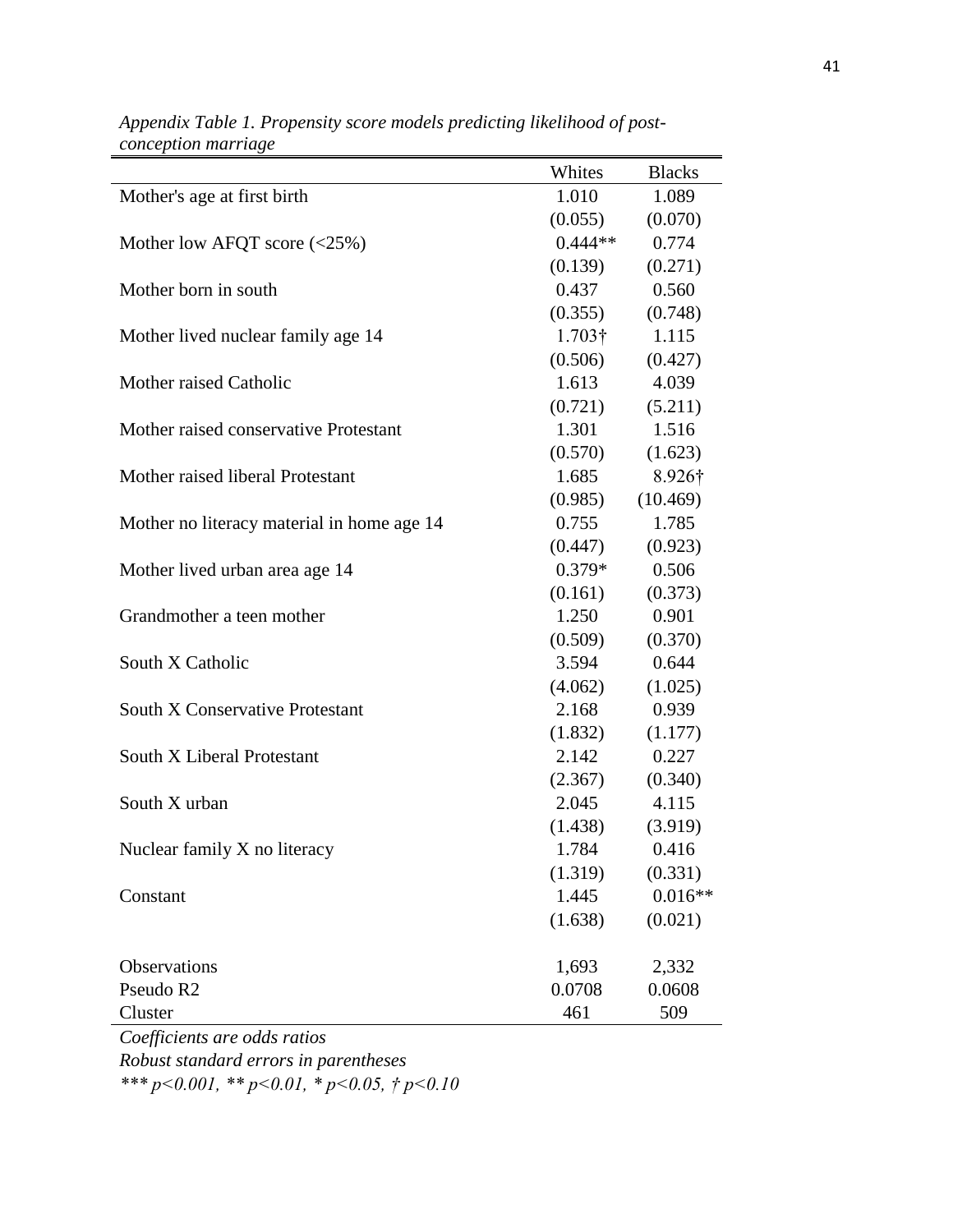|                 |      | Whites    |      | <b>Blacks</b> |
|-----------------|------|-----------|------|---------------|
|                 | Mean | Std. Dev. | Mean | Std. Dev.     |
| Sampling weight | 0.12 | 0.03      | 0.15 | 0.24          |
| ATE weight      | 0.02 | 0.01      | 0.04 | 0.25          |
| ATT weight      | 0.04 | 0.01      | 0.01 | 0.26          |
| ATC weight      | 0.02 | 0.01      | 0.04 | 0.25          |

*Appendix Table 2. Average of standardized mean and standardized deviation differences between treatment and control*